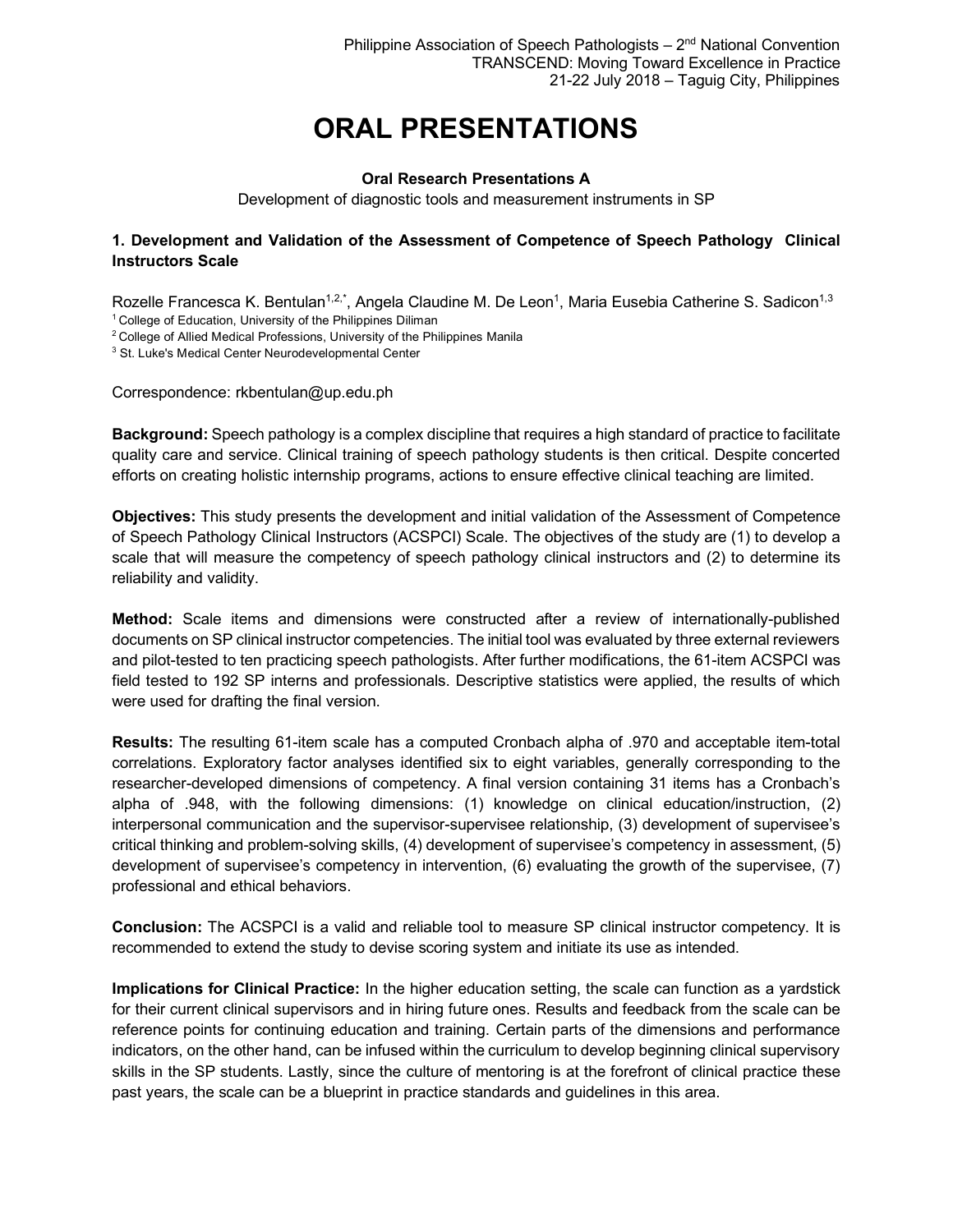#### **2. Cross-cultural Adaptation of the Boston Diagnostic Aphasia Examination - Short Form in Filipino**

Howell Henrian G. Bayona<sup>1,2,3</sup>, Harmony Joy Donato<sup>1</sup>, Nisha Dosol<sup>1</sup>, Jazmine Rose Cobico<sup>1</sup>, Karla Joyce Tolentino<sup>1</sup>, Shenna Mae Bartolome<sup>1</sup>, Alrenzo Ludwig Domingo<sup>1</sup>, Jenelle Gococo<sup>1</sup>, Ellyn Loise Namoro<sup>1</sup>, Fatima Faye Aclan<sup>1</sup>, Paula Patrice Inciong<sup>1</sup>

<sup>1</sup> Department of Speech Pathology, College of Allied Medical Professions, University of the Philippines Manila

<sup>2</sup> Department of Clinical Epidemiology, College of Medicine, University of the Philippines Manila

<sup>3</sup> St. Luke's Medical Center Global City

**Background:** Current methods for assessing various aphasia types in the Philippines lack diagnostic accuracy and compromise management as clinicians often use aphasia batteries developed abroad or correlate symptoms to lesion sites. The Short Form of the Boston Diagnostic Aphasia Examination is one test that was designed to comprehensively evaluate language function in all modalities and classify aphasia syndromes. This study aimed to create an aphasia test that is culturally and linguistically appropriate for Filipinos by adapting the BDAE-SF.

**Method:** A narrative literature review was done to assess relevance of constructs measured by the BDAE and the influence of Filipino culture and language on aphasia testing. Keyword searches to multiple online bases and grey literature review were done. Three bilingual translators independently translated the original instructions and items. Translations were synthesized and contextually adapted by a multidisciplinary expert panel to resolve discrepancies and attain item equivalence. The resulting adaptation I and the original BDAE-SF were pre-tested to 30 lay people to appraise comprehensibility and cultural acceptability. Group differences in error rates between test versions were evaluated using paired samples t-test. Final modifications were made by the expert panel to produce adaptation II.

**Results:** Despite the increasing number of research on aphasia in culturally and linguistically diverse groups, none of these focused on Filipinos. Constructs in the BDAE-SF are mostly applicable in the Philippines due to influence of Western countries in Philippine culture and language. 75% of the items exhibited equivalence issues, with majority being cultural (38%), followed by structural/linguistic (31%), conceptual (26%) and operational (14%). Pre-test participants made significantly lower error rates in adaptation I than in the original BDAE-SF at 1.9% and 6.1%, respectively (p < .0001). Overall, 85 out of 118 items were modified to produce adaptation I and 11 items for adaptation II. To maximize its clinical utility, succeeding studies are needed to establish its clinimetric and psychometric properties.

**Implications for Clinical Practice:** This study illustrates the meticulous process of adapting a an aphasia test and the specific considerations when designing valid diagnostic instruments.

# **3. Speech Intelligibility of Typically-Developing Filipino-Language Dominant Children Aged 4 Years Old Enrolled in ECCD-monitored Daycare Centers in Metro Manila: A Secondary Data Analysis**

Czarina Catherine B. Maximo, CSP-PASP<sup>1,\*</sup>, Mara Jo P. Bondoc, CSP-PASP<sup>1</sup>, Elisha B.

Samarista<sup>1</sup>, Maria Josephina P. Mandocdoc<sup>1</sup>, Mary Joe Camille C. Marcelino<sup>1</sup>, Marco Antonio O. Quimpo<sup>1</sup> , Raphaelle May C. Tan<sup>1</sup>, Jasmine Therese V. Tuquero<sup>1</sup>

<sup>1</sup> College of Rehabilitation Sciences, University of Santo Tomas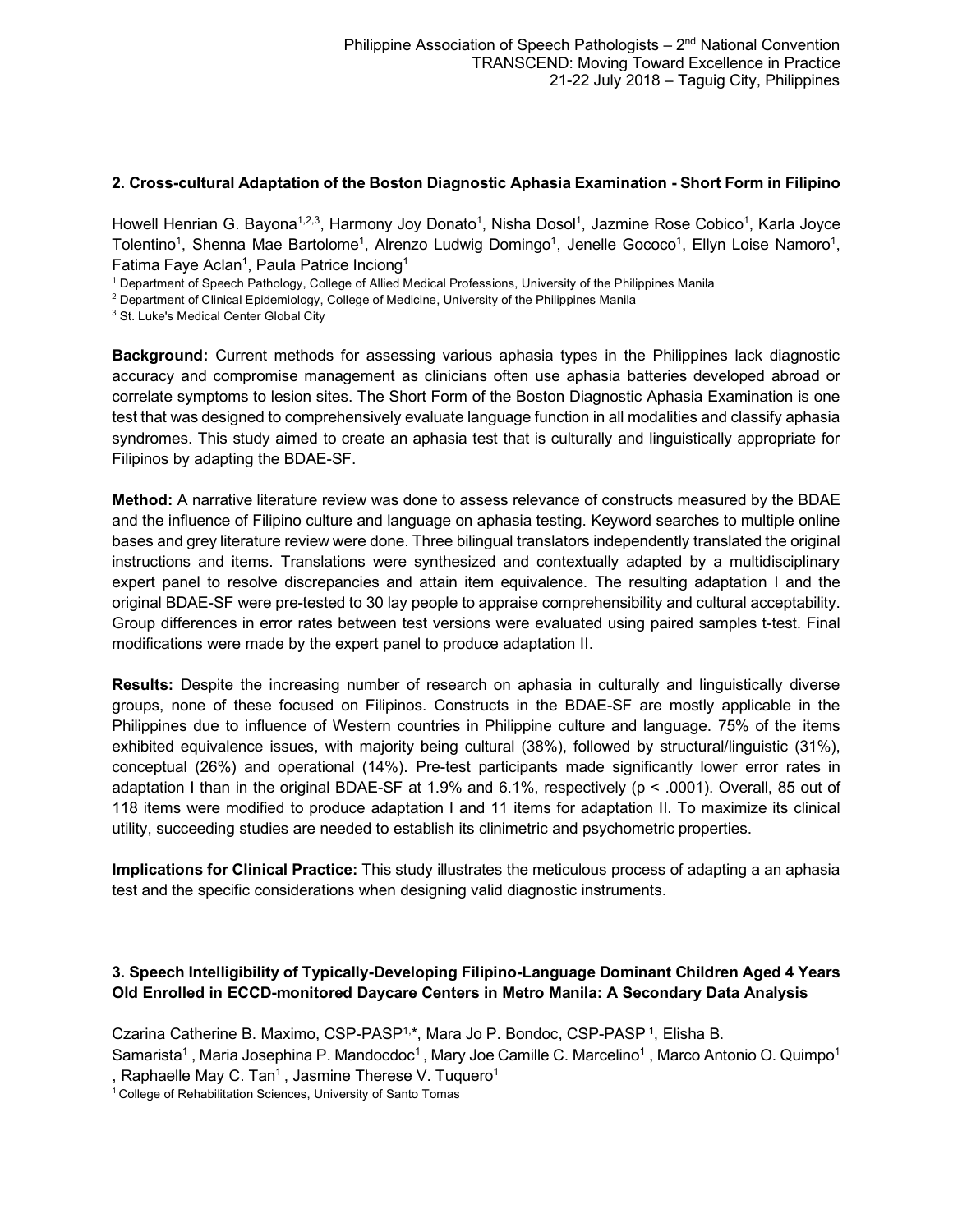#### Correspondence: czar\_cath@yahoo.com, marajobondoc@gmail.com

**Background:** Speech intelligibility is the degree of understandability of an individual when conveying his or her message. Several factors can affect speech intelligibility, namely the speaker, listener, and context of the message. Speech intelligibility has become a measure for communicative competence, and is therefore an indicator of the need for SLP services.

**Objectives:** This study aims to perceptually rate and objectively measure the degree of speech intelligibility of typically-developing Filipino language-dominant children ages 4-years to 4-year and 11 months, enrolled in Early Childhood Care and Development (ECCD) Day Care Centers in Metro Manila. It also aims to compare the measurements of speech intelligibility from perceptual ratings and objective measurements.

**Method:** The researchers obtained secondary data in the form of audio-recorded narrative samples of 19 typically-developing Filipino language-dominant 4-year old children enrolled in ECCD-monitored day care centers in Metro Manila. The audio samples were rated perceptually using a 5-point Likert scale adapted from the National Technical Institute for the Deaf (NTID). Afterwhich, objective measurement of speech intelligibility was done by calculating the percentage of intelligible words and syllables. Both measurements were done in two levels: the first level involved listening to the samples with elicitor utterances, and the second one without. Results between the objective and perceptual measurements were then compared.

**Results and Conclusion:** Out of the 19 samples obtained, an average perceptual rating of 4.32 and 3.95 was obtained when rated with and without elicitor utterances respectively. For objective measurements, an average percentage of 96.53% and 95.62% was garnered in words, and 98.60% in syllables for both levels. Pearson correlation revealed that there is a strong positive correlation between the average scores from both measurements. These results should be interpreted with caution due to the small sample size of the study. This may only be applicable to children with the same characteristics as the ones used. Hence, the researchers recommend further studies on the speech intelligibility of typically-developing children in Metro Manila.

#### **Oral Research Presentations B**

Evidence-based practice and research in SLP

#### **4. Application of the ICF in Clinical SLP Practice: Preliminary Results of Thematic Analysis in a Scoping Review**

John Henderson C. Posadas<sup>1</sup>, Arnold Dominic Barzaga<sup>1</sup>, Jennifer U. Soriano <sup>2</sup>, Michelle Grace Barlaan<sup>1</sup>, Charlene Mae Bondal<sup>1</sup>, Kerwyn Jim Chan<sup>1</sup>, Catherine Nicole B. Escano<sup>1</sup>, Isabella Francesca Fadri<sup>1</sup>, Deannge Pauline O. Garcia<sup>1</sup>, Pauline Nicole Gusto<sup>1</sup>, Teresa Marie Natavio<sup>1</sup>, Jane Marice S. Pascual<sup>1</sup>, Jausmin Raizel Rosario<sup>1</sup>, Princess Imee Sacbitbit<sup>1</sup>, Alfeo Julius R. Sy<sup>1</sup>, Steven Cuapoco Tan<sup>1</sup>, Athina Nadine Tanav<sup>1</sup>

<sup>1</sup> College of Allied Medical Professions, University of the Philippines Manila

<sup>2</sup> Cebu Doctors' University

Correspondence: jcposadas1@up.edu.ph

**Introduction:** The use of the International Classification of Functioning, Health and Disability (ICF) framework is advocated in the field of Speech-Language Pathology (SLP) practice. Its utility focuses on improving health-related quality of life in relation to communication and swallowing. Since the ratification of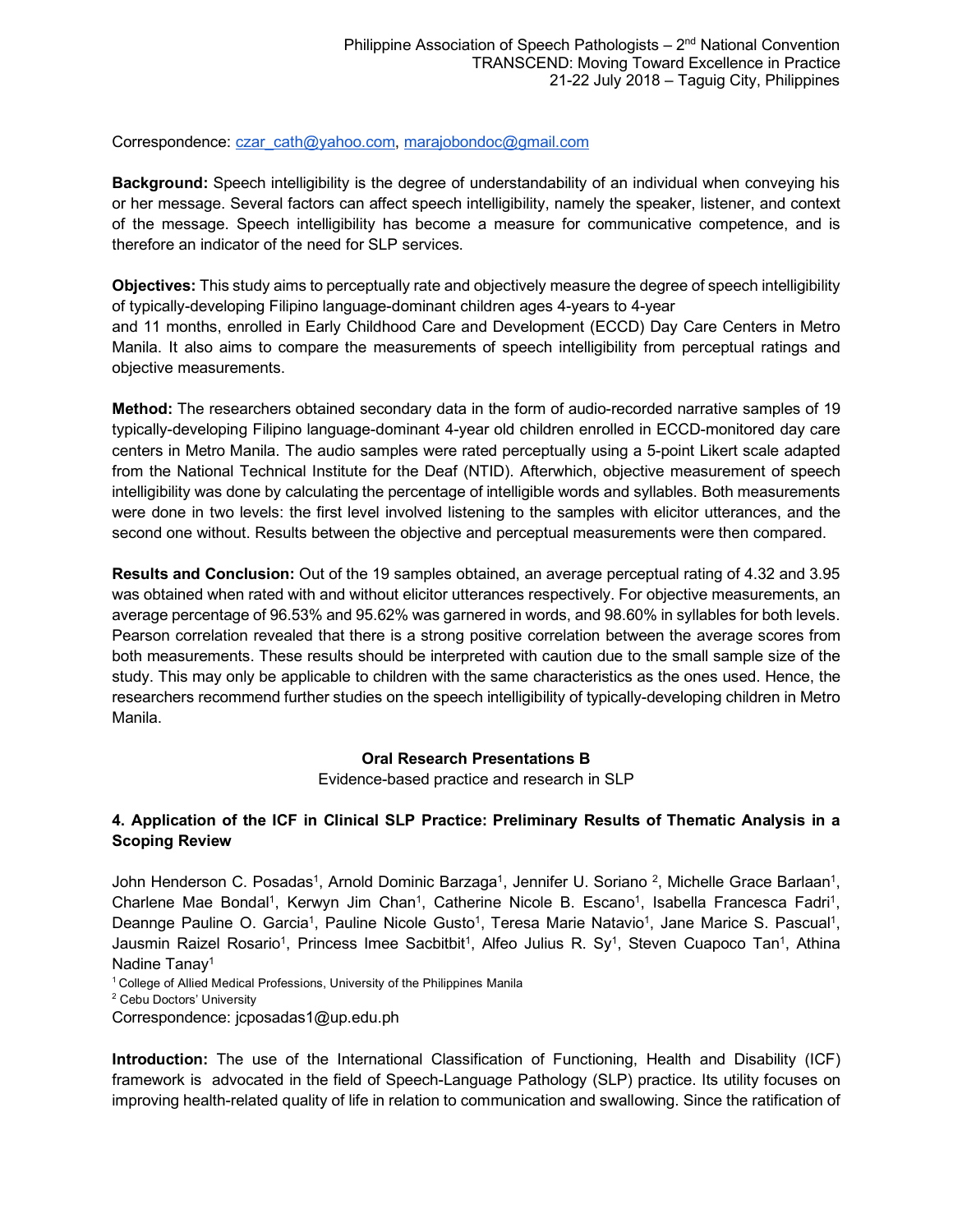the ICF in 2001, multiple articles on its use on the SLP field have been published. Clinical SLP practitioners in the Philippines can benefit from having a reference material that compiles these available literature and summarizes the plausible clinical utility of the ICF. Thus, the authors aimed to identify and analyze literature about the use of the ICF in clinical SLP practice. The specific objectives included: (1) to compile a list of available reference materials relevant to using the ICF in clinical SLP practice, (2) to quantitatively describe the scope of the articles, and (3) to summarize the clinical utility of the ICF framework in SLP practice.

**Methods:** The York Framework for scoping reviews (Arksey & O'Malley, 2005) was adapted by the study. The framework consists of six stages: (1) identifying the research question, (2) identifying relevant studies, (3) study selection, (4) charting the data, (5) collating, summarizing, and reporting results, and (6) optional consultation exercise.

**Results:** The study identified that a majority of the articles collated were research studies in developed countries. The ICF was applied equally across age groups (i.e., pediatric and adult population), and focused on activities and participation rather than health conditions. Thematic analysis showed that ICF has been applied in assessment, intervention and health care service delivery. However, gaps exist in using ICF based tools in a practical context and in social understanding of the ICF. These gaps were also observed in other rehabilitation professions.

**Conclusions/Recommendations:** With the strong push for the use of the ICF from various international organizations (e.g., World Health Organization and American Speech-Language-Hearing Association), Filipino SLP practitioners are encouraged to learn and adapt the ICF framework in their practice. The ICF framework can aid them in holistically understanding their client's functioning and disability, thus, contributing to more effective clinical decisions. The study attempted to synthesize the clinical utility of the ICF that has been documented in various published articles to serve as a guide for Filipino SLP practitioners as they incorporate the use of ICF in their practice. As the use of ICF in the local practice increases, research on the process of adapting and utilizing the framework in actual practice will be needed. Another recommendation is to further research on the gaps and challenges raised in this study.

**Implications for Clinical Practice:** The findings of this study can help Filipino Speech and Language Pathologists in understanding how the ICF framework can be applied in clinical practice.

# **5. Speech-language Pathology Research in the Philippines: Perspectives on Potential Future Research Directions**

Ivan Paul M. Bondoc<sup>1</sup> , Viannery D. Mabag<sup>2,3</sup>, Clarisse Anne Dacanay<sup>2</sup>, Natasha Daryle Macapagal<sup>2</sup>,<br><sup>1</sup> University of Hawaii at Manoa

2 University of the Philippines Manila

<sup>3</sup> Cebu Doctors University

Correspondence: ipbondoc@hawaii.edu

**Introduction:** There is a need for speech-language pathology (SLP) research in the Philippines in order to fill in knowledge gaps relevant to the local context. Information about the local SLP research status remains inadequate. This study describes local SLP research done over the almost past four decades.

**Method:** Using a descriptive retrospective design, a search was made for all empirical research articles completed by Filipino SLPs from 1978 to 2015. The sources of SLP studies were two major electronic databases; academic institutions containing repositories of SLP unpublished literature; and snowball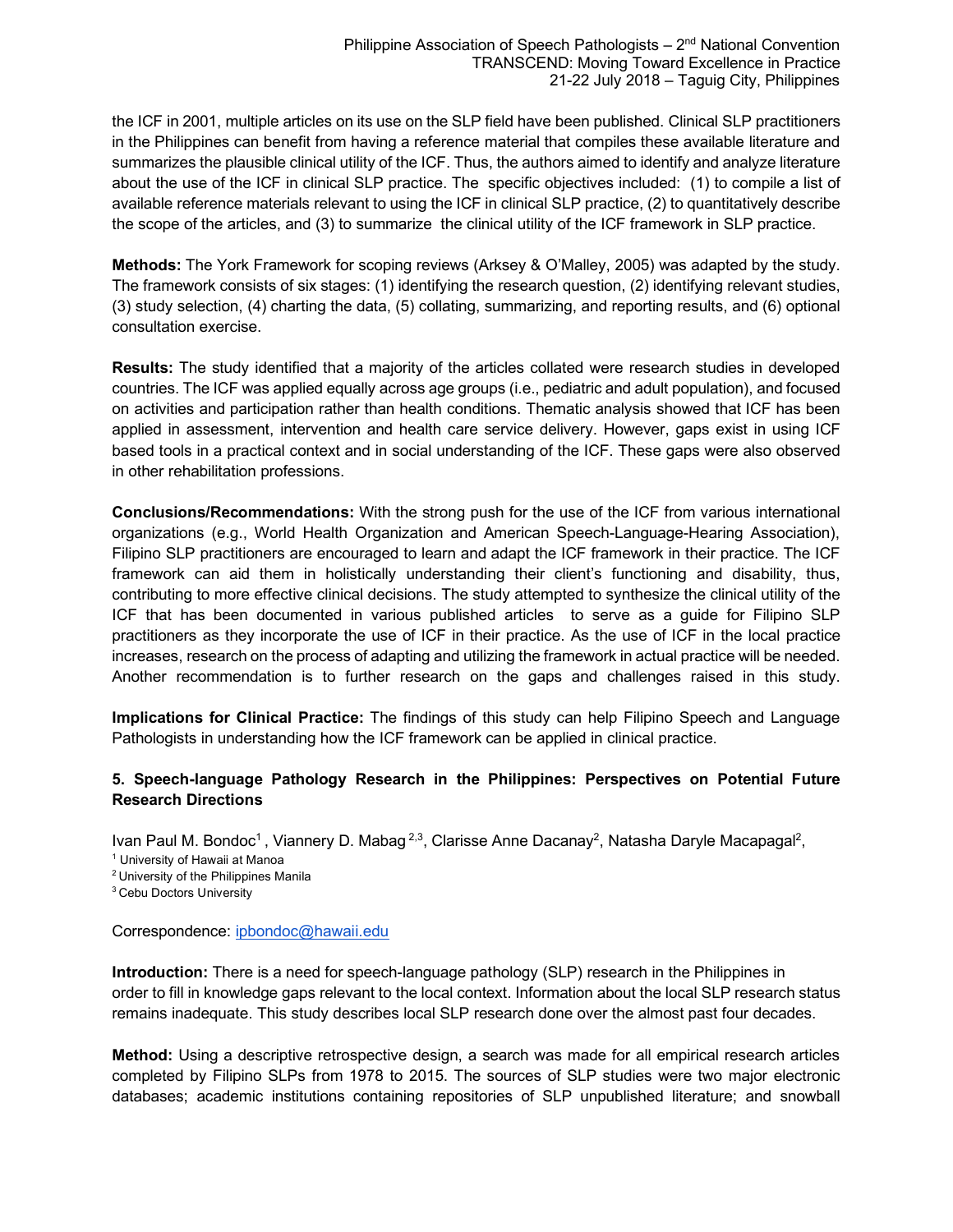sampling from Filipino SLPs. The collection of research records underwent a rigorous study selection process that excluded studies that did not meet the selection criteria. This was followed by an analysis of each study in terms of nine parameters. The specific frequencies of each parameters were then computed.

**Results**: A total of 250 research articles were identified and described along several parameters. A predominant number were authored by the SLPs in the academe (97.20%). There was a focus on language (27.60%) and the nature of communication/swallowing disorders (20.80%). More than half utilized quantitative exploratory research designs (69.20%). Several used survey forms to generate data (38.41%). Nearly all were unpublished (93.60%) and were unfunded (94.80%).

**Conclusions:** The current study revealed a dearth of research studies, limited diversity of research articles, limited research dissemination, and funding concerns. It is suggested that the results of the current study can serve as a reference point to restructure research systems in the Philippines and in other developing countries, and offer data that can be used to develop a research agenda for the profession.

**Implications for Clinical Practice:** These challenges highlight research gaps and understudied clinical SLP subfields, and calls for future work to fill in these gaps.

# **6. A Qualitative Profile of EBP among Filipino Speech-Language Pathologists**

Michael C. Valdez $1,2$ 

1 Department of Speech Pathology, College of Allied Medical Professions, University of the Philippines Manila

2 SpeechWorks Developmental Center

Correspondence: mcvaldez1@up.edu.ph

**Background:** Evidence-based practice (EBP) is a clinical decision-making framework that most speech language pathologists (SLP) across the world are advocating for. Observed benefits from employing EBP include better patient outcomes and greater professional accountability. In the Philippines, the Commission on Higher Education included a separate EBP formal course for its BS Speech Language Pathology curriculum. However, studies on Filipino SLPs' current practice, knowledge of, and attitudes toward EBP are limited. In addition, a quantitative study on the subject matter revealed conflicting results.

**Objectives:** The present qualitative study explored the current understanding, attitude, and practice patterns of Filipino SLPs regarding EBP.

**Method:** Using a multiple case studies design, 6 Filipino SLPs were individually interviewed. Data gathered from transcripts of these interviews, memo notes, and written observations were analyzed using the constant comparative method.

**Results and Conclusion:** Results revealed that Filipino SLPs appear to base clinical decisions on traditional sources of information that may have low levels of evidence. Their lack of formal training and exposure to EBP were identified as primary factors that contribute to their insufficient knowledge about the approach, further hindering their EBP application. Lack of time and culturally-relevant articles were also cited as potential barriers to EBP. Despite these misconceptions and identified barriers, Filipino SLPs have positive attitudes toward EBP as an approach to clinical practice as they recognized its benefits to their practice. They expressed their openness to learning more about EBP. Several recommendations were also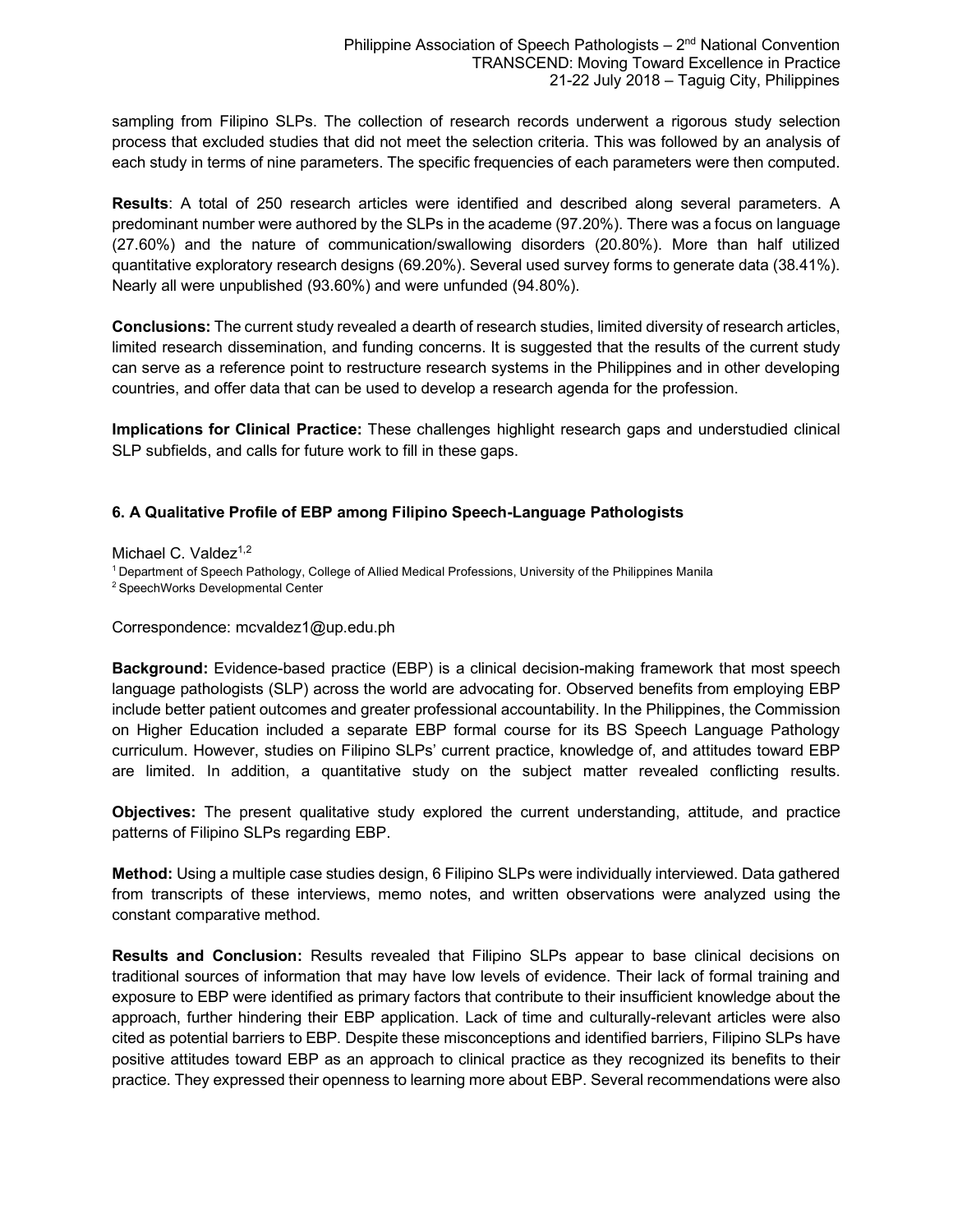provided by the participants, particularly on instituting formal EBP education in existing speech language pathology curricula and creating training programs for practicing SLPs.

#### **Oral Research Presentations C**

Language in infants, toddlers, preschool children

# **7. Sentence, Clause, and Phrase Structure Development in 18-36 Month Old Tagalog-Speaking Children: Longitudinal Case Studies**

Ellyn Cassey K. Chua<sup>1</sup>, Vincente Mikael A. Garcia<sup>1,2,3</sup> <sup>1</sup> College of Allied Medical Professions, University of the Philippines Manila 2 Center for Autism and Related Disorders

<sup>3</sup> En Fuego Christian Academy

Correspondence: ekchua@up.edu.ph

**Background:** Describing typical language development is necessary for diagnostics and goal setting. Few studies have looked into the syntactic development of Tagalog-speaking children; all analyzed the structure of utterances in a linear fashion.

**Objectives:** This study aimed to describe how Tagalog-speaking children's utterances become more complex at three tiers (Crystal, Fletcher, & Garman, 1976): sentence, clause, and phrase.

**Method:** The Filipino Early Language Child Development Database (FELCDD; Marzan, 2009) is a corpus constituted by language sample transcripts of five children. Using the Computerized Language Analysis (CLAN) program, two-word utterances in the 17-38 month transcripts of three of these children (two female, one male; all Tagalog-dominant bilinguals/multilinguals) were analyzed.

**Results:** Complex sentences emerged in the form of structures with embedded predicates at 18-30 months. Simple sentences with initial conjunctions followed at 26-30 months. In terms of clause structure, the children progressed from producing single,to two, three, and then four constituent utterances. The first clear transitive and intransitive constructions emerged at 19-24 months. Among utterances with a verbal predicate, focus or non-predicate-initial constructions emerged at 24-25 months. Among utterances with non-verbal predicates, subject-focused constructions emerged ahead if not at the same time as their predicate-initial counterparts, at 18-21 months. Non-verbal-predicate-containing utterances coding nonexistence emerged first at 18-19 months. Across all three children, phrases were first expanded by adding clitic particles at 15-19 months, then case markers ('ni', 'si', 'sa') at 15-36 months, and then '(i)yung' at 17- 30 months. Recursion of patterns for further phrasal expansion was noted as early as 24-28 months.

**Conclusions and Recommendations:** Multiple sentence and clause structure development patterns (e.g., acquisition of complex sentences and clause structure constituent order) seemingly unique to Tagalogspeaking children were observed. These patterns are likely related to the grammatical characteristics of Tagalog. Owing to the limitations of this study, an analysis taking into account the interaction of semantics and non-linguistic context with syntax is recommended. The generalizability of the patterns found in this study also have to be confirmed by conducting similar longitudinal studies and then large-scale crosssectional studies.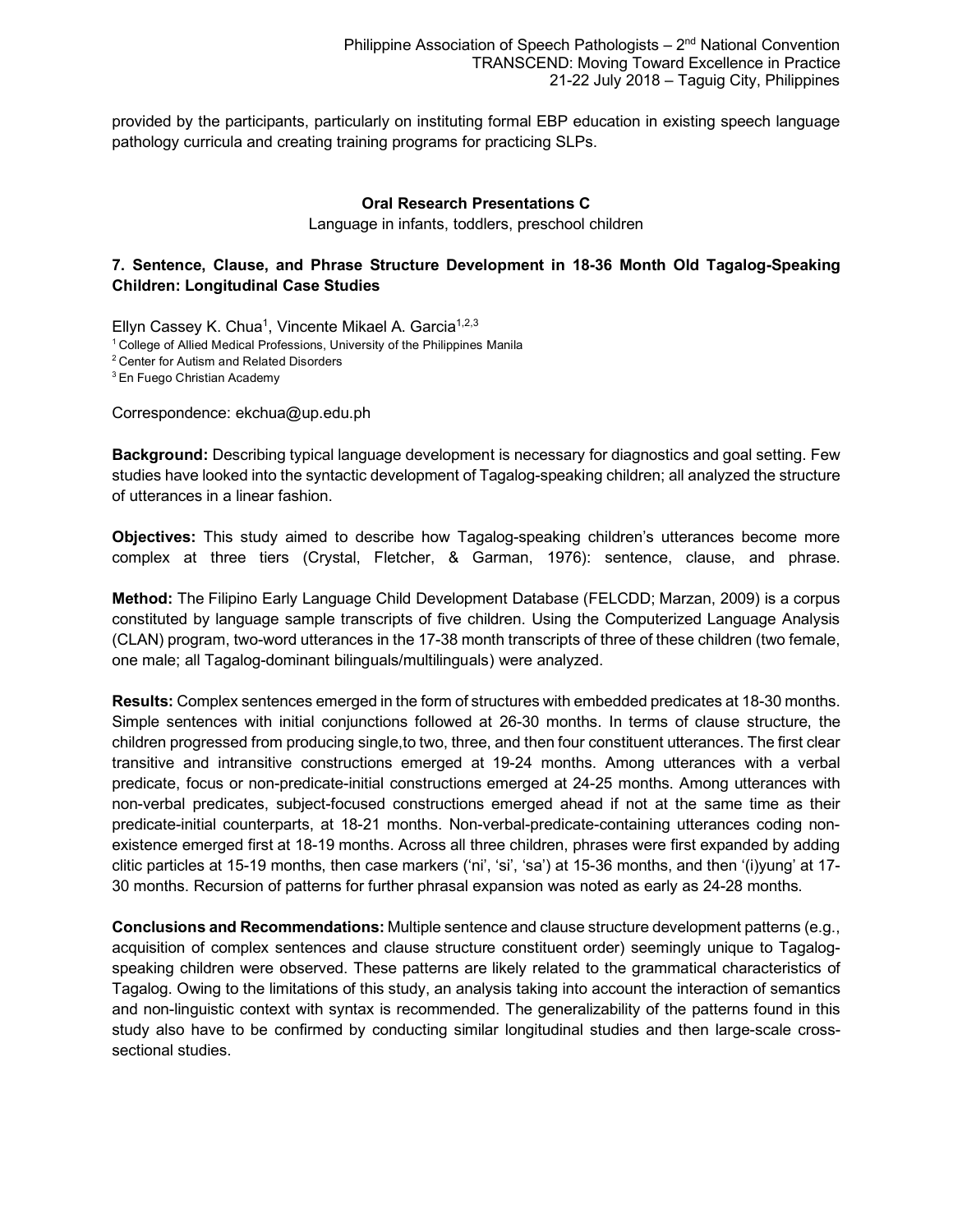**Implications for Clinical Practice:** This study can inform the assessment of syntax and the development of expressive language goals for Tagalog-speaking children.

# **8. Developmental changes in the correctness of verb inflections used by Filipino children and those interacting with them**

Jocelyn Christina B. Marzan<sup>1</sup>, Jocelyn Christina B. Marzan, Maryelle Ellaine L. Dy, Mary Seanne A. Angeles, Jessica Francesca P. Arnaldo, Francesca Nicole D. Bocalan, Ma. Bettina Clare N. Camacho, Thea Beatriz G. Cruz, Ancellie L. Espino, Johannes C. Ibardaloza, Doris Renee V. Leaño, Mary Edna Joyce A. Lim, Bea Angela T. Lozada, Chef Stan L. Macaraeg, Anna Christen D.L. Magbanua, Jessica P. Reyes, Marionne Bianca V. Reyes, Bianca Mediatrix F. Santos, Grace Camille S. Tan <sup>1</sup> College of Allied Medical Professions, University of the Philippines Manila

Correspondence: jbmarzan@up.edu.ph

**Background:** Developmental changes in the correctness of children's use of verb inflections is useful for understanding the phenomenon of child language development, and hence of cognitive development in children. It provides data against which a Filipino child's verb inflection can be compared to determine if development is as expected.

**Objectives:** To describe (1) changes over time in Filipino children's use of inflectional forms (a. The proportion which are consistent in form and meaning with that accepted for competent adult speakers across verb aspects, b. The proportion which are present when required across aspects, c. Changes in the correctness of specific inflectional forms across ages, including error patterns; (2) Changes over time in the inflectional forms used by persons when interacting with Filipino children, a. Proportion of verbs that were inflected and uninflected, b. Aspects and tenses used by interlocutors; (3) The relationship between verb aspect and verb inflection used by the children and by those interacting with the children

**Method:** Sixty-five (65) videos with corresponding transcripts of five bilingual Filipino children aged 14-44 months were obtained from the Filipino Early Language and Child Development Database (FELCDD). These language samples recorded natural interactions of the participants and their families for each child over a span of two years with an average of two months between each recording. Verbs were extracted using CHAT and CLAN programs of the Child Language Data Exchange System[2]. Verb aspect, tense and the correctness of verb inflections embedding temporal notions in the verb were analyzed.

**Results:** The children used inflections in ways consistent with the form and meaning accepted for competent adult speakers 95% of the time. They inappropriately omitted required inflections only 11% of the time. They omitted required inflections more frequently than they used inappropriate substitutes for obligatory inflections; substitution of inflections was minimal (only 21). These findings are consistent with those of Brown (1973) for English speaking children and Aljenaie (2010) for children speaking Arabic. All five children combined used 1489 inflected verbs and 2,574 uninflected verbs. Persons interacting with the children used 6187 inflected verbs and 9863 uninflected verbs. The proportion of verbs used by children that were uninflected is greater than that used by their interlocutors. Both populations decreased their use of uninflected verbs over time. Of the inflected verbs coded by persons interacting with the children, 1,603 verbs (30%) were infinitive, 919 (17%) were contemplated, 768 (14%) were perfective, 691 (13%) were in progressive tense, 562 (10%) were imperfective, 207 (9%) were in past tense, and 242 (4%) were in present tense. Both children and their interlocutors used markedly more uninflected than inflected verbs.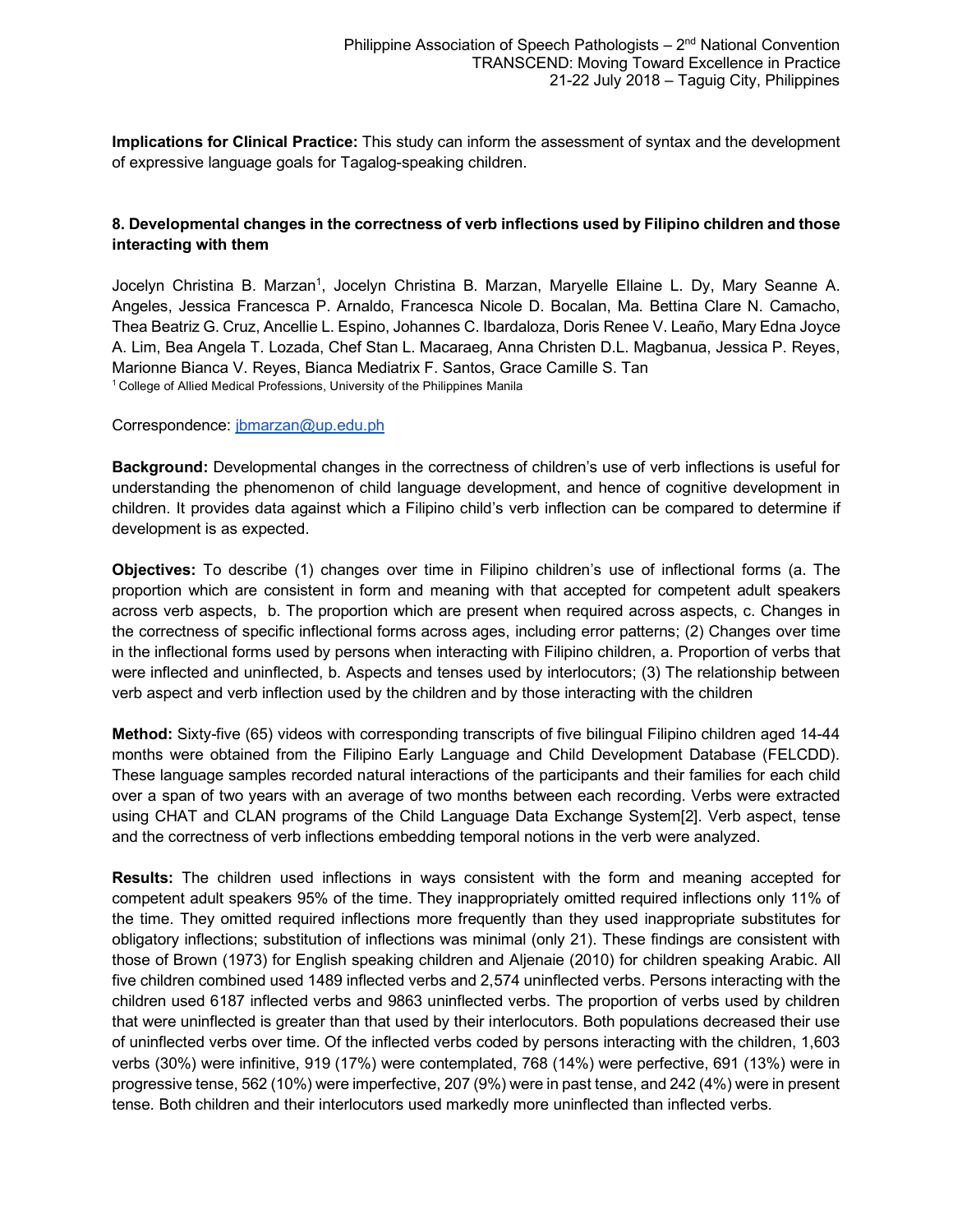**Conclusions and Implications for Clinical Practice:** Filipino children tend to use verb inflections correctly. The correctness of verb inflections in obligatory contexts is somewhat lower than the correctness of those inflections actually used. The patterns of correctness of verb inflection use among these five Filipino children shows patterns similar to those of children in other cultures and languages. There appears to be a direct relationship between interlocutor's input and child's output, specifically for the changes in use of uninflected verbs in terms of frequency and type. It is not certain whether children imitate interlocutors or interlocutors adjust to children. It is recommended that appropriateness of uninflected verbs and interlocutor's production of other grammatical morphemes be further studied.

# **9. A Secondary Data Analysis Examining Personal Narratives of Filipino Language Dominant 4:0 – 4:11 Year Old Children in ECCD Monitored Day Care Centers in Metro Manila**

Paul William D. Jacinto<sup>1</sup>, Czarina Catherine B. Maximo<sup>1</sup>, Camille Therese M. Aldeguer<sup>1</sup>, Mary Angeline A. Baleva<sup>1</sup>, Kathleen R. Dy<sup>1</sup>, Lois Abigail A. Guidote<sup>1</sup>, Catherine May M. Ortega<sup>1</sup>, Riana A. Puno<sup>1</sup> <sup>1</sup> College of Rehabilitation Sciences, University of Santo Tomas

Corresponding Authors: pdjacinto@gmail.com / czarinamaximo@gmail.com

**Objectives:** This study aims to describe the parts of a narrative, structural pattern, narrative productivity (total number of words, total number of clauses, number of Cunits), and mean length of C-units present on nineteen typically developing Filipino-dominant 4:0-4:11 year old children in ECCD-monitored day care centers in Metro Manila.

**Method:** This study utilized secondary data analysis based on the speech samples from the study Phonological Development of Filipino-Language Dominant Four-Year Old Children in Metro Manila. Narrative samples were transcribed then analyzed to identify the narrative productivity, parts of a narrative present and structural patterns present per story theme and among all the participants.

**Results and Discussion:** The structural patterns showed that children may already be at the transitioning phase from producing two-event to chronological pattern of narratives. Literature on narratives of Japanese and American children showed similar results for the parts exhibited by the participants in this study, with an orientation complicating action- resolution pattern. Among the participants, the average number of Cunits produced was 8.13, average number of words was 34.11, average MLCU was 4.40 and average number of clauses was 7.73.

**Conclusion:** This study provided preliminary data on the personal narratives of the 4:0-4:11 year old Filipino children that may still be explored and delved further in future studies. The small sample size and inconsistent elicitation methods limit the generalizability of the study. Along with this, age, gender, socioeconomic status, and parent educational attainment may have also affected the results of the study. Future studies must take into consideration how these relevant factors may affect the personal narratives produced by Filipino children.

# **10. Measurements of Lexical Diversity and Density of Filipino Language Dominant Four-Year Old Children in ECCD-Monitored Day Care Centers in Metro Manila**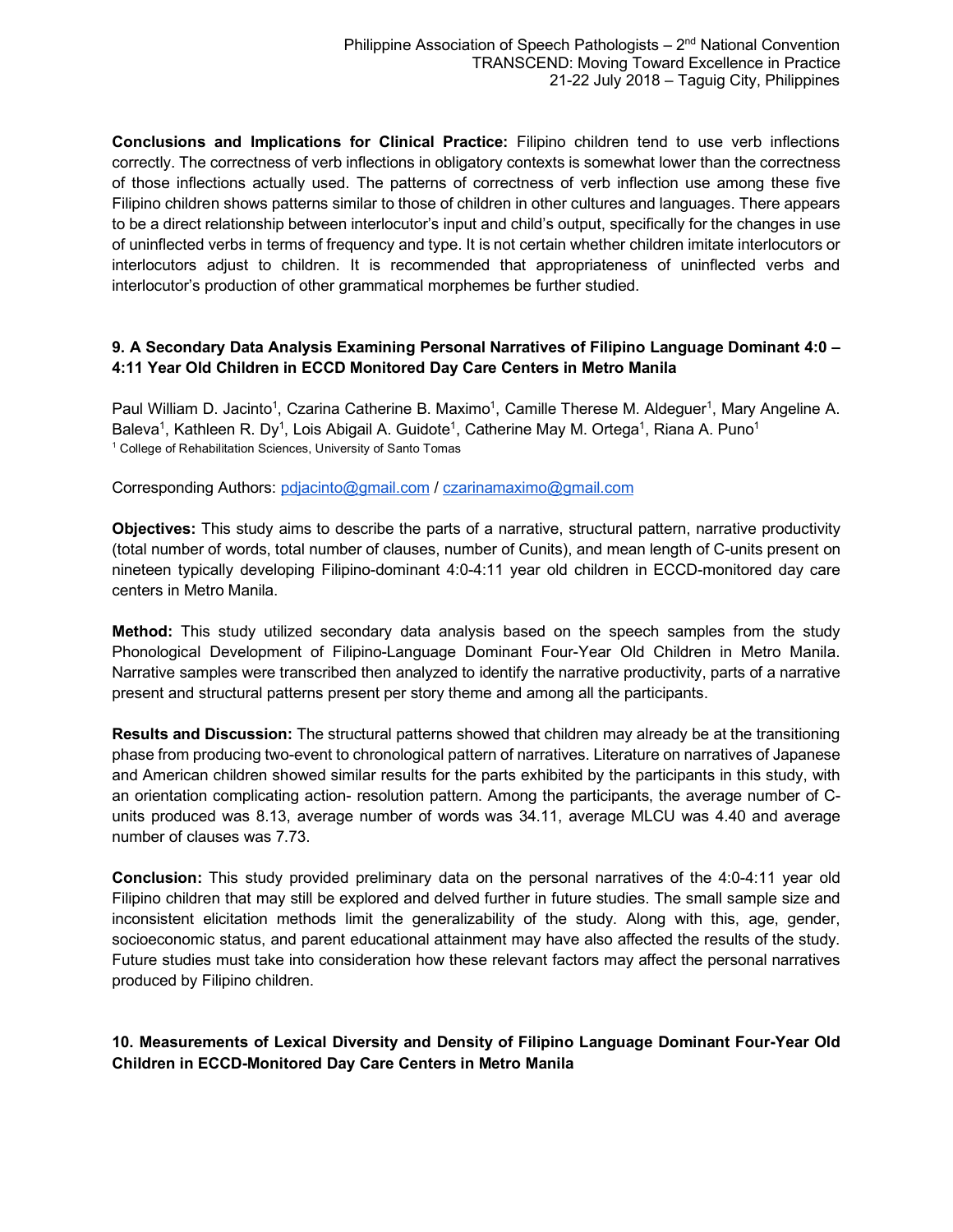Jonathan M. Gerona<sup>1</sup>, Ma. Cynthia R. Quiason<sup>1</sup>, Patricia Mae A. Ang<sup>1</sup>, Bea Therese C. Cabañero<sup>1</sup>, Joan Louise P. Gealon<sup>1</sup>, and Rose Mary C. Miclat<sup>1</sup> <sup>1</sup> College of Rehabilitation Sciences, University of Santo Tomas

#### Correspondence: jonathan.gerona@gmail.com

**Objectives:** The objective of this study is to provide preliminary normative data and protocol regarding lexical diversity and density of typically-developing Filipino-dominant children ages 4 to 4 years 11 months in Metro Manila. The specific research objectives are as follows: (a) To identify the lexical diversity values obtained from both English and Filipino protocol for children ages 4 to 4 years and 11 months. (b) To identify the lexical density values obtained from both English and Filipino protocol for children ages 4 to 4 years 11 months old. (c) To contrast the results and protocols for measuring Filipino lexical diversity and density of children ages 4 to 4 years 11 months old.

**Method:** This is a cross-sectional descriptive study that involved the description and analysis of children's lexical diversity and density. This study utilized 19 narrative language samples of children ages 4:0 to 4:11 gathered by a previous study. The samples were transcribed, segmented, and analyzed based on Filipino and English Protocol. Two measures of lexical diversity (Number of Different Words [NDW] and Type-Token Ratio [TTR]) and one measure of lexical density (Ure's equation) were utilized.

**Results and Discussion:** The study found that children at this age have higher lexical diversity values when computed using the Filipino Protocol (NDW of 81.68 and TTR of 0.4345) as compared to the English Protocol (NDW of 73.89 and TTR of 0.40). However, values obtained from these protocols are lower compared to the western normative data for type-token ratio by Templin (0.448-0.469). On the other hand, the mean lexical density value using the Filipino Protocol was 135.31% which are comprised of root density of 58%, affix density of 27%, and particles density of 15%. This was significantly higher than the value obtained using the English Protocol garnering only 57.96% of lexical items. Moreover, these values were significantly higher as compared to the western norms taken by Ure which was a median of 38.66%. Overall, results are due to the nature of Filipino language being agglutinative and derivational in nature (using multiple word transformations to change a word's meaning). Thus, these suggest that analyzing Filipino words based on roots alone is insufficient, because Filipino words can only be classified lexically only when the affixes and particles are already attached to the roots. As for the clinical implication in the practice of Speech-Language Pathology, this study highlights the use of Filipino Protocol in revealing the child's true language skills in terms of lexical richness.

**Conclusion:** Findings revealed that there is a significant difference between the protocols used and the values derived. Although these values are said to be not interchangeable, however, to some extent, these measures scaffold and support in describing the overall lexical richness of Filipino children. Thus, it would not be sufficient to describe Filipino Language in terms of lexical diversity only; rather, lexical density should also be included as well. To conclude, the use of Filipino protocol utilized in the study was deemed to be more sensitive in measuring both lexical diversity and density of Filipino children's spoken discourse.

#### **Oral Research Presentations D**

Aphasia and other neurogenic communication disorders

# **11. Increasing Spontaneous Verbalization in Chronic Aphasia: Enhanced Protocol of Constraint Induced Aphasia Therapy**

Ma. Concepcion P. Segismundo<sup>1,2</sup>, Kristen K. Maul<sup>2</sup>, Yasmeen Faroqi-Shah<sup>3</sup>, Robin Goffen<sup>2</sup>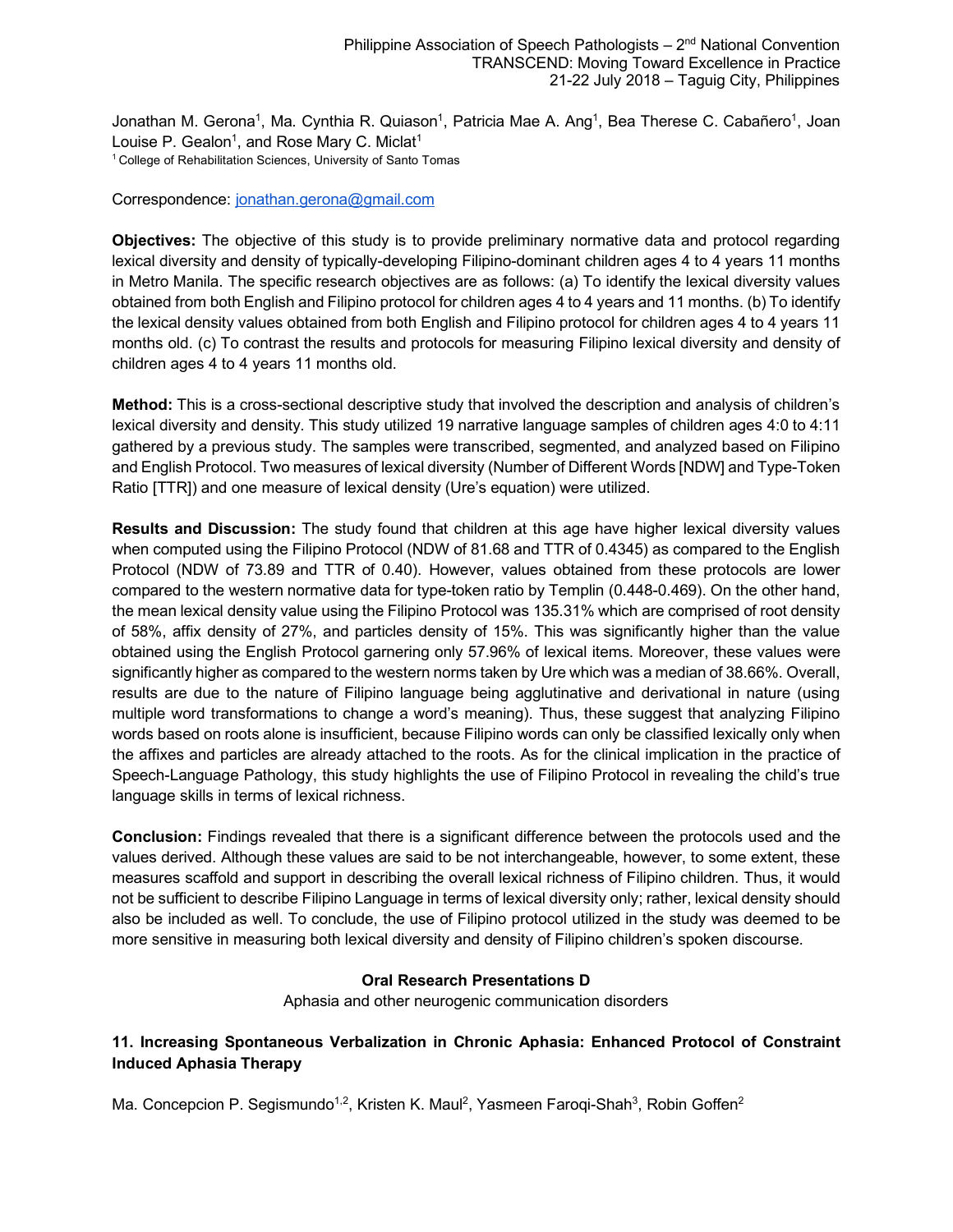1 EBS Healthcare, West Chester, PA

<sup>2</sup> Department of Speech, Hearing and Language Sciences, Graduate School of Gallaudet University

3 University of Maryland

Correspondence: yconnesegismundo@gmail.com

**Introduction/Background:** The increasing prevalence of aphasia with the impending projection of a Speech-Language Pathology (SLP) personnel shortage suggests an increased demand for speech and language therapy services in the future. With this, identification of effective and efficient group aphasia therapy is important. Recent modification in the intensive, social-functional restorative communication approach, also called as Constraint Induced Aphasia Therapy II (CIAT II), has shown promising results with increasing spontaneous speech in everyday life situations in individuals with chronic aphasia. However, the extent of applicability of the enhanced CIAT II protocol in terms of outcomes in other areas of language as well as aphasia severity has not been fully explored.

**Objectives:** This research study aimed to: (1) determine the effect of CIAT II on language measures (aphasia severity, naming and quality of spontaneous speech), and (2) examine the effect of CIAT II on the amount and quality of participation in spontaneous speech in life situations in an adult with severe chronic aphasia.

**Method:** This is a single-subject case study design involving an adult with severe chronic aphasia (12 years and 9 months-post stroke during first CVA and 1 year post stroke during 2nd CVA). The participant received intensive treatment based on the CIAT II protocol (Johnson, et.al, 2014).

**Results:** Results revealed significant gains on tests of aphasia severity as well as measures of lexical diversity (type token ratio, percentage of nouns and percentage of verbs) both in narrative and discourse tasks. However, no significant change was observed on naming measures as well as perception in the amount and quality of spontaneous speech in everyday activities.

**Conclusion:** This study suggests that, for an individual with severe chronic aphasia, the enhanced CIAT protocol (CIAT II) may not produce significant improvements in naming and everyday speech but, may result in significant changes on standardized test of aphasia severity and measures of lexical diversity.

**Implications for Clinical Practice:** Massed practice, shaping and addition of transfer package within the context of CIAT II may reduce aphasia severity and increase quality of speech in narrative and conversational discourse in individuals with severe chronic aphasia.

#### **12. Deficits in Tagalog Speakers with Agrammatism on Declarative Clauses**

Ivan Paul M. Bondoc<sup>1</sup>, William O'Grady<sup>1</sup>, Kamil Deen<sup>1</sup>, Nozomi Tanaka<sup>2</sup>

<sup>1</sup> Department of Linguistics, University of Hawaii at Manoa, 1890 East-West Rd, Honolulu, HI

2 Department of East Asian Languages and Cultures, Indiana University Bloomington, IN 47405 USA

Correspondence: ipbondoc@hawaii.edu

**Introduction:** Hallmarks of agrammatic aphasia in European languages include the production of telegraphic speech and difficulty with patterns such as the passive voice. Little is known about agrammatism in Tagalog, whose signature syntactic features include special voice morphology on the verb and cross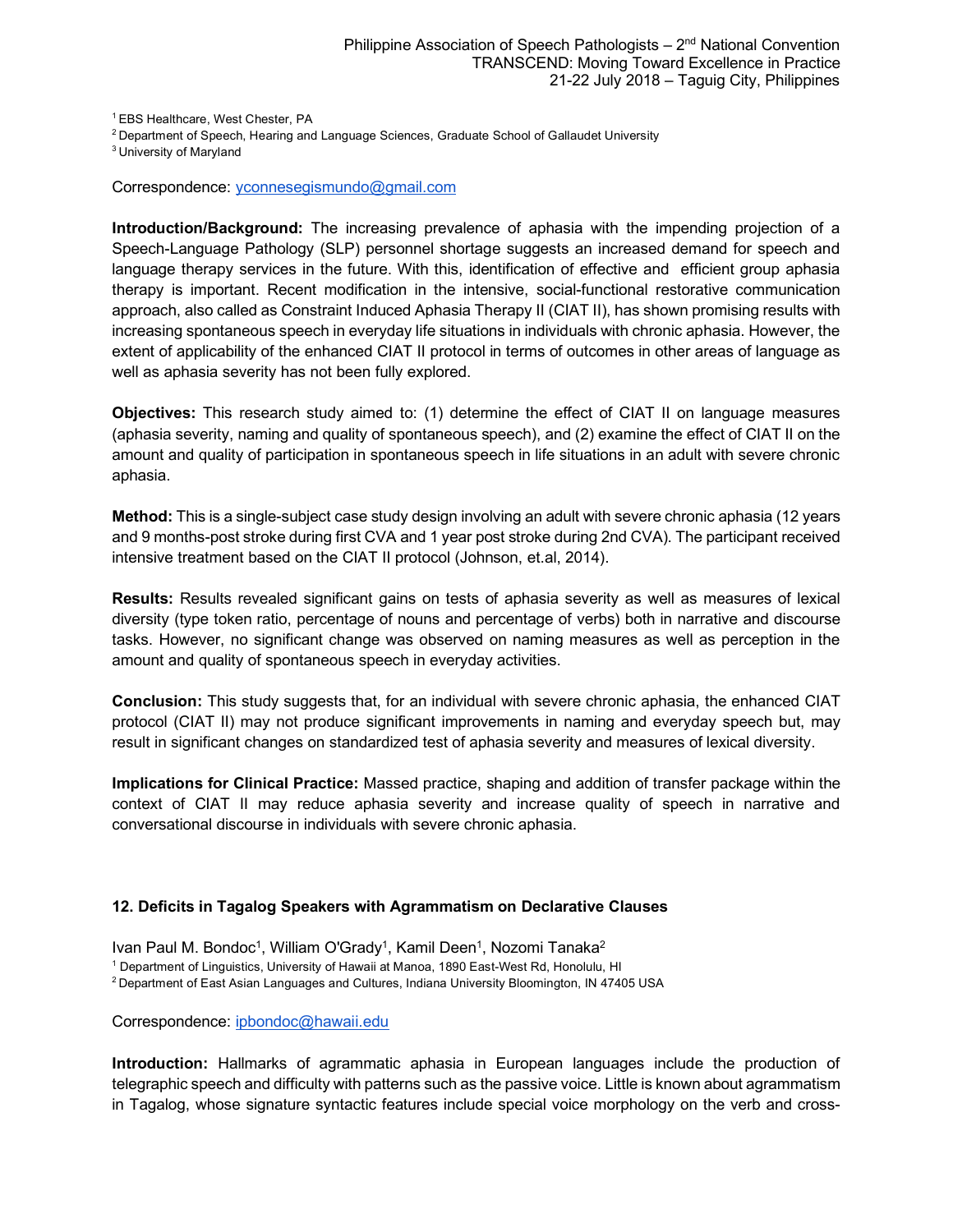referenced case marking on its arguments. This study investigates the effect of agrammatic aphasia on the comprehension and production of declarative sentences.

**Method:** Using an exploratory design, five native Tagalog speakers diagnosed with Broca's aphasia and 16 neurologically-intact controls took part in two tasks: (i) a production task in which participants described pictures depicting two characters engaged in a transitive event; and (ii) a comprehension task in which they responded to an audio-recorded transitive sentence by choosing between a picture in which x acts on y and a picture in which y acts on x. Items were crossed for voice (agent/actor voice [AV] and patient/undergoer voice [PV]) and for word order (verb-agent-patient [VAP] vs verb-patient-agent [VPA]).<sup>3</sup> Morpheme frequency (production) and response accuracy (comprehension) were obtained.

**Results:** In the production task, controls produced no errors, but manifested a preference for PV sentences in the VAP word order. In contrast, the agrammatic participants produced virtually no case marking and voice morphology. In the comprehension task, the controls were equally accurate in both voices, while the agrammatic participants did significantly better on PV patterns. Both groups did better on patterns involving VAP word order.

**Conclusions:** The performance of our Tagalog participants manifested two signs of impairment found in other languages—trouble with grammatical morphemes and a preference for the VAP word order. At the same time, there were signs of a phenomenon not reported for other languages, namely a preference for patterns in which the patient rather than the agent is syntactically prominent. These findings call for increased research to better understand both the nature of agrammatism and its manifestations in languages such as Tagalog.

**Implications for Clinical Practice:** Voice morphology and case marking should be used as measures in the diagnosis and assessment of agrammatism. Intervention strategies that focus on the re- learning of voice morphology and case marking must be developed.

3 Sample sentences:

 $\mathcal{L}$ 

'The man chased a/the woman.'

(a) Humabol ang lalaki ng babae. [agent voice, verb-agent-patient] (b) Humabol ng babae ang lalaki. [agent voice, verb-patient-agent]

'The man chased the woman.' (c) Hinabol ng lalaki ang babae. [patient voice, verb-agent-patient] (d) Hinabol ang babae ng lalaki. [patient voice, verb-patient-agent]

# **13. Digital Speech Therapy Solution for Stroke, Brain Injury and Progressive Neurological Disorders**

Sheiladen M. Aquino<sup>1</sup> <sup>1</sup> Cog Neuro Speech Therapy Wales, UK

Correspondence: sheiladen@cogneuro.co.uk

**Background:** Computer therapy that aids in assessment and intervention in speech therapy for people with communication difficulties after stroke, brain injury or other neurological deficits have been reported to be useful in maximising speech therapy practice to increase intensity and frequency of treatment. However to date, the use of emerging mobile technologies have been limited from speech therapist and have not shown inclusive or participatory principles in designing the software. This research will contribute to the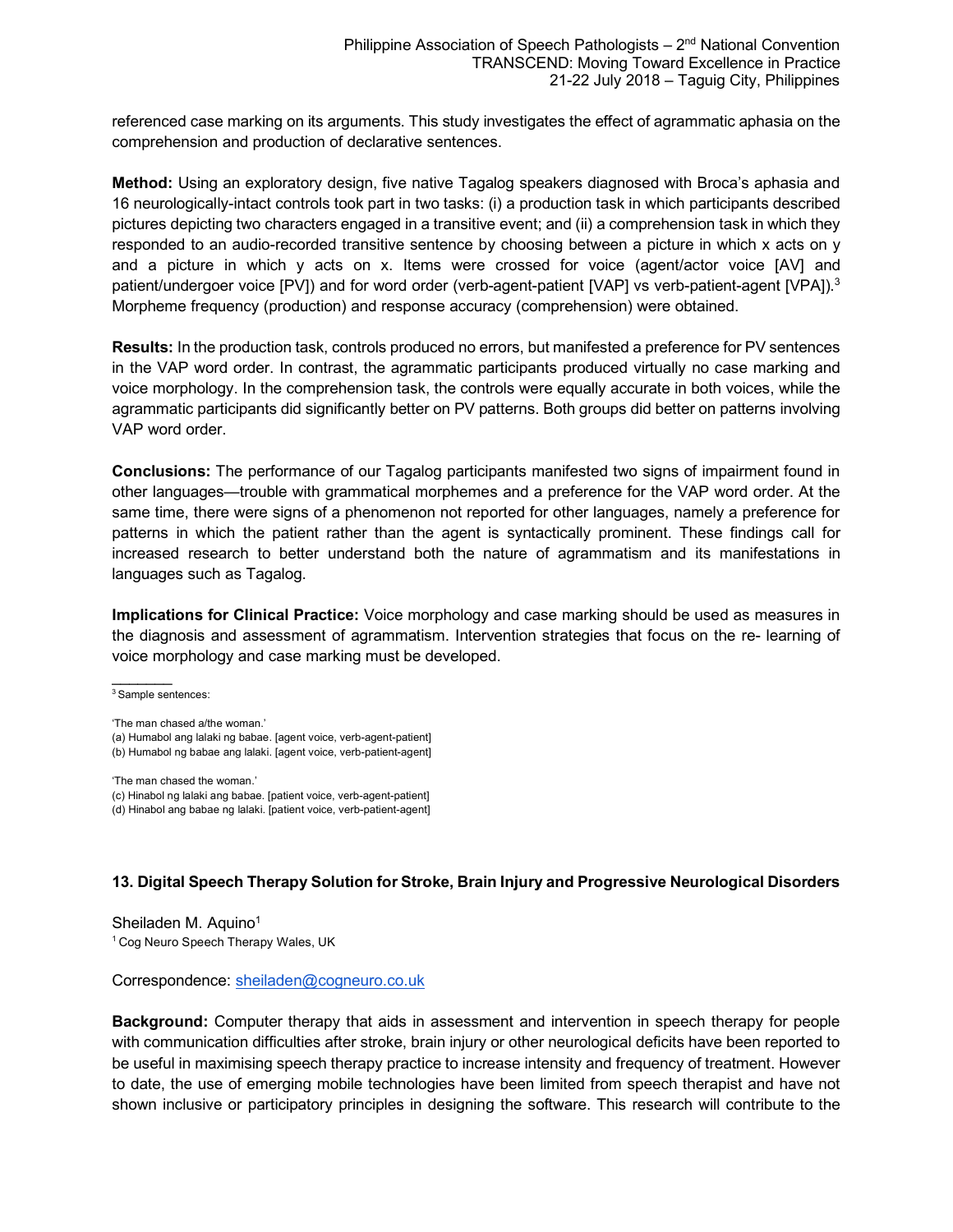knowledge gaps by providing design guidelines, functional framework on how to optimise user interface in various platforms when integrating merging mobile technologies/software in clinical practice

**Method:** Speech therapists and patients were interviewed to gather information that can identify common themes that explores the feasibility of using emerging mobile technology platforms to improve speech and language therapy services for people with communication difficulties after a stroke, brain injury or progressive neurological diagnosis. The secondary measure is to identify aspects of user interface that can facilitate or negatively affect speech therapy engagement for people with communication difficulties resulting from a stroke, brain injury or progressive neurological diagnosis.

**Results:** The range of codesign techniques with people who have aphasia is a key to success in including them in the over all design process. There needs to be a clear focus in developing customised code sign activities using visuals, gestures, demonstrations and prototypes.

**Conclusion:** It is both feasible and desirable to involve people with aphasia in design. Supported conversation are important when verbal language is impaired, thus facilitating a more creative design process.

**Implications for Clinical Practice:** Inclusion of people with aphasia in design and user experience testing greatly impacts on how software and technology are perceived and integrated in rehabilitation pathways.

# **14. Intervention for Agrammatic Production: Targeting Sentences with Adjectives for Canonical and Non-canonical Sentence Structures**

Sheiladen M. Aquino<sup>1,2</sup>, Linda Cupples<sup>2</sup> <sup>1</sup> Cog Neuro Speech Therapy Wales, UK  $^2$  Macquarie University, Australia

Correspondence: sheiladen@cogneuro.co.uk

**Introduction:** The present research examines the production and comprehension of semantically reversible sentences in a person with agrammatic aphasia. According to Garrett's model of language production, a disruption at any of the sequential levels that are necessary for language processing would bring about deficits in language production. In this study, a treatment program based on this model was designed to examine a) comprehension and production of semantically reversible sentences with adjectives in canonical and non-canonical structures, b) generalization patterns of sentences with different predicates and c) improvement in narrative discourse and metalinguistic tasks.

**Method:** The subject was asked to construct sentences, using cut-out phrases, to match a given picture. Both canonical (active) and non-canonical (object cleft) sentence structures were included in the intervention materials. Feedback focused on thematic role assignment, difference between canonical and non-canonical structures and sentence construction.

**Results:** Significant improvement for comprehension and production of trained and untrained sentences with adjectives was seen in both active and object cleft sentences. Results showed generalization patterns to sentences with agentive verbs in canonical and non-canonical sentences but not for sentences with nonagentive verbs. This dissociation provides additional evidence for a possible category-specific disorder in verbs (agentive vs. non-agentive verbs). Aspects of sentence production in narrative context that are related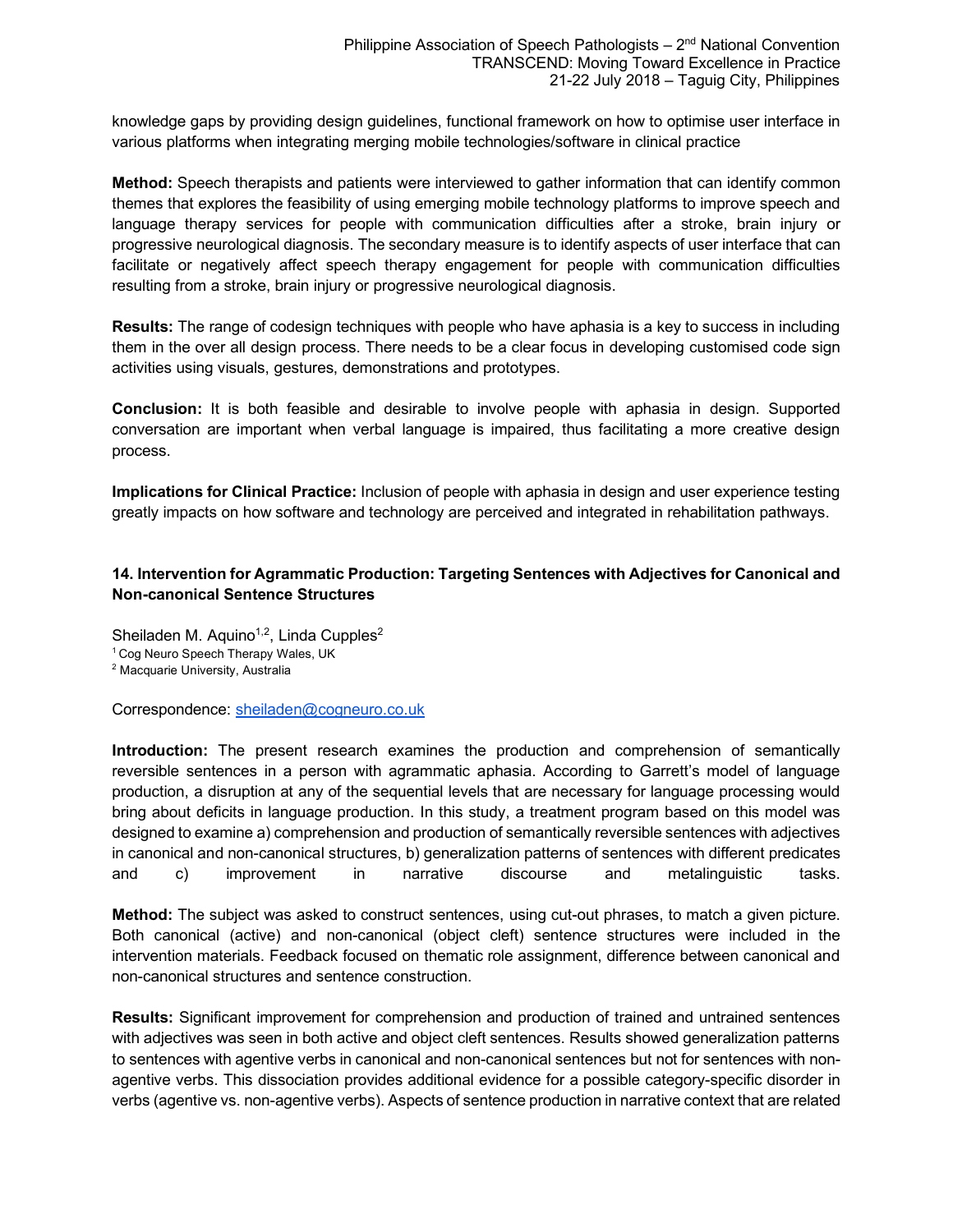to skills trained during therapy also showed improvement in post-intervention measures. Metalinguistic tasks did not show improvement, probably because these tasks require additional skills aside from the ones targeted in therapy.

**Conclusion:** Findings from this study highlight the value of using a thorough pre-therapy assessment to identify the breakdown(s) in language processing and the importance of a sound theoretical framework upon which to base therapy.

**Implications for Clinical Practice:** Generalization effects have important implications for clinical treatment of sentence comprehension and production impairments in individuals with agrammatic aphasia. It is essential that clinicians provide treatment that will result in greater generalization to other language skills.

#### **Oral Research Presentations E** Swallowing, feeding, and dysphagia

# **15. Compliance of Dysphagia Recommendations of Hospitals in North-West of Ireland**

Sheiladen M. Aquino<sup>1</sup> <sup>1</sup> Cog Neuro Speech Therapy Wales, UK

Correspondence: sheiladen@cogneuro.co.uk

**Background:** After The Irish National Quality Standards for Residential Care Settings for Older People recommended removal of all bed signs, including dysphagia safe swallowing information, there has been significant concerns regarding compliance of modified diet, thickened fluids and feeding strategies for patients and residents in community hospitals. Non-compliance with dysphagia management recommendations in long term care settings are often associated with adverse outcomes including risk of choking, aspiration pneumonia, increase cost and significant mortality.

**Objectives:** The study measured compliance of recommended diet and fluids for patients and residents referred for dysphagia management before and after dysphagia training packages to hospital staff.

**Method:** An observational audit was conducted in two community hospitals in HSE North-West. The audit was conducted by 4th year Speech & Language Pathology students to act as an independent body in evaluating compliance of modified diet and fluids after a dysphagia assessment by an SLT. They have received training from the Senior Speech Pathologist in identifying various consistencies of modified diets and thickened fluids as per the Irish Consistency Descriptors for Modified Fluids and Food. The Director of Nursing in each hospitals were informed that an audit would be conducted however in order to prevent any change in behaviour at the time of the study, the specific day and time were not provided. Dysphagia training packages were provided to all hospital staff after the audit and a follow-on training was made available for new staff. Furthermore, a multidisciplinary dysphagia group on meal and mealtimes practice was created comprising of a dietitian, catering staff and nurses to direct clinical pathways that are based on collaborative policies and ensure adherence to an inclusive dysphagia management.

**Results:** Compliance to dysphagia recommendations has not significantly improved immediately after training. Positive change in compliance was seen only after key members of the multi-disciplinary team were included in policy making and subsequent audits.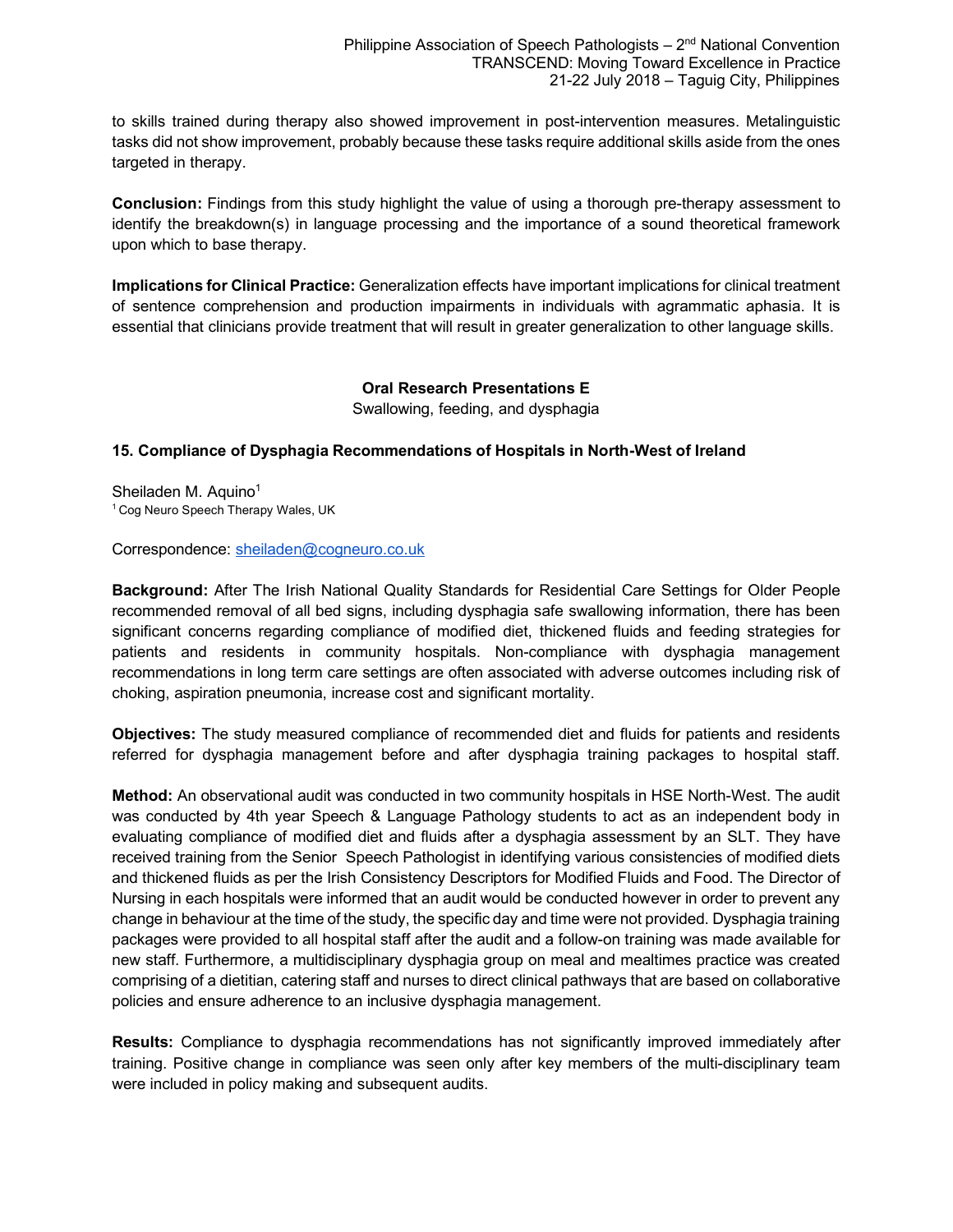**Conclusion:** Behaviour change and positive compliance to dysphagia recommendations involves a multidisciplinary effort in providing training, collaborative policy making and efficient risk reporting.

**Implications for Clinical Practice:** A robust training and communication system ensures safety and compliance of dysphagia recommendation. Multidisciplinary groups can be created in each hospital to address meal and mealtime issues which includes: developing a robust communication pathway; risk assessments and reporting; development of new menus to provide more choices for modified diets.

#### **16. Reducing diet preparation errors in elderly patients with dysphagia at an acute hospital in Singapore**

Pamela Yen Shi Oh<sup>1</sup>, Gladys Tan Li Yue<sup>1</sup>, Kang Pei Ling<sup>1</sup> <sup>1</sup> Ng Teng Fong General Hospital, Singapore

Correspondence: pamela\_oh@nuhs.edu.sg

**Introduction:** For patients with dysphagia requiring diet texture modification, accurate diet preparation is paramount to patient safety as their risk of choking can be minimized. From June to September 2017, the Speech Therapy department at Ng Teng Fong General Hospital (Singapore) observed up to 50% error rate on diet preparation by our centralised kitchen. The objectives of this project were to identify factors contributing to these errors, implement initiatives to reduce errors and evaluate the effectiveness of these initiatives.

**Methods:** A team of two clinicians, two kitchen executives and a chef was formed to identify factors contributing to errors. The team reviewed existing workflows, interviewed kitchen staff and conducted meetings with stakeholders between September and October. Three main contributing factors were identified: inconsistencies in diet ordering procedures, insufficient knowledge on dysphagia and ineffective communication between stakeholders. The following initiatives were implemented: standardizing workflow for diet orders, education and training to kitchen staff and the creation of a platform to facilitate communication between stakeholders. Effectiveness of initiatives were evaluated across four months through weekly meal audits, dysphagia education assessments of kitchen staff and bimonthly audits of clinicians' adherence to standardized workflow. **Results:** Diet preparation error rate decreased steadily to 12.5% at the 4th month post implementation of initiatives. Clinicians' adherence rate to standardized workflow was 95%. After attending a 45-minute training session by clinicians, kitchen staff achieved higher assessment scores of 67.7%, from 51.8%. Additionally, reported incidence of diet preparation errors dropped from 5 incidents to 1.

**Conclusion:** This project highlights the importance of identifying preventable factors contributing to inaccurate diet preparation. When conducted collectively, the initiatives to standardise workflow, educate staff and optimise communication among staff were effective in reducing diet preparation errors. A committed team comprising of clinicians, kitchen executives and chef ensured the success of the initiatives implemented. Future directions to ascertain the sustainability of these initiatives would involve the Nursing Department as they routinely assist in diet orders.

**Implications for Clinical Practice:** Aspiration due to inaccurate diet preparation in patients with dysphagia is preventable and accurate diet preparation is one of the key components in delivering high quality care in dysphagia management.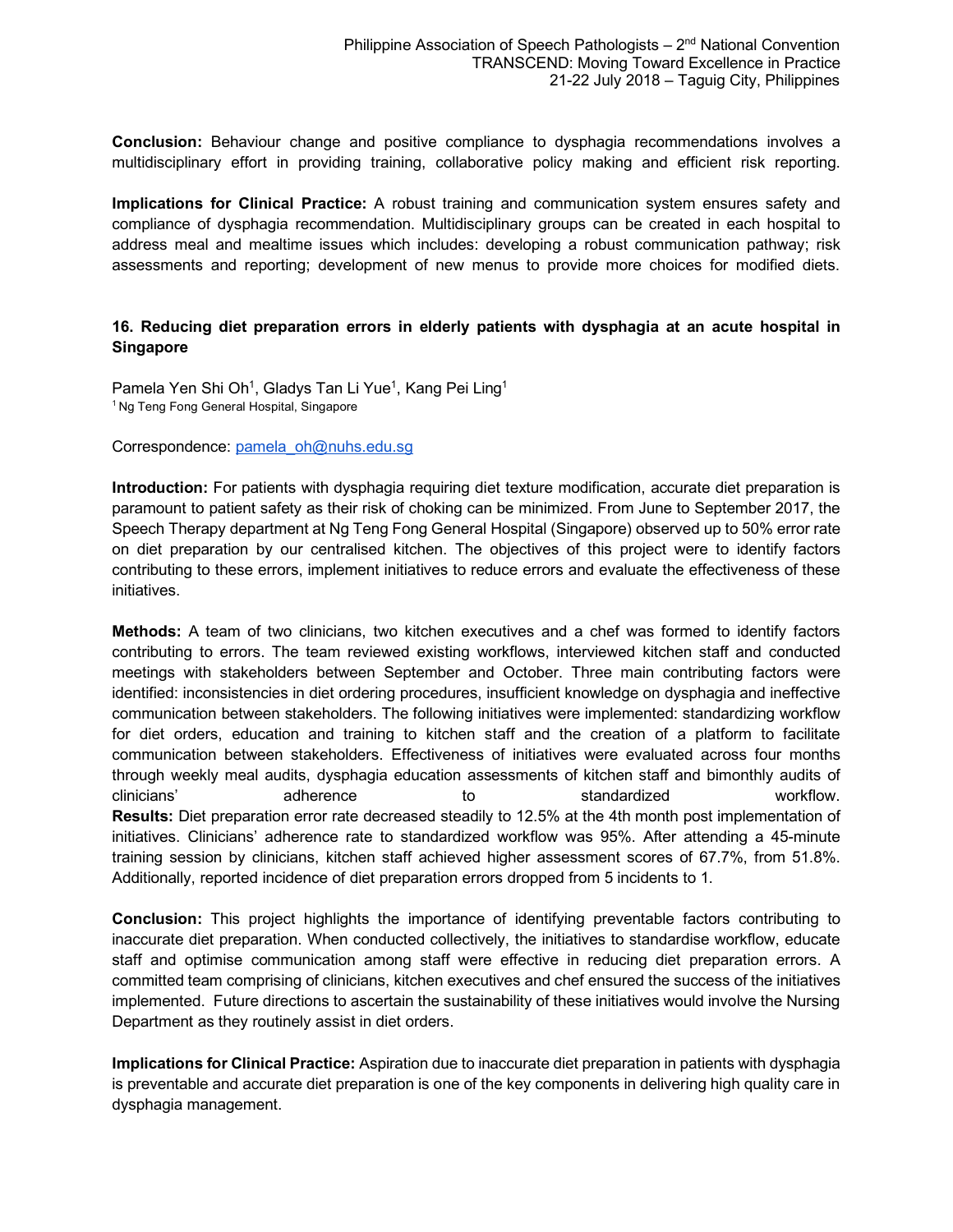#### **17. Perceptions, Attitudes and Beliefs of Filipino Elderly Regarding Tube-Feeding**

Carla Krishan A. Cuadro<sup>1,2</sup>, Janel Alexis O. Herrera<sup>3</sup>, Thomas Quiros<sup>4</sup>

<sup>1</sup> College of Allied Medical Professions, University of the Philippines Manila

<sup>2</sup> St. Luke's Medical Center - Quezon City

<sup>3</sup> Capitol Medical Center

<sup>4</sup> A.I. Abilities and Intelligences Therapy Center

Correspondence: cacuadro@up.edu.ph

**Background:** Tube-feeding has historically been utilized for supportive nutrition therapy particularly among older patients with dysphagia. While nasogastric tubes (NGTs) and percutaneous endoscopy gastrostomy (PEG) tubes guarantee the unimpeded delivery of nutrients into the human body, the discomfort, aftercare, infection and aspiration issues these pose on its elderly users are many and persistent. The acceptance of feeding tubes vary across Asian cultures where there is a strong need to keep the physical body intact and views on what supports life and health are rooted in societal beliefs. In the face of illness, the aging patient's cultural concepts of integrity and autonomy are constantly put in question. This project interrogated the significance of NGTs against the older Filipino's concepts of mahirap, nakakahiya, lasa vs. busog, informed medical decision-making, and the desire to preserve bodily Integrity.

**Methods:** The personal narratives of 10 older Filipinos aged 60+ who were using or had used NGTs were elicited via in-depth episodic interviews. These narratives were audio-recorded, transcribed verbatim, and were subjected to Burnard's (1991) qualitative data analysis method where the data was coded, categorized, and subjected to further category selection, ordering, and clustering to identify patterns or recurrent themes.

**Results:** Themes on living with an NGT, sensation of an NGT in one's body, insertion/reinsertion issues dominated these narratives, often recounted with words reflective of the person's abject suffering. The NGT was told by most as symbolic of illness, a perpetual mark that one is different, thus nakakahiya. An unexpected theme on walang lasa and hindi nakakabusog highlighted the importance of food and its role on satiety.

**Conclusions:** Concepts about the NGT as one that renders difficult both eating and the act of being fed, and as symbolic of illness yet is a means toward recovery may be common among older Filipinos on the tube. Understanding the role of patient education and informed medical decision-making in tube-feeding may merit further investigation.

**Implications for Clinical Practice:** Understanding the older person's perspectives and beliefs on wellness in an arena where the human body is seen as problem that needs to be treated may help guide dysphagia treatment planning, healthcare counseling, and the formulation of advance directives.

> **Oral Research Presentations F** Service delivery models and innovation

**18. Starting a Voice Service: Pitfalls and Pearls from Singapore**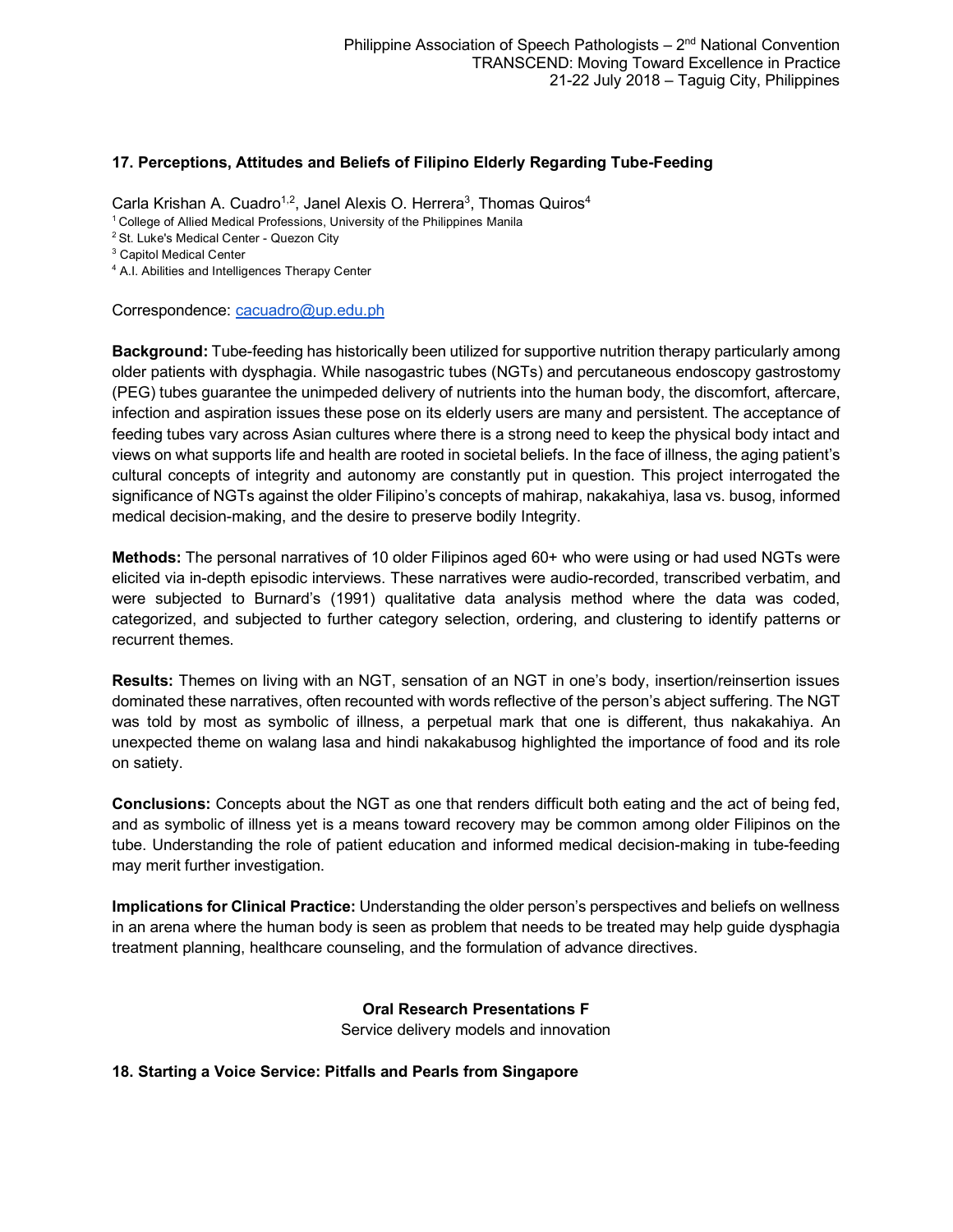Dharshini Manoharan<sup>1</sup>, Vyas M. N. Prasad<sup>1</sup>, Wie Jie Samantang Tsang<sup>1</sup> <sup>1</sup> Ng Teng Fong General Hospital

Correspondence: M\_Dharshini@nuhs.edu.sg

**Background:** Setting up a health service brings a gamut of challenges depending on the economic, cultural and political environment. Singapore is a small nation state with a multicultural society and an ageing population. This demographic creates unique issues when setting up a voice service. Some issues include linguistic differences, varying perceptions of voice difficulties and a unique health system. We aim to share our experience setting up and developing our multidisciplinary voice service in Singapore. Our voice service encompasses stroboscopy services, acoustic and aerodynamic measurement clinics, and voice therapy services.

**Method:** This is a retrospective, intrinsic, case study review of our site and set up in the first 2 years of service. The analysis and discussion is based on our observations gathered through personal engagement in the process of setting up a new voice service.

**Results:** In the first 2 years of our service, we assessed and managed a total of 208 distinct patients (87 females; 121 males) with a range of laryngeal pathologies. Their ages were between 17 and 88 years old. Through our experience assessing and managing these patients, we identified three main pitfalls in starting a laryngology service within our setting. The pitfalls are: (a) failing to consider language related barriers (b) failing to account for the population's perceptions of a voice service and (c) over-looking access barriers to a hospital-based service.

**Conclusions:** Retrospectively, societal pitfalls were more insidious and difficult to resolve. In order to minimize the impact of these pitfalls some suggestions include: (a) organizing language specific tools for assessment protocols and therapy, (b) considering where and how the service is promoted (c) ensuring transparency of service (d) exploring novel service delivery methods to minimize access barriers. These recommendations will be discussed in the presentation in further detail.

**Implications for Clinical Practice:** As the case-study is based on first-hand experience, it will provide practical suggestions that can be transferred to clinical practice and setting up of a new service. The knowledge shared will be especially useful for clinicians setting up and running a voice service in an increasingly globalised world with multi-cultural societies.

#### **19. Communication Disorders and other Disabilities and the Community**

Joyce Anne Ponciano-Villafania<sup>1,2,3</sup>, Cheryl R. Peralta, DrPH, PTRP<sup>1</sup>, Mark Anthony D. Abenir, DSD<sup>1</sup>, Jordan Barbra P. Nava, MSPT, PTRP1

- <sup>1</sup> College of Rehabilitation Sciences, University of Santo Tomas
- <sup>2</sup> Kids We Love Therapy Center

<sup>3</sup> Literacy Ladder

Correspondence: joyce.anne.ponciano@gmail.com/ jrponciano@ust.edu.ph

**Background:** In the Philippines, 80% of persons with disabilities (PWDs) are 15 years old and over. Bicol region ranks second in disability rate with Naga City as its most populous municipality. Disabilities aren't merely impairments. They limit daily life activities and restrict community participation. Disabilities must then be viewed within the community context. This study is part of a 5-year partnership among the local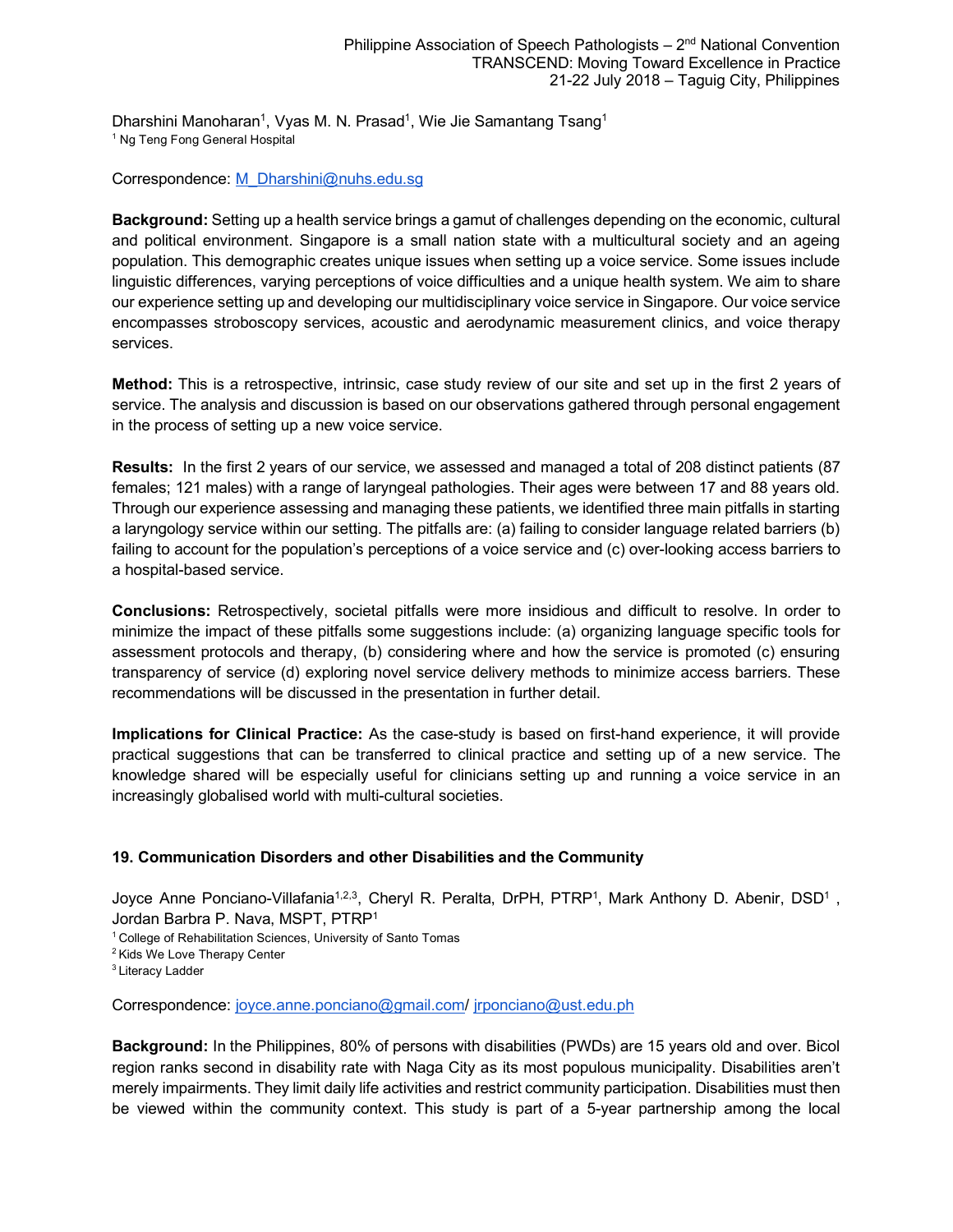government, non-governmental organization, and higher education institutions for adult PWDs and senior citizens. This aims to establish a disability profile using the ICF framework and a community profile using the community-based rehabilitation (CBR) matrix for situational analysis.

**Method:** The 36-item WHO Disability Assessment Schedule 2.0 was translated to Bicolano and validated to generate the disability profile. The Bicolano Community Health and Disability Profile was developed, validated, and used for community profiling. Trained CBR Specialists administered both through household surveys in Barangay Concepcion Pequeña, Naga City. Data was analyzed using descriptive statistics.

**Results:** From 302 households surveyed, 309 PWDs were identified. Almost all have restricted community participation (90%). Cognition and communication problems were felt by 80%. Thirty-nine percent experience all disability domains including mobility, self-care, getting along, and life activities. Only 40% were referred for rehabilitation, and only 59% of them received services. Over a third attained primary education, while less than quarter were employed. Thirty-nine percent of families encouraged socialization, and only 16-19% prioritized attending social engagements of cultural and religious activities.. Their decision-making involvement varies on participating in self-help groups and disabled persons organization, keeping personal relationships, and voting (13-30%). They perceived that 22-24% of the community know about PWDs and PWD policies. These collectively suggest why only 31% feel valued as community members.

**Conclusions:** Regardless of disability, nearly all adult PWDs of Barangay Concepcion Pequeña have limited involvement with their community's health, education, livelihood, social, empowerment, and environment sectors. Almost all encounter cognition and communication disabilities. Continuing the disability and community profiling of barangays will serve as basis of CBR programs.

**Implications to Clinical Practice:** A community perspective of biopsychosocial approach to adult communication disorders is highlighted. Strengthening CBR in the local practice of speech-language pathology can potentially break the poverty-disability cycle.

#### **20. Involvement of People with Aphasia in Training Hospital Staff on Effective Communication**

Sheiladen M. Aquino<sup>1</sup>, Sharon Cawley<sup>1</sup> <sup>1</sup> Cog Neuro Speech Therapy, UK

Correspondence: sheiladen@cogneuro.co.uk

**Introduction:** The Irish Health Service Executive and Health Services National Partnership Forum have published a national strategy to improve service user involvement in the country's health service. However even with this policy, it poses a challenge to encourage user involvement from patients with aphasia whose core impairment is communication.

**Objectives:** The project aims to measure the effectiveness of including people with aphasia in training hospital staff on effective communication. This is a part of a bigger research study that developed an integrated communication policy for hospitals in the North West Executive Health Service of Ireland.

**Method:** Five people with aphasia participated in group speech therapy program once a week for 6 weeks. They were given the opportunity to discuss strategies that have significantly helped with their communication. They were supported to prepare a 5-10 minute talk about a their chosen strategy. On week 6, they presented and provided training to nurses, allied health staff and junior doctors on how to effectively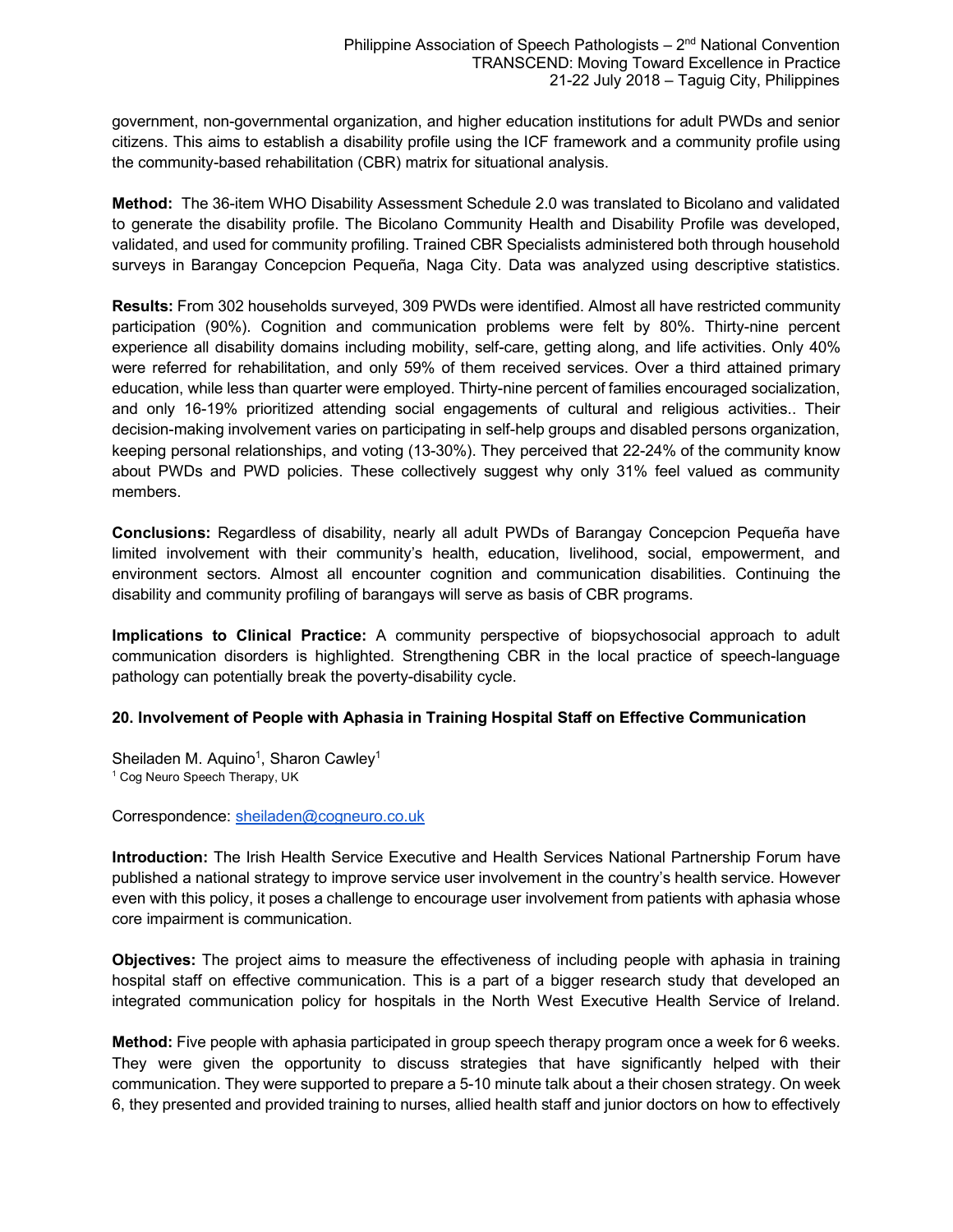communicate with patients who have communication difficulties. At the end of the presentation, questionnaires were given to evaluate the training. Both quantitative and qualitative analyses were used to interpret the results.

**Results:** 67% of the audience rated the training 5/5 (5 highest), 22% rated it 4/5 and the remaining 11% 3/5. All who attended (100%) said that they benefitted from having people with aphasia in the presentation. Hospital staff also showed increased awareness of communication difficulties resulting from aphasia, acknowledged the need for social inclusion and the importance of using communication strategies with their patients.

**Conclusion:** Given the opportunity and support, people with aphasia can be involved in delivering training to hospital staff to successfully improve communication between staff and patients.

**Implications for Clinical Practice:** The above procedure can be replicated in other clinical settings to include people with communication disabilities in training, policy development, quality assurance research and other consumer service initiatives.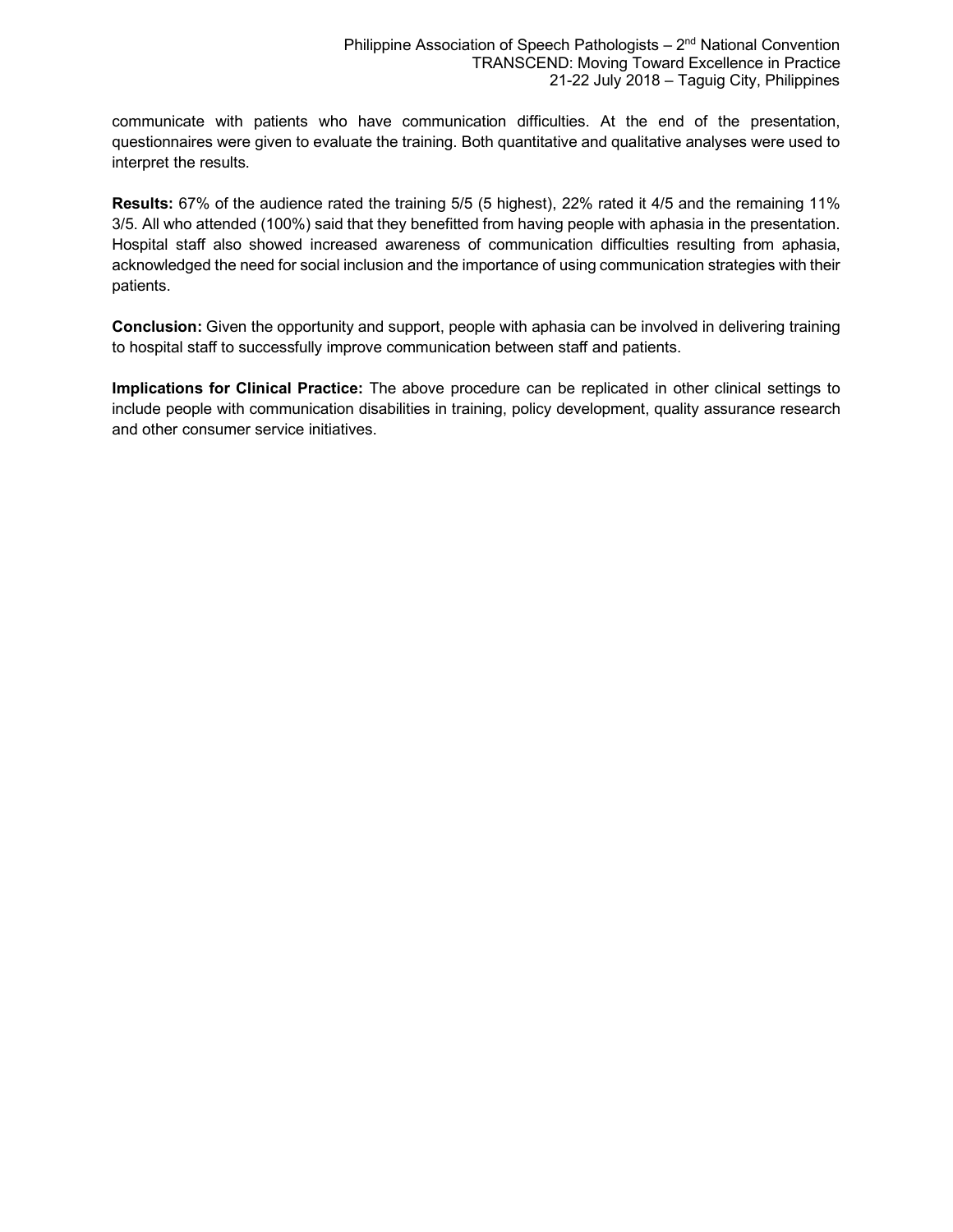# **POSTER PRESENTATIONS**

# LIST OF ACCEPTED POSTERS

- 1. Increasing Spontaneous Verbalization in Chronic Aphasia: Enhanced Protocol of Constraint Induced Aphasia Therapy
- 2. Communication Disorders and other Disabilities and the Community
- 3. Enhancing Communication and Person-Centered Care for People with Dementia Using Life Story Books
- 4. Involvement of People with Aphasia in Training Hospital Staff on Effective Communication
- 5. Compliance of Dysphagia Recommendations of Hospitals in North-West of Ireland
- 6. A Qualitative Profile of EBP among Filipino Speech-Language Pathologists
- 7. Systematic Review of Measurement Instruments and Procedures Used for Collecting Normative Data on Voice
- 8. A campaign to Reduce Bias and stereotype about Stuttering in Indian cinema
- 9. Newborn Hearing Screening Program Level of Awareness and Practices Among Midwives in Selected Birthing Centers of Cebu City: Its Implication on the Early Detection of Hearing Loss
- 10. A Material Development: Tagalog Stimulation of Hearing and Speech Skills Home Instruction Manual for Parents of Children with Hearing Impairment
- 11. The Healthcare Practitioner as the Primary Caregiver to the Elderly Filipino Parent: A Preliminary Study
- 12. Content-Form Interactions of Selected Filipino Children Aged 14 to 60 Months
- 13. Developmental changes in the correctness of verb inflections used by Filipino children and those interacting with them
- 14. Telerehabilitation for Service Delivery in Speech-Language Pathology for Adults with Disability in Barangay Concepcion Pequeña, Naga City
- 15. Application of the ICF in clinical SLP practice: Preliminary results of thematic analysis in a scoping review
- 16. Phonological Development of Filipino-Language Dominant Four-Year Old Children in Metro Manila
- 17. Development of a Tagalog Sentence Repetition Test for 2- to 100-year-old Tagalog Speakers
- 18. A Glimpse of Speech Development of Typical 2-4 Years Old Children in Selected Public Day Care Centers in Cebu City
- 19. Clinical Instructors' Use of Three Affective Instructional Methods
- 20. Development and Validation of the Assessment of Competence of Speech Pathology Clinical Instructors Scale
- 21. Perceptions, Attitudes and Beliefs of Filipino Elderly Regarding Tube-Feeding
- 22. Treatment of benign vocal fold lesions: Comparing the voice outcomes of laser surgery and voice therapy
- 23. A Secondary Data Analysis Describing the Syllable Structure Exhibited by Four-Year-Old Filipino-Dominant Speaking Children
- 24. Measurements of Lexical Diversity and Density of Filipino Language Dominant Four-Year Old Children in ECCD-Monitored Day Care Centers in Metro Manila
- 25. Speech Intelligibility of Typically-Developing Filipino-Language Dominant Children Aged 4 Years Old Enrolled in ECCD-monitored Daycare Centers in Metro Manila: A Secondary Data Analysis
- 26. AAC Preference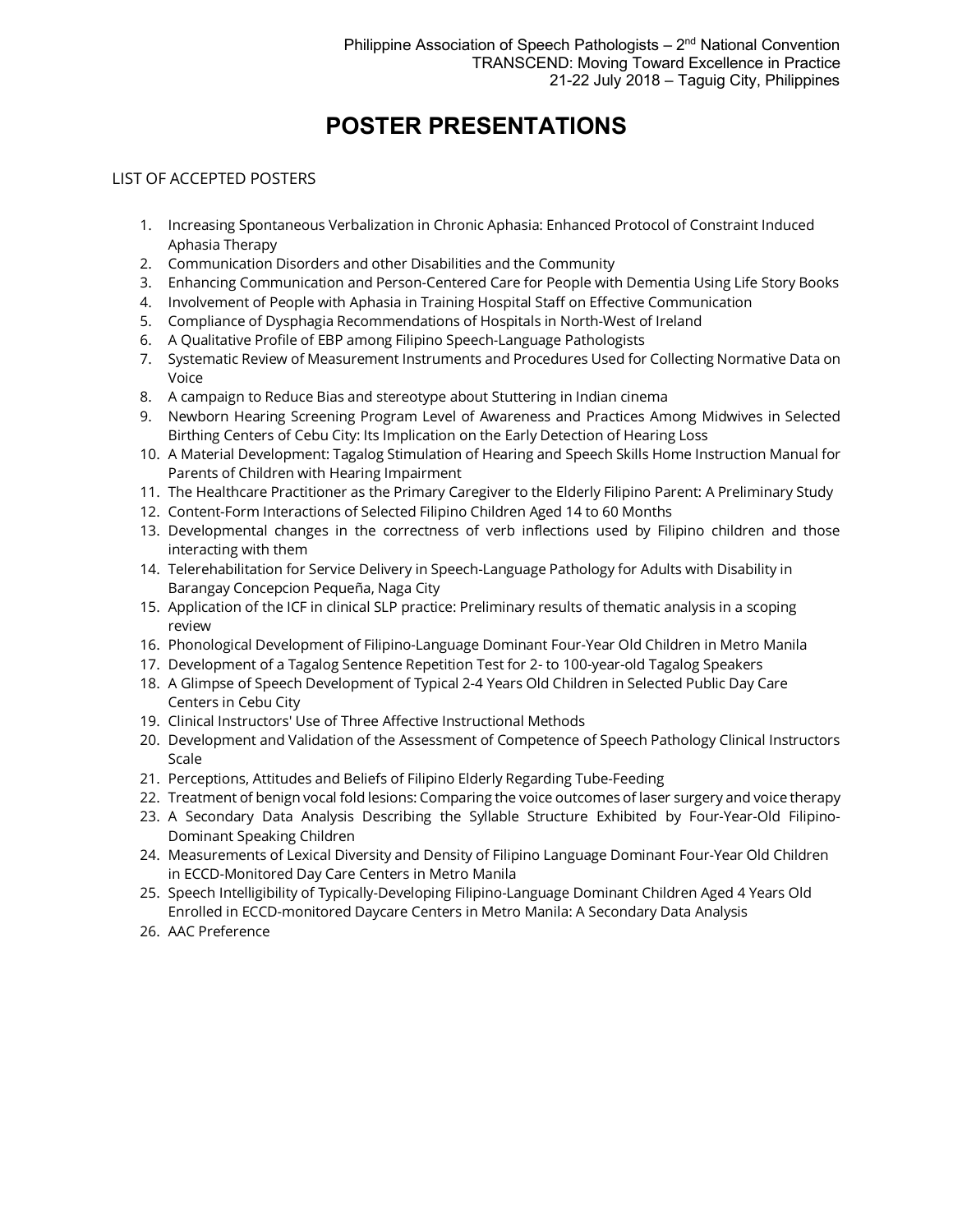# **1. Increasing Spontaneous Verbalization in Chronic Aphasia: Enhanced Protocol of Constraint Induced Aphasia Therapy**

Ma. Concepcion P. Segismundo<sup>1,2</sup>, Kristen K. Maul<sup>2</sup>, Yasmeen Farogi-Shah<sup>3</sup>, Robin Goffen<sup>2</sup> <sup>1</sup> EBS Healthcare, West Chester, PA

<sup>2</sup> Department of Speech, Hearing and Language Sciences, Graduate School of Gallaudet University

3 University of Maryland

Correspondence: yconnesegismundo@gmail.com

**Introduction/Background:** The increasing prevalence of aphasia with the impending projection of a Speech-Language Pathology (SLP) personnel shortage suggests an increased demand for speech and language therapy services in the future. With this, identification of effective and efficient group aphasia therapy is important. Recent modification in the intensive, social-functional restorative communication approach, also called as Constraint Induced Aphasia Therapy II (CIAT II), has shown promising results with increasing spontaneous speech in everyday life situations in individuals with chronic aphasia. However, the extent of applicability of the enhanced CIAT II protocol in terms of outcomes in other areas of language as well as aphasia severity has not been fully explored.

**Objectives:** This research study aimed to: (1) determine the effect of CIAT II on language measures (aphasia severity, naming and quality of spontaneous speech), and (2) examine the effect of CIAT II on the amount and quality of participation in spontaneous speech in life situations in an adult with severe chronic aphasia.

**Method:** This is a single-subject case study design involving an adult with severe chronic aphasia (12 years and 9 months-post stroke during first CVA and 1 year post stroke during 2nd CVA). The participant received intensive treatment based on the CIAT II protocol (Johnson, et.al, 2014).

**Results:** Results revealed significant gains on tests of aphasia severity as well as measures of lexical diversity (type token ratio, percentage of nouns and percentage of verbs) both in narrative and discourse tasks. However, no significant change was observed on naming measures as well as perception in the amount and quality of spontaneous speech in everyday activities.

**Conclusion:** This study suggests that, for an individual with severe chronic aphasia, the enhanced CIAT protocol (CIAT II) may not produce significant improvements in naming and everyday speech but, may result in significant changes on standardized test of aphasia severity and measures of lexical diversity.

**Implications for Clinical Practice:** Massed practice, shaping and addition of transfer package within the context of CIAT II may reduce aphasia severity and increase quality of speech in narrative and conversational discourse in individuals with severe chronic aphasia.

#### **2. Communication Disorders and other Disabilities and the Community**

Joyce Anne Ponciano-Villafania<sup>1,2,3</sup>, Cheryl R. Peralta, DrPH, PTRP<sup>1</sup>, Mark Anthony D. Abenir, DSD<sup>1</sup>, Jordan Barbra P. Nava, MSPT, PTRP1

1 College of Rehabilitation Sciences, University of Santo Tomas

Correspondence: joyce.anne.ponciano@gmail.com/ jrponciano@ust.edu.ph

<sup>2</sup> Kids We Love Therapy Center

<sup>&</sup>lt;sup>3</sup> Literacy Ladder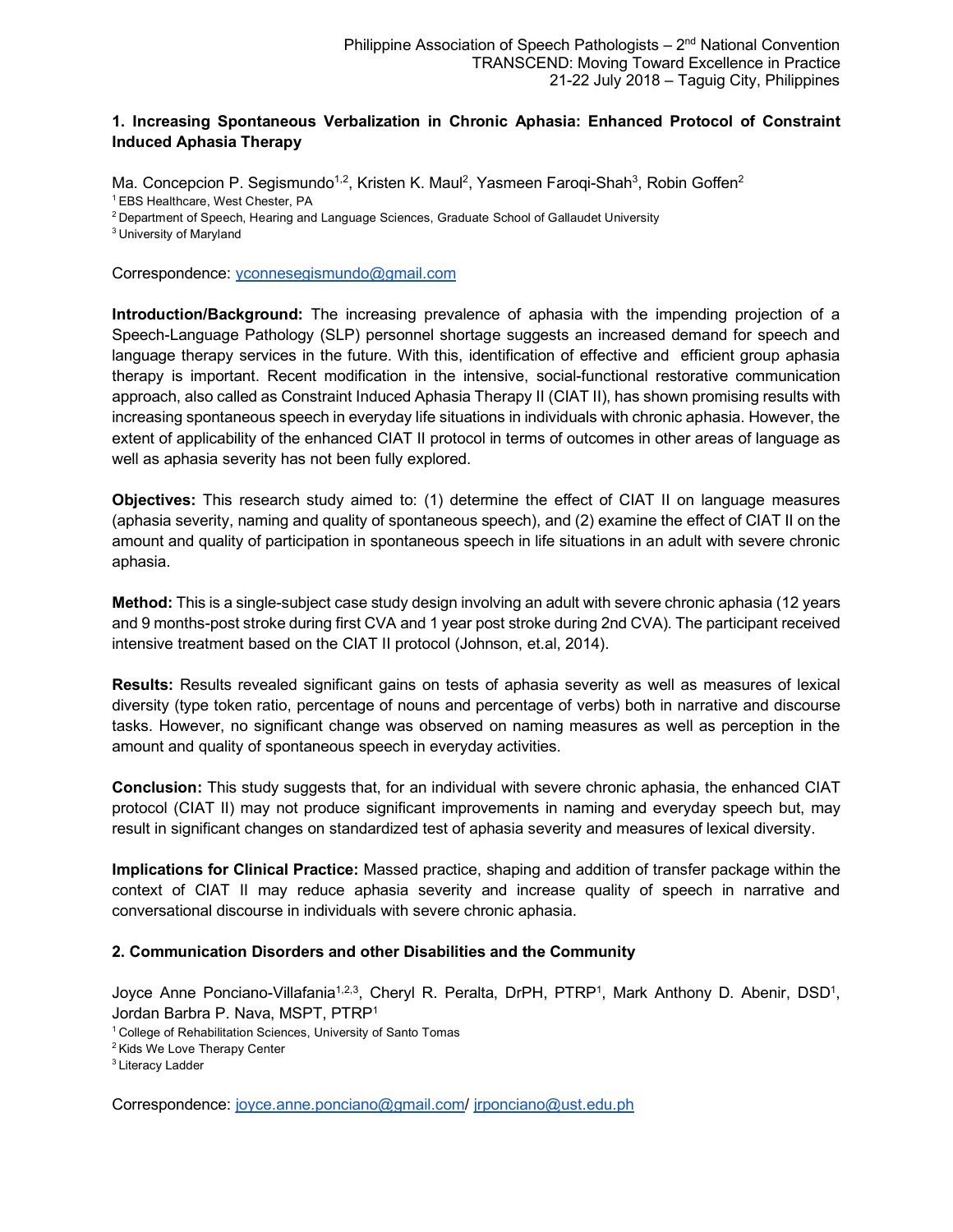**Background:** In the Philippines, 80% of persons with disabilities (PWDs) are 15 years old and over. Bicol region ranks second in disability rate with Naga City as its most populous municipality. Disabilities aren't merely impairments. They limit daily life activities and restrict community participation. Disabilities must then be viewed within the community context. This study is part of a 5-year partnership among the local government, non-governmental organization, and higher education institutions for adult PWDs and senior citizens. This aims to establish a disability profile using the ICF framework and a community profile using the community-based rehabilitation (CBR) matrix for situational analysis.

**Method:** The 36-item WHO Disability Assessment Schedule 2.0 was translated to Bicolano and validated to generate the disability profile. The Bicolano Community Health and Disability Profile was developed, validated, and used for community profiling. Trained CBR Specialists administered both through household surveys in Barangay Concepcion Pequeña, Naga City. Data was analyzed using descriptive statistics.

**Results:** From 302 households surveyed, 309 PWDs were identified. Almost all have restricted community participation (90%). Cognition and communication problems were felt by 80%. Thirty-nine percent experience all disability domains including mobility, self-care, getting along, and life activities. Only 40% were referred for rehabilitation, and only 59% of them received services. Over a third attained primary education, while less than quarter were employed. Thirty-nine percent of families encouraged socialization, and only 16-19% prioritized attending social engagements of cultural and religious activities.. Their decision-making involvement varies on participating in self-help groups and disabled persons organization, keeping personal relationships, and voting (13-30%). They perceived that 22-24% of the community know about PWDs and PWD policies. These collectively suggest why only 31% feel valued as community members.

**Conclusions:** Regardless of disability, nearly all adult PWDs of Barangay Concepcion Pequeña have limited involvement with their community's health, education, livelihood, social, empowerment, and environment sectors. Almost all encounter cognition and communication disabilities. Continuing the disability and community profiling of barangays will serve as basis of CBR programs.

**Implications to Clinical Practice:** A community perspective of biopsychosocial approach to adult communication disorders is highlighted. Strengthening CBR in the local practice of speech-language pathology can potentially break the poverty-disability cycle.

#### **3. Enhancing communication and person centered care for people with dementia using life story books**

Sheiladen M. Aquino<sup>1</sup>, Sharon Cawley<sup>1</sup> <sup>1</sup> Cog Neuro Speech Therapy, UK

Correspondence: sheiladen@cogneuro.co.uk

**Introduction:** Life story books have been used with older people to enhance person centred care, improve quality of life and empower their personhood. It has been shown to facilitate communication and gain insight into a person's needs and behaviours.It is a program that showed mutual benefits for participants receiving and providing care. However, due to scarce resources, this is not practiced in community hospitals in the north-west of Ireland. The purpose of the study is to introduce Life Story Books in a community hospital and explore how these are developed in practice, experienced by various participants and how this affect delivery of care.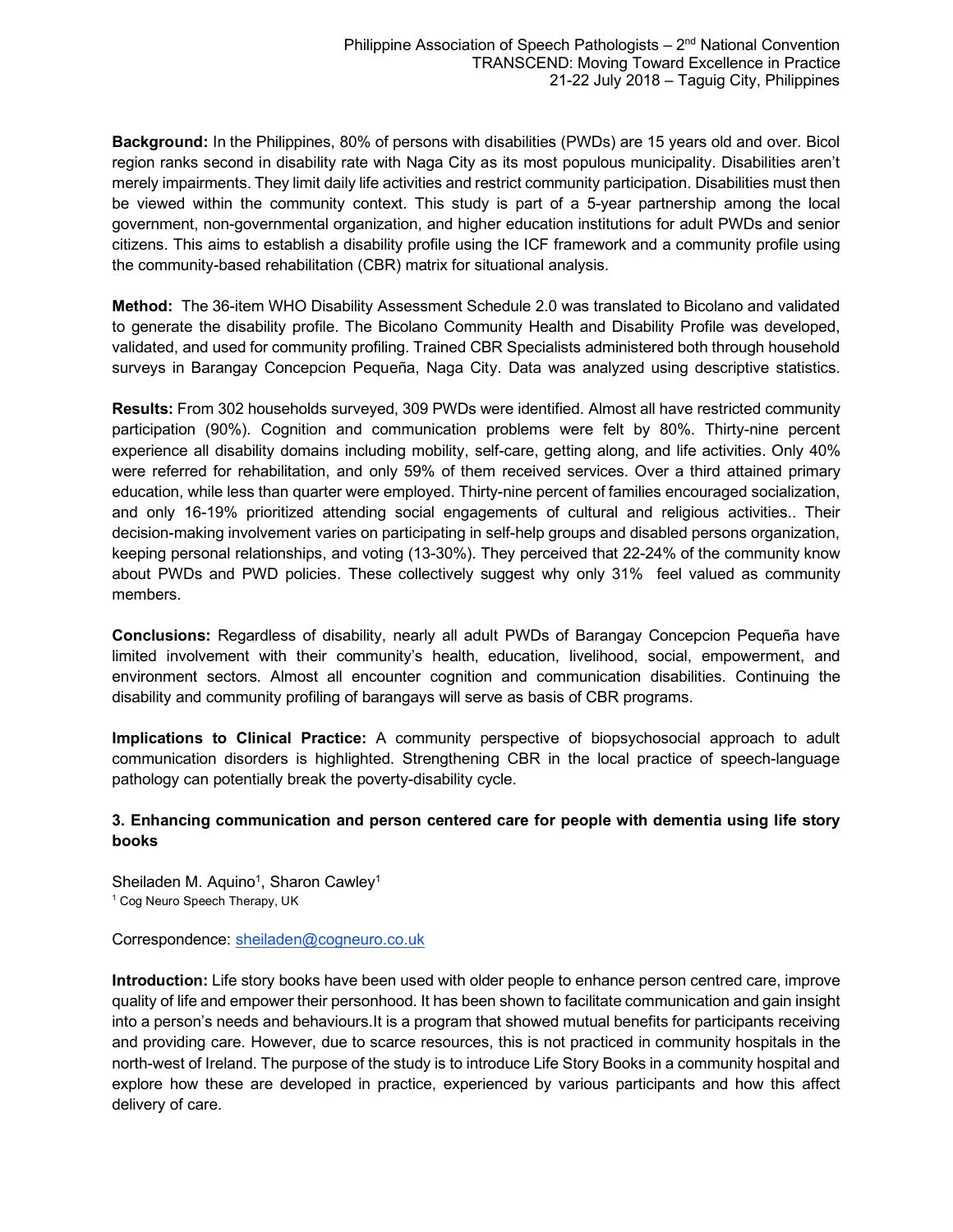**Method:** A total of twenty residents, five residents from four wards, were recruited to participate in the project. Twenty Life Story Books were collaboratively developed with the resident, their family, and a speech and language therapist or speech and language therapy student. Two community volunteers and a staff member were recruited and trained on how to best use the Life Story Books. After six weeks, the health care assistant and volunteers were interviewed by the speech and language therapist responsible for the project. A Grounded Theory style approach was taken in the compilation of results of this study.

**Results:** Staff and volunteers report that reading life story books to residents aids communication and quality of life. Residents can express their personal preferences which in turn helped to develop individualized activities catered to residents' interests. Staff also reports that using life story books made the job more rewarding and significantly developed relationships with residents. One volunteer felt that she became "a part of the team" in the hospital and another said that she enjoyed learning from the residents themselves. Suggestions on future implementation of the program were elicited to include: increase privacy (some wards do not have available rooms), better pictures and improved communication between staff and volunteers.

**Conclusion:** Life story books in long term care settings have shown to have a number of benefits for residents, staff and community volunteers.

**Implications for Clinical Practice:** It is possible to integrate life story books in speech therapy practice to enhance communication and care for people with dementia especially when hospital staff and people from the community are involved.

#### **4. Involvement of People with Aphasia in Training Hospital Staff on Effective Communication**

Sheiladen M. Aquino<sup>1</sup> <sup>1</sup> Cog Neuro Speech Therapy Wales, UK

Correspondence: sheiladen@cogneuro.co.uk

**Introduction:** The Irish Health Service Executive and Health Services National Partnership Forum have published a national strategy to improve service user involvement in the country's health service. However even with this policy, it poses a challenge to encourage user involvement from patients with aphasia whose core impairment is communication. The project aims to measure the effectiveness of including people with aphasia in training hospital staff on effective communication. This is a part of a bigger research study that developed an integrated communication policy for hospitals in the North West Executive Health Service of Ireland.

**Method:** Five people with aphasia participated in group speech therapy program once a week for 6 weeks. They were given the opportunity to discuss strategies that have significantly helped with their communication. They were supported to prepare a 5-10 minute talk about a their chosen strategy. On week 6, they presented and provided training to nurses, allied health staff and junior doctors on how to effectively communicate with patients who have communication difficulties. At the end of the presentation, questionnaires were given to evaluate the training. Both quantitative and qualitative analyses were used to interpret the results.

**Results:** 67% of the audience rated the training 5/5 (5 highest), 22% rated it 4/5 and the remaining 11%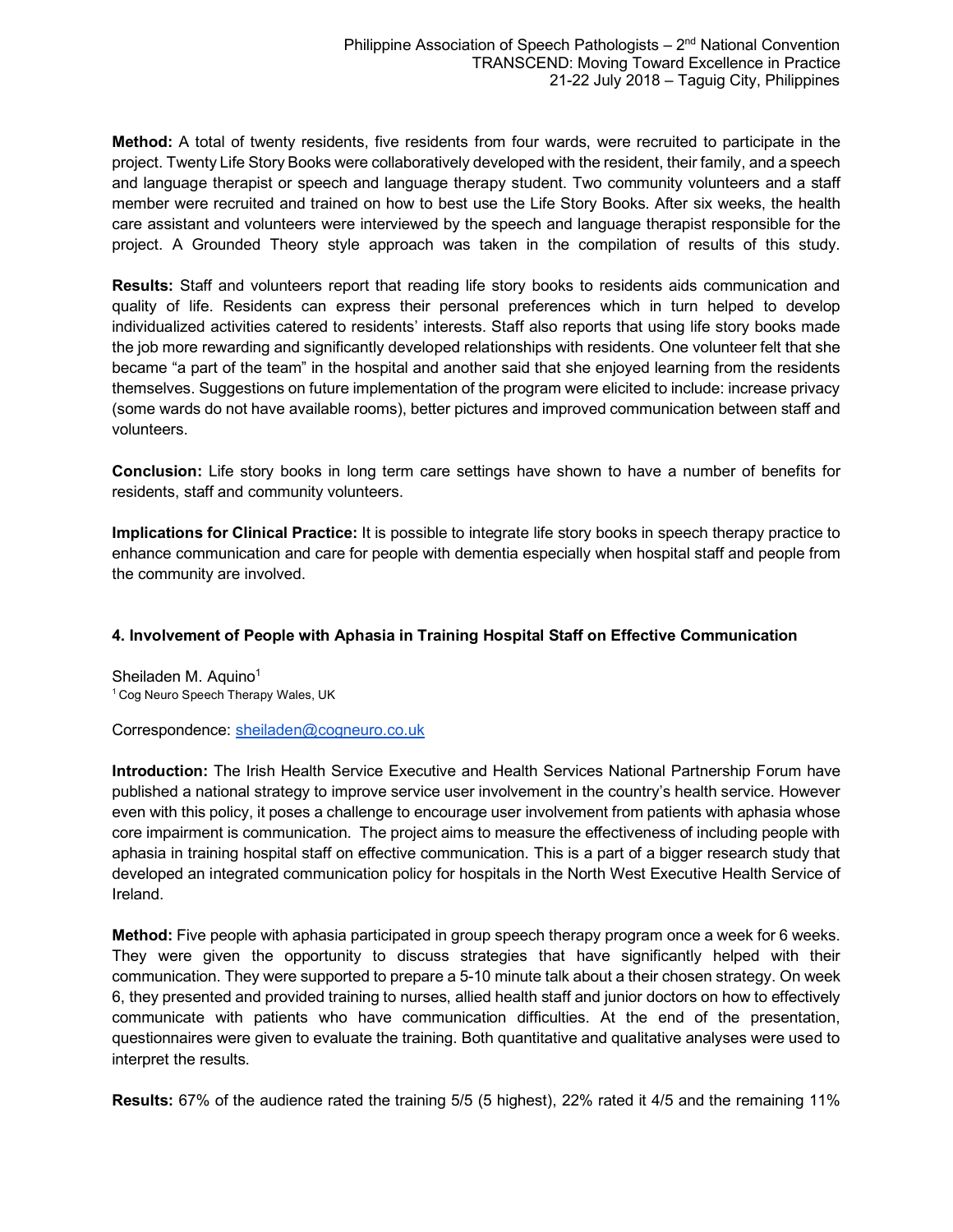3/5. All who attended (100%) said that they benefitted from having people with aphasia in the presentation. Hospital staff also showed increased awareness of communication difficulties resulting from aphasia, acknowledged the need for social inclusion and the importance of using communication strategies with their patients.

**Conclusion:** Given the opportunity and support, people with aphasia can be involved in delivering training to hospital staff to successfully improve communication between staff and patients.

**Implications for Clinical Practice:** The above procedure can be replicated in other clinical settings to include people with communication disabilities in training, policy development, quality assurance research and other consumer service initiatives.

#### **5. Compliance of Dysphagia Recommendations of Hospitals in North-West of Ireland**

Sheiladen M. Aquino<sup>1</sup> <sup>1</sup> Cog Neuro Speech Therapy Wales, UK

Correspondence: sheiladen@cogneuro.co.uk

**Background:** After The Irish National Quality Standards for Residential Care Settings for Older People recommended removal of all bed signs, including dysphagia safe swallowing information, there has been significant concerns regarding compliance of modified diet, thickened fluids and feeding strategies for patients and residents in community hospitals. Non-compliance with dysphagia management recommendations in long term care settings are often associated with adverse outcomes including risk of choking, aspiration pneumonia, increase cost and significant mortality.

**Objectives:** The study measured compliance of recommended diet and fluids for patients and residents referred for dysphagia management before and after dysphagia training packages to hospital staff.

**Method:** An observational audit was conducted in two community hospitals in HSE North-West. The audit was conducted by 4th year Speech & Language Pathology students to act as an independent body in evaluating compliance of modified diet and fluids after a dysphagia assessment by an SLT. They have received training from the Senior Speech Pathologist in identifying various consistencies of modified diets and thickened fluids as per the Irish Consistency Descriptors for Modified Fluids and Food. The Director of Nursing in each hospitals were informed that an audit would be conducted however in order to prevent any change in behaviour at the time of the study, the specific day and time were not provided. Dysphagia training packages were provided to all hospital staff after the audit and a follow-on training was made available for new staff. Furthermore, a multidisciplinary dysphagia group on meal and mealtimes practice was created comprising of a dietitian, catering staff and nurses to direct clinical pathways that are based on collaborative policies and ensure adherence to an inclusive dysphagia management.

**Results:** Compliance to dysphagia recommendations has not significantly improved immediately after training. Positive change in compliance was seen only after key members of the multi-disciplinary team were included in policy making and subsequent audits.

**Conclusion:** Behaviour change and positive compliance to dysphagia recommendations involves a multidisciplinary effort in providing training, collaborative policy making and efficient risk reporting.

**Implications for Clinical Practice:** A robust training and communication system ensures safety and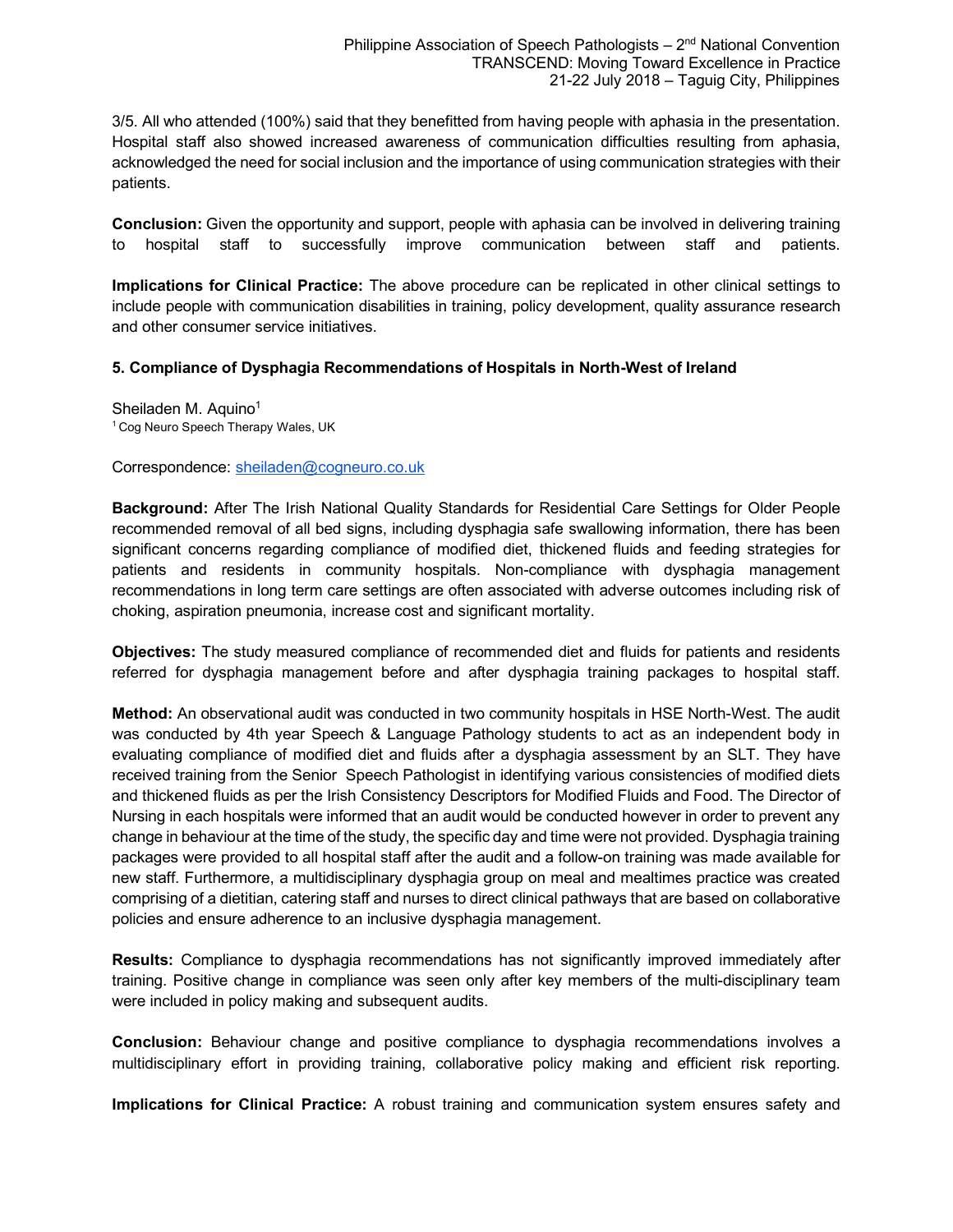compliance of dysphagia recommendation. Multidisciplinary groups can be created in each hospital to address meal and mealtime issues which includes: developing a robust communication pathway; risk assessments and reporting; development of new menus to provide more choices for modified diets.

#### **6. A Qualitative Profile of EBP among Filipino Speech-Language Pathologists**

Michael C. Valdez $1,2$ 

1 Department of Speech Pathology, College of Allied Medical Professions, University of the Philippines Manila

2 SpeechWorks Developmental Center

Correspondence: mcvaldez1@up.edu.ph

**Background:** Evidence-based practice (EBP) is a clinical decision-making framework that most speech language pathologists (SLP) across the world are advocating for. Observed benefits from employing EBP include better patient outcomes and greater professional accountability. In the Philippines, the Commission on Higher Education included a separate EBP formal course for its BS Speech Language Pathology curriculum. However, studies on Filipino SLPs' current practice, knowledge of, and attitudes toward EBP are limited. In addition, a quantitative study on the subject matter revealed conflicting results.

**Objectives:** The present qualitative study explored the current understanding, attitude, and practice patterns of Filipino SLPs regarding EBP.

**Method:** Using a multiple case studies design, 6 Filipino SLPs were individually interviewed. Data gathered from transcripts of these interviews, memo notes, and written observations were analyzed using the constant comparative method.

**Results and Conclusion:** Results revealed that Filipino SLPs appear to base clinical decisions on traditional sources of information that may have low levels of evidence. Their lack of formal training and exposure to EBP were identified as primary factors that contribute to their insufficient knowledge about the approach, further hindering their EBP application. Lack of time and culturally-relevant articles were also cited as potential barriers to EBP. Despite these misconceptions and identified barriers, Filipino SLPs have positive attitudes toward EBP as an approach to clinical practice as they recognized its benefits to their practice. They expressed their openness to learning more about EBP. Several recommendations were also provided by the participants, particularly on instituting formal EBP education in existing speech language pathology curricula and creating training programs for practicing SLPs.

# **7. Systematic Review of Measurement Instruments and Procedures Used for Collecting Normative Data on Voice**

Howell Henrian G. Bayona<sup>1,2,3</sup>, Denise Mae N. Chua<sup>1</sup>, John Henderson C. Posadas<sup>1</sup>, Czarina Camille A. Lazaro<sup>1</sup>, Alianda L. Lopez<sup>1</sup>, Mitz Criscel L. Dano-og<sup>1</sup>, Joyce Ann G. Millo<sup>1</sup>, Bernice Alecsa D. Austria<sup>1</sup> 1 Department of Speech Pathology, College of Allied Medical Professions, University of the Philippines Manila

<sup>2</sup> Department of Clinical Epidemiology, College of Medicine, University of the Philippines Manila

<sup>3</sup> St. Luke's Medical Center Global City

Correspondence: hgbayona@up.edu.ph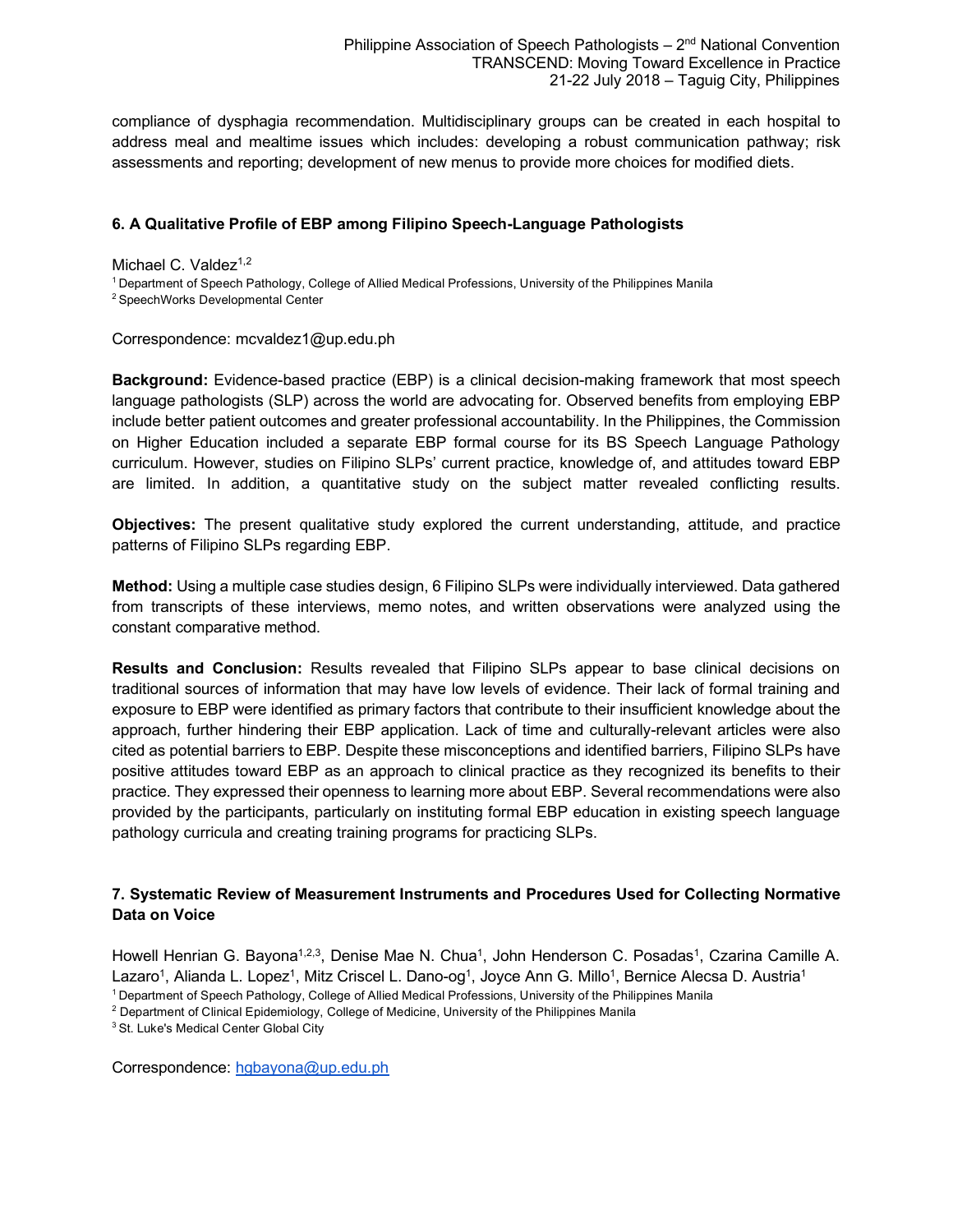**Background:** Collecting normative data on vocal functions requires identifying, selecting, and using measurement instruments that are valid, reliable, easy to use, and population-specific instruments. However, selecting eligible instruments poses a huge challenge as there is an incredibly large number and types of existing measurement instruments notably within the field of communication disorders and rehabilitation.

**Objective:** This study aims to (1) describe the data collection procedures used for obtaining normative data on voice, (2) describe the characteristics of normative voice studies, and (3) recommend applicable instruments or procedures for normative studies done in the Philippine context.

**Method:** We performed a systematic review guided by PRISMA standards. We searched both published and unpublished studies in several electronic databases (e.g. MEDLINE, EMBASE, Google Scholar, CINAHL, Herdin) from inception until May 2018 using a combination of free text and subject headings. Grey literature and hand-searches were done. Studies that examined the theoretical background, development, and/or measurement properties of voice instruments and cross-sectional studies were included. Adequate inter-rater reliability in screening eligible articles, extraction, and appraisal of methodological quality of studies was achieved by training raters and adopting consensus ratings for disagreements. Data from each study were extracted using a tool developed based on the STARD, STROBE, and COSMIN guidelines. The COSMIN Risk of Bias Checklist was used to assess the methodological quality of studies. Qualitative synthesis was done and selected procedures were recommended based on feasibility, accessibility, and biologic and cultural appropriateness.

**Results:** Of the 14,314 studies, 133 articles were cross-sectional voice studies and 2,053 were studies on measurement instruments. Forty-eight of the 133 (36%) were eligible for data extraction and synthesis. Participants were mostly adults (52%) and varied in terms of inclusion criteria employed. Majority (85%) of studies had sample sizes of 500 or less. Acoustic parameters (56%), dysphonia prevalence (23%), and aerodynamic voice characteristics (19%) were the focus of most studies. Sustained phonation and PRAAT were the dominant procedures used for data collection and analysis. Heterogeneity was seen in terms of the instruments used. Future normative studies should employ methods to minimize biases by using proper sample size calculation, validated instruments, exhaustive inclusion criteria, and by adhering to published reporting guidelines (e.g STROBE).

**Implications for Clinical Practice:** This systematic review will guide researchers in designing a protocol for a large, cross-sectional study documenting vocal performance among healthy Filipinos. It may inform practicing clinicians on the current diagnostic tools available and aid policy makers and managers of health institutions in setting up policies and programs.

#### **8. A campaign to Reduce Bias and stereotype about Stuttering in Indian cinema**

Radhika Thelapanda Poovayya<sup>1</sup>

<sup>1</sup> Samvaad institute of speech and hearing

Correspondence: samvaadradhika@gmail.com

**Background:** In most cultures, stuttering has had a negative social stigma associated with it. In India, movies and entertainment industries have for long used characters with stuttering as objects of ridicule. Movies are a passion with Indians( Bollywood is a \$ 2.28 billion industry) and are largely recognized as socio political influencers. Therefore a campaign to "Prevent stuttering being portrayed inappropriately in Indian cinema " was thought to be vital. Garnering public support for this campaign and submitting a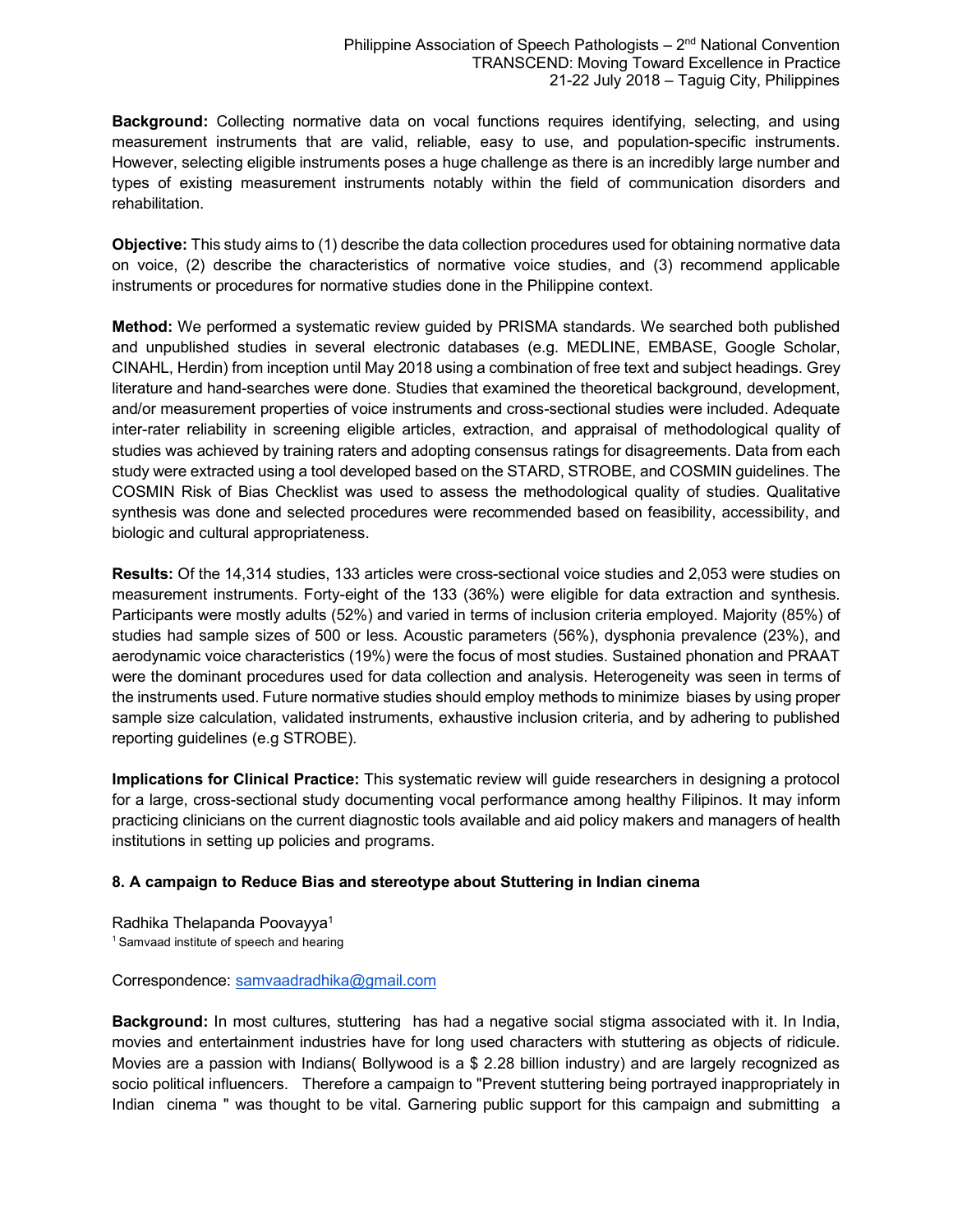petition to the information and broadcast ministry under which the censor board functions was the aim of this advocacy project. The censor board is a statutory body that regulates the content of all the films and television programs of the country.

**Method:** Samvaad institute of speech and hearing in Bangalore , India, started an online campaign to stop the inappropriate portrayal of stuttering in Indian cinema. The online petition was started on the change.org portal .The petition was addressed to the Minister of Information and Broadcasting, Govt of India. The petition link was sent to all well wishers, students and speech pathologists by email requesting them to sign their support. A movie star was requested to be the spokesperson for this campaign. A press conference was held which received wide publicity.

**Results:** The campaign has gathered over 3500 signature so far. Press coverage in print , online and on TV has been good .The petition will be submitted to the concerned Minister at the end of April 2018 . We expect the ministry to give directions to the censor board to pass an order that ensures that stuttering is portrayed appropriately in Indian cinema.

**Conclusion:** We, Speech Pathologists have largely focused on improving the fluency of our clients , but we definitely need to also focus on how people with stuttering are perceived by society . We need to advocate for a change in people's mind sets and to dispel myths surrounding stuttering

**Implications for Clinical Practice:** Reduction in the negative social stigma attached to stuttering will help our clients speak without fear or shame. Fluency shaping strategies will be more effective too.

#### **9. Newborn Hearing Screening Program Level of Awareness and Practices Among Midwives in Selected Birthing Centers of Cebu City: Its Implication on the Early Detection of Hearing Loss**

Eloisa Faye J. Abella<sup>1</sup>, Mary Jayanne B. Adraincem<sup>1</sup>, Patrick Marvin P. Bulan<sup>1</sup>, Deane Bianca S. Butawan<sup>1</sup>, Faith Gayle C. Manubag1 <sup>1</sup> Cebu Doctors' University

#### Correspondence: efjabella.cdu@gmail.com

**Objective**: The study aimed to describe the implications of the midwives' level of awareness and practices of the Newborn Hearing Screening Program in selected birthing centers in Cebu City to the early detection of hearing loss.

**Method**: This study utilized a descriptive study design. The total number of respondents were sixty (62) midwives employed in the selected PhilHealth-accredited birthing centers in Cebu City. The researchers used the "Newborn Hearing Screening Survey for Midwives" which is a researcher-made survey tool modified from the Newborn and Infant Hearing Screening Survey by Goedert, Moeller, and White (2011).

**Results:** Findings showed that majority 55 (89%) of the midwives in the selected birthing centers in Cebu City do not offer NHS. Out of the 62 midwives, 29 (46.8%) refer newborns to other facilities that offer NHS while 33 (53.2%) midwives do not refer newborns to other facilities that offer NHS. 30 (48.8%) midwives inform parents/family about hearing loss and NHS while 32 (51.6%) midwives do not. Out of the 62 midwives, 42 (67.7%) midwives show a high level of awareness on hearing loss and its consequences while 20 (32.3%) are moderately aware about hearing loss and its consequences. 41 (66.1%) midwives are fully aware of the facts regarding newborn hearing screening and are considered to have high-level of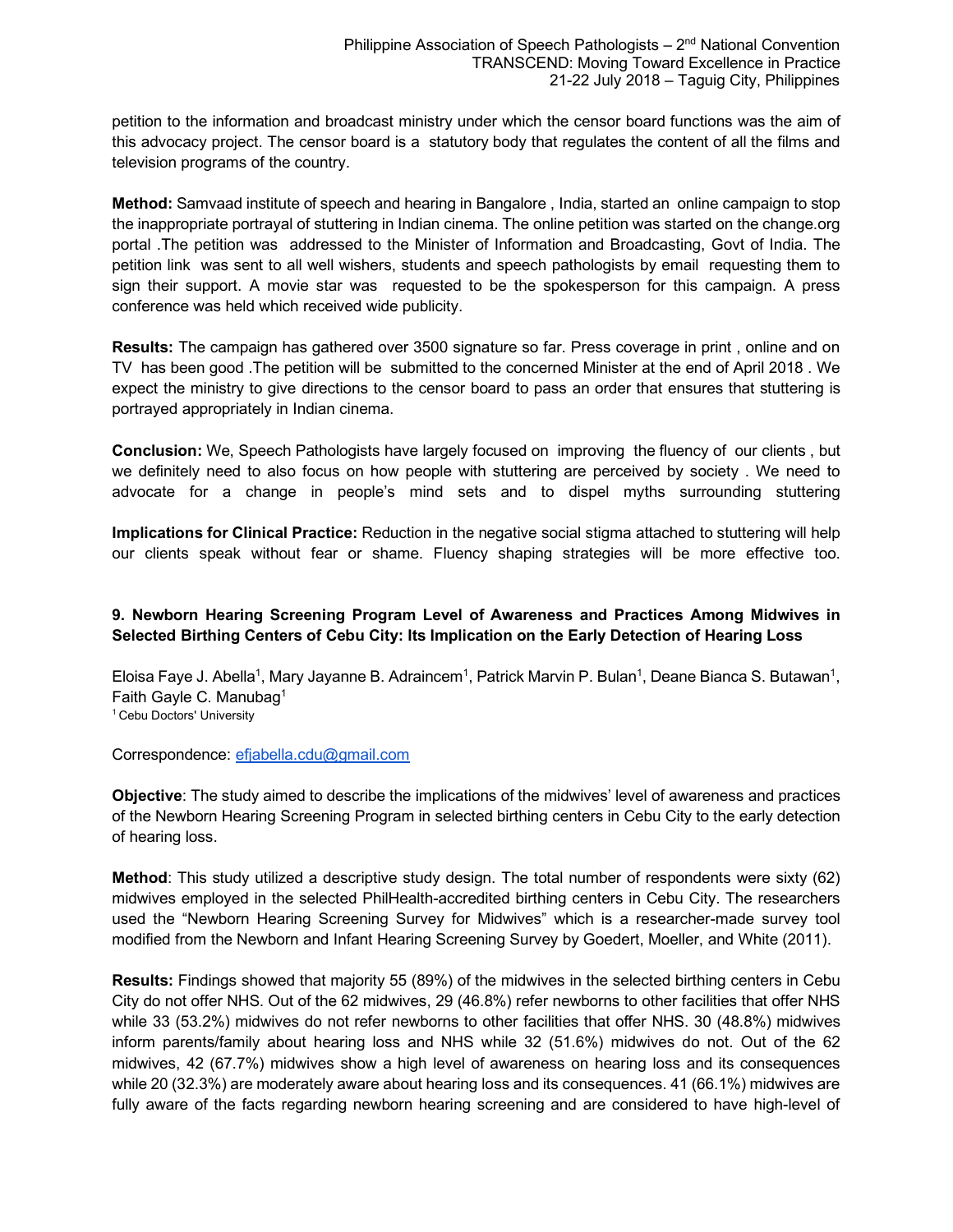awareness. 20 (32.3%) midwives have mid-level awareness or are moderately aware of the facts regarding newborn hearing screening while 1 (1.6%) midwife has low-level of awareness or is least aware of the facts regarding newborn hearing screening. Out of 62 midwives, 50 (80.65%) midwives have high level of awareness regarding their roles and responsibilities related to NHS, while 12 (19.35%) midwives have midlevel of awareness. Overall, 62 (100%) midwives have high level of awareness on hearing loss, NHS, and their roles and responsibilities, while, 12 (19.35%) midwives have mid-level of awareness.

**Conclusion**: In conclusion, most of the midwives in the birthing centers in Cebu City have not complied with the NHS protocol as stated in Republic Act 9709 which requires the NHS to be offered in each birthing center. This negatively affects early detection of hearing loss in newborns. However, the midwives' overall high awareness regarding hearing loss, NHS, and their roles and responsibilities is a good indication that implementation of the NHS program is not impossible. Based on the findings, the researchers would like to recommend meeting with the midwives in their respective birthing centers and holding a lecture and open forum.

**Implications for Clinical Practice:** With the hope of reducing the incidence of hearing loss among newborns, we decided to look into midwives' awareness and practices. By sharing to the public, we aim to help the midwives with their roles and increasing the chances of newborns with hearing impairment to early intervention.

# **10. A Material Development: Tagalog Stimulation of Hearing and Speech Skills Home Instruction Manual for Parents of Children with Hearing Impairment**

Mara Gianina L. Lopez<sup>1, 2</sup>

<sup>1</sup> Nurturing Early Skills Therapy Center, Manila

2 Above & Beyond Learning Partners, Parañaque

Correspondence: maragianina@gmail.com

**Background and Objective:** The study aims to develop a home instruction manual focused on stimulating the auditory and speech skills of children with hearing impairment and determine its face validity. The material is created to provide parents with a textual guide on how to stimulate their child's hearing and speech skills at home.

**Method:** The study is conducted via survey to determine the material's face validity in terms of content, literary presentation, illustrations, specificity, and printing characteristics. Study design: Qualitative, quantitative, mixed methods. Setting: 1 school for the hearing impaired and 1 speech and language therapy center. Subjects: 35 speech and language pathologists handling children with hearing impairment, 21 audiologists working with pediatric cases, and 26 parents of children diagnosed with hearing loss. Data collection: Developed material was given to the participants for viewing and evaluation. An adapted questionnaire was provided for the ratings and recommendations. The ratings of the 2 groups are analyzed and compared to derive on a significant result. Analysis: Descriptive statistics (mean) analysis within groups (parents and specialists) and t- test for independence to determine differences within the two groups. 82 participants contributed to the study (56 specialists and 26 parents).

**Results**: Both groups produced similar mean scores, which signify the material has achieved its objectives. The t- test results show limited differences in terms of the responses of the 2 groups.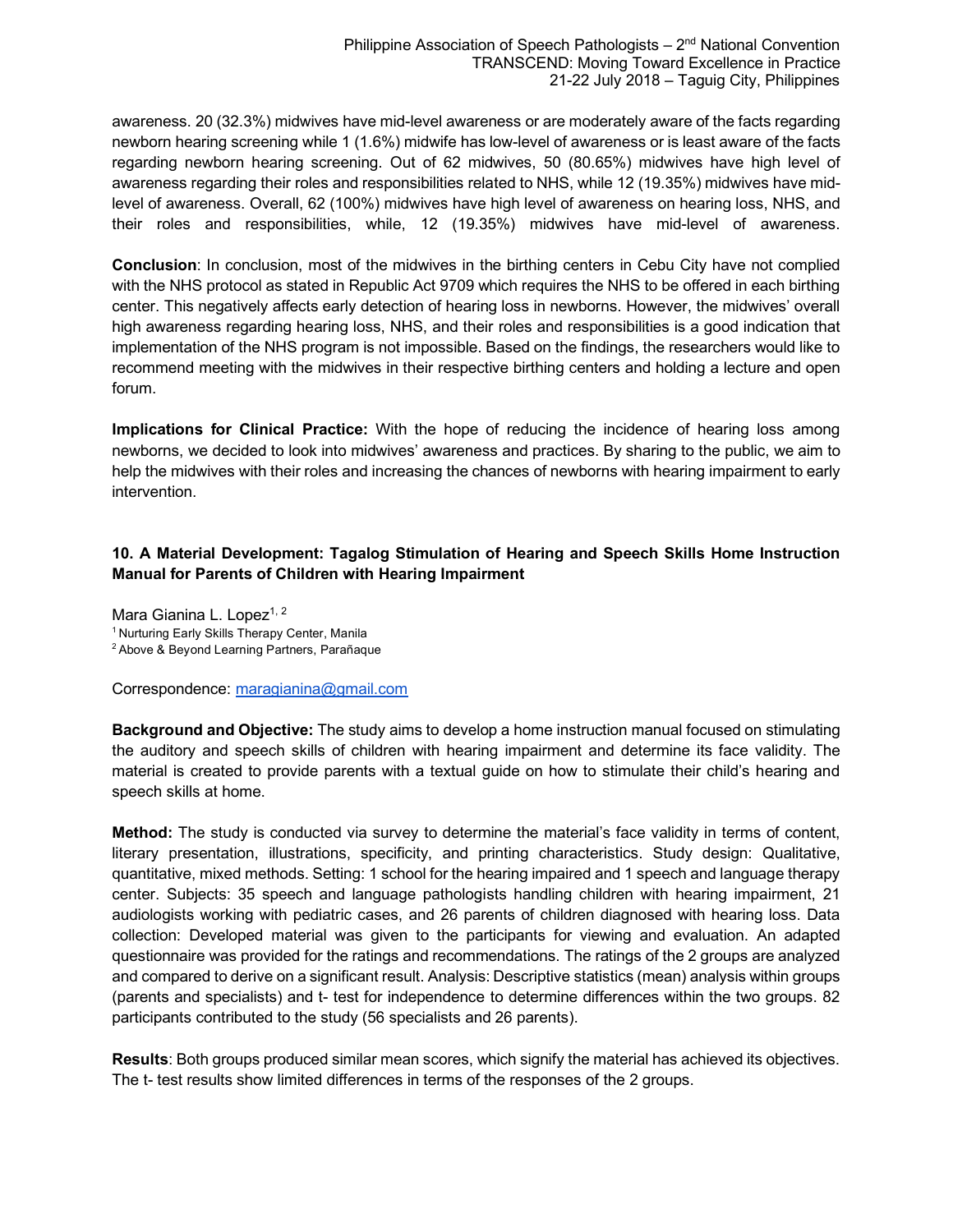**Conclusion:** The results from both groups suggest a positive face validity outcome. Both groups agree that the material can be beneficial for parent teaching at home. Some limitations raised involve material modifications such as the vocabulary used and the lack of visuals. Further validation studies are recommended for its content and construct.

**Implications for Clinical Practice:** Research has shown a faster improvement in the child's skills when parents are able to follow-up speech therapy goals at home. The content of the home instruction manual is based on the information needed by parents to properly carry-over methods to improve the child's hearing and speech skills at their own home.

# **11. The Healthcare Practitioner as the Primary Caregiver to the Elderly Filipino Parent: A Preliminary Study**

Carla Krishan A. Cuadro<sup>1, 2</sup> <sup>1</sup> St. Luke's Medical Center Quezon City 2 Department of Speech Pathology, College of Allied Medical Professions, University of the Philippines Manila

#### Correspondence: cacuadro@up.edu.ph

**Background:** Filial piety has been the driving force for many Filipino families to take care of their elderly at home. Among the elderly parent's children, the healthcare practitioner (HCP) often becomes the primary caregiver by default. While the HCP is capable of making crucial medical decisions, role shifts occur: the caregiver is all grown and the care recipient is the parent. The burden of knowledge and the responsibility for preserving a loved one's life comes with this role shift, and with it, a potential change in power relations. This research provides preliminary information for a future investigation that intends to study the factors involved when the aging Filipino parent and the grown child engage in medical decision-making.

**Method:** Episodic interviews were done with three nurse-managers (mean age=50.67 years; mean years as healthcare practitioner=24.67) from a tertiary hospital in Quezon City. Content analysis was done on the transcribed interviews in order to identify and analyze themes. Relevant concepts, particularly with the primary caregiver as the main medical-decision maker, inform the analysis.

**Results:** Dominant themes came out of the analysis such as prerequisites to becoming a primary caregiver and thoughts and beliefs on medical decision-making. A distinct major theme resulted from all three narratives: the primary caregiver in a position of power. Each of the four themes revealed salient thematic categories that may be explored in subsequent studies.

**Conclusion and Recommendations**: Major thematic categories such as residential proximity, parental autonomy, and the grown child's decisions overruling the parent's may manifest in similar caregiving narratives. The concept of the primary caregiver being in a position of power may merit further investigation as it can help understand how power relationships facilitate or hinder efficient medical decision-making.

**Implications for Clinical Practice:** Understanding the family dynamics involved in eldercare may guide HCPs who provide counseling to older Filipino families. Appreciating these same dynamics may aid in facilitating the follow-through of home therapy instructions for the older person with cognitivecommunication and swallowing difficulties. By seeing the client in the lens of Filipino gerontology, insights may be gained on the role of parental autonomy in culturally-sensitive elderly healthcare.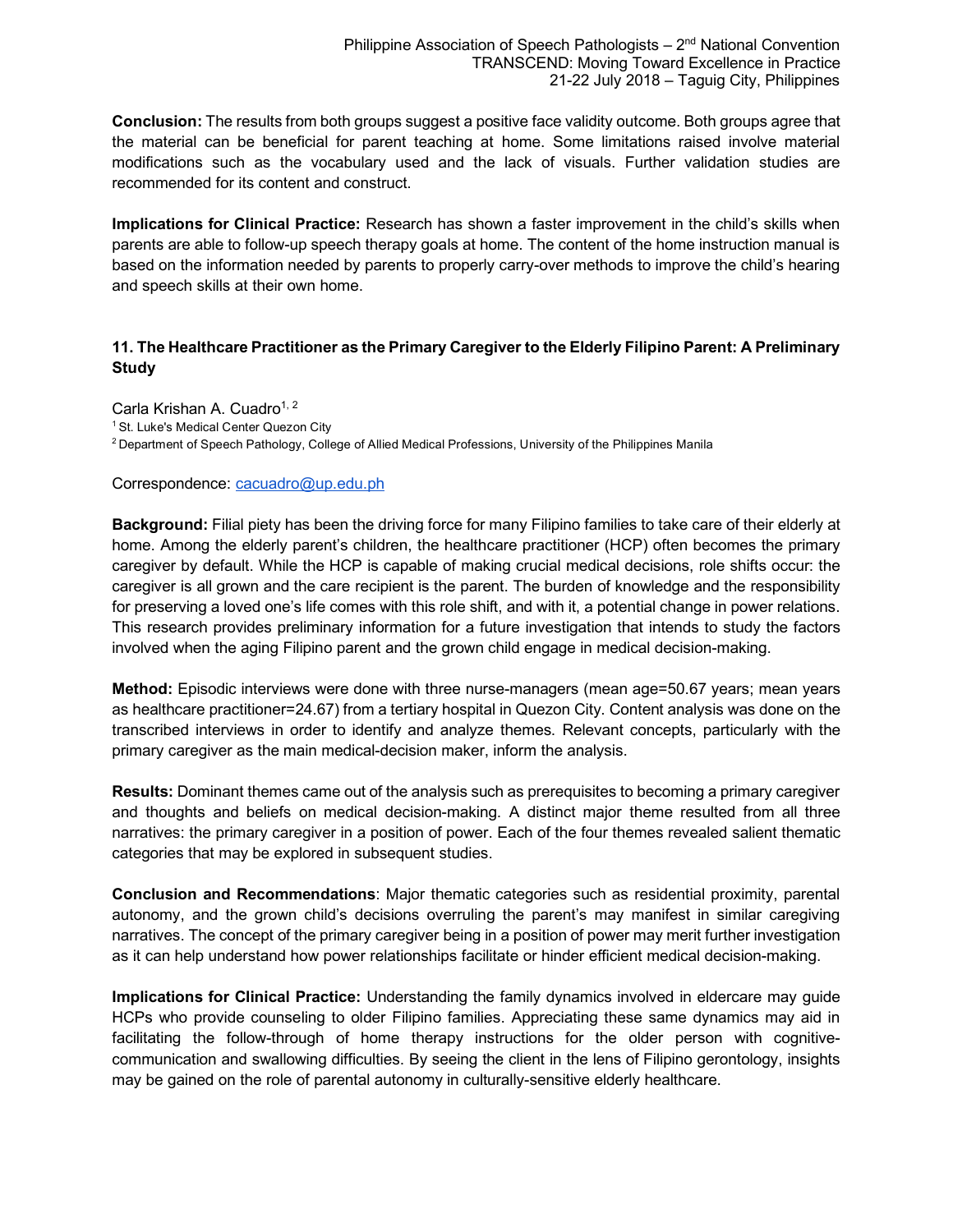#### **12. Content-Form Interactions of Selected Filipino Children Aged 14 to 60 Months**

Maria Irina O. Deleña<sup>1, 2, 3</sup>, Jocelyn Christina B. Marzan, PhD<sup>1</sup>, Lee Anne Mae S. Cabrera<sup>4</sup>, Denise Samantha R. Cunanan<sup>5</sup>, Katrina Alexis C. Narcida<sup>1, 6</sup>, Ysabella Angelica L. Javier<sup>1</sup>

1 Department of Speech Pathology, College of Allied Medical Professions, University of the Philippines Manila

<sup>2</sup> TalkActive Therapy Center

3 Kidspeak Therapy Center

4 Ignite Therapy Center

5 Communicare Therapy Center for Children

6 Center for IDEAS

Correspondence: modelena@up.edu.ph

**Objective**: This study described the content-form interactions of selected Filipino children aged 14-60 months and compared those interactions with the interactions presented by Lahey (1988) for Englishspeaking children.

**Method**: Seventy-eight transcripts acquired from FELCDD were divided into Phases based on Lahey's (1988) MLU groupings. Language form and content were analyzed using codes and coding guidelines derived from Marzan (2013). After establishing inter- rater reliability, 5 researchers coded argument structure of 15-16 transcripts. Free marginal inter-rater reliability for argument structure was established at 0.93 kappa. Coding and data extraction were performed with CLAN. Extracted data were analyzed using Microsoft Excel. Frequency counts for semantic category and argument structure were cross-tabulated for transcripts; each cross-tabulation was counted as a single content-form interaction (C/F interaction). The frequency counts for each interaction were tallied across children. The number of children with productive use of that interaction was noted. To facilitate comparison, Lahey's (1988) criteria was utilized: interaction was deemed productive when at least 5 different exemplars were used by at least 4 children within a Phase. It was deemed emerging when 3 children used the interaction at least 5 times. Productivity and emergence of the embedding of nonverb categories in utterances were similarly analyzed.

**Results:** Filipino children showed productive use of existence and volition-intention using single words. As MLU increased, coding of more concepts such as action, attributive state, locative state in more complex argument structures were observed. Coding of nonverb categories was also observed in which children embedded possession, quantity, notice and temporal concepts in existence and action concepts.

**Conclusion and Recommendations:** This study provides preliminary data on the content-form interactions of Filipino children and the stages in which they emerge or become productive. Similarities and differences between the results from the study and from Lahey's content-form grid were noted. Recommendations are inclusion of additional content categories from Marzan et al. (2013), use of intrarater reliability, a more comprehensive understanding of linguistics, and expansion of data collection to increase generalizability of results.

**Implications for Clinical Practice:** Description of Filipino language development in terms of content-form interactions is significant for culturally appropriate goal-setting in pediatric language intervention.

# **13. Developmental changes in the correctness of verb inflections used by Filipino children and those interacting with them**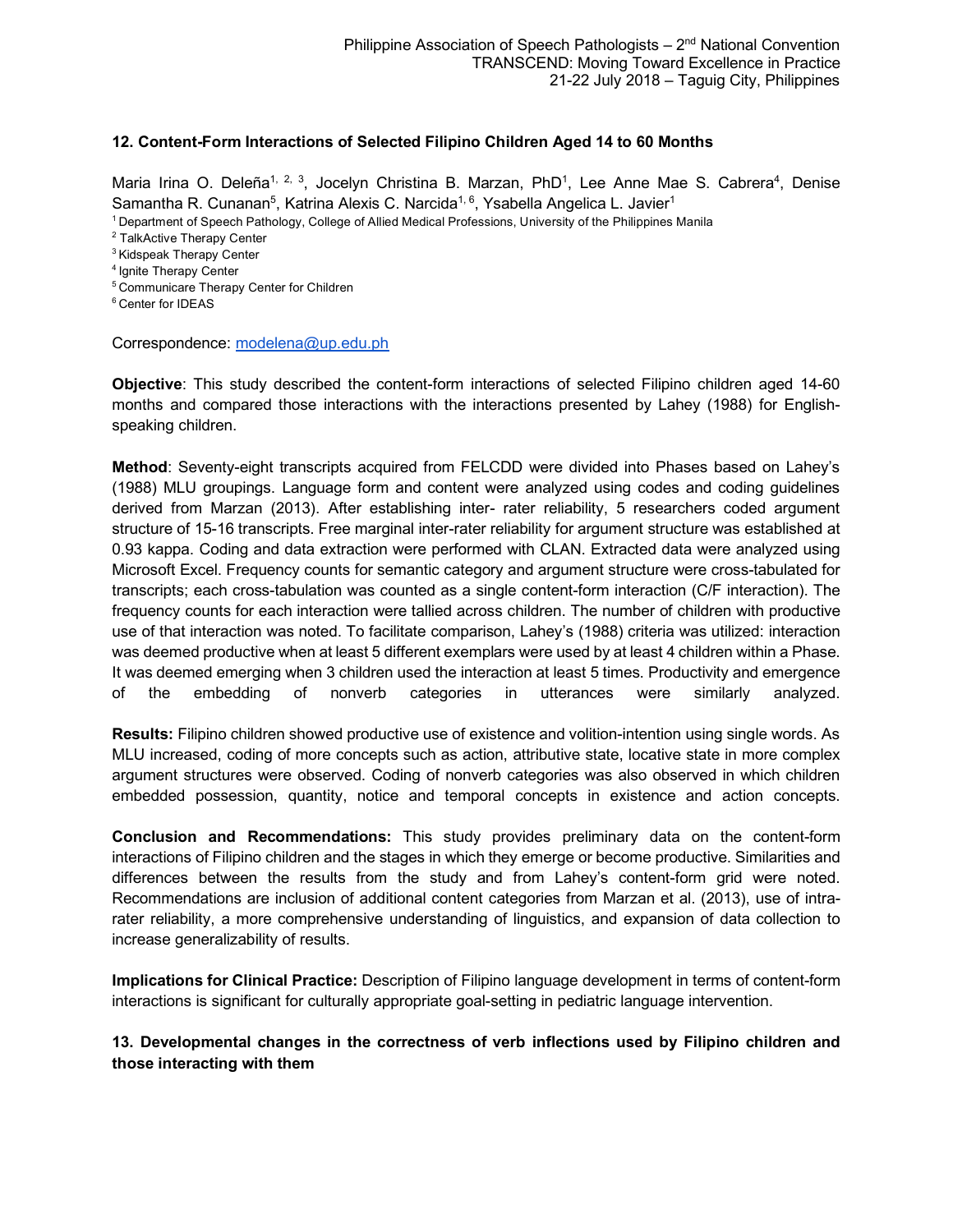Jocelyn Christina B. Marzan<sup>1</sup>, Jocelyn Christina B. Marzan, Maryelle Ellaine L. Dy, Mary Seanne A. Angeles, Jessica Francesca P. Arnaldo, Francesca Nicole D. Bocalan, Ma. Bettina Clare N. Camacho, Thea Beatriz G. Cruz, Ancellie L. Espino, Johannes C. Ibardaloza, Doris Renee V. Leaño, Mary Edna Joyce A. Lim, Bea Angela T. Lozada, Chef Stan L. Macaraeg, Anna Christen D.L. Magbanua, Jessica P. Reyes, Marionne Bianca V. Reyes, Bianca Mediatrix F. Santos, Grace Camille S. Tan <sup>1</sup> College of Allied Medical Professions, University of the Philippines Manila

#### Correspondence: jbmarzan@up.edu.ph

**Background:** Developmental changes in the correctness of children's use of verb inflections is useful for understanding the phenomenon of child language development, and hence of cognitive development in children. It provides data against which a Filipino child's verb inflection can be compared to determine if development is as expected.

**Objectives:** To describe (1) changes over time in Filipino children's use of inflectional forms (a. The proportion which are consistent in form and meaning with that accepted for competent adult speakers across verb aspects, b. The proportion which are present when required across aspects, c. Changes in the correctness of specific inflectional forms across ages, including error patterns; (2) Changes over time in the inflectional forms used by persons when interacting with Filipino children, a. Proportion of verbs that were inflected and uninflected, b. Aspects and tenses used by interlocutors; (3) The relationship between verb aspect and verb inflection used by the children and by those interacting with the children

**Method:** Sixty-five (65) videos with corresponding transcripts of five bilingual Filipino children aged 14-44 months were obtained from the Filipino Early Language and Child Development Database (FELCDD). These language samples recorded natural interactions of the participants and their families for each child over a span of two years with an average of two months between each recording. Verbs were extracted using CHAT and CLAN programs of the Child Language Data Exchange System[2]. Verb aspect, tense and the correctness of verb inflections embedding temporal notions in the verb were analyzed.

**Results:** The children used inflections in ways consistent with the form and meaning accepted for competent adult speakers 95% of the time. They inappropriately omitted required inflections only 11% of the time. They omitted required inflections more frequently than they used inappropriate substitutes for obligatory inflections; substitution of inflections was minimal (only 21). These findings are consistent with those of Brown (1973) for English speaking children and Aljenaie (2010) for children speaking Arabic. All five children combined used 1489 inflected verbs and 2,574 uninflected verbs. Persons interacting with the children used 6187 inflected verbs and 9863 uninflected verbs. The proportion of verbs used by children that were uninflected is greater than that used by their interlocutors. Both populations decreased their use of uninflected verbs over time. Of the inflected verbs coded by persons interacting with the children, 1,603 verbs (30%) were infinitive, 919 (17%) were contemplated, 768 (14%) were perfective, 691 (13%) were in progressive tense, 562 (10%) were imperfective, 207 (9%) were in past tense, and 242 (4%) were in present tense. Both children and their interlocutors used markedly more uninflected than inflected verbs.

**Conclusions and Implications for Clinical Practice:** Filipino children tend to use verb inflections correctly. The correctness of verb inflections in obligatory contexts is somewhat lower than the correctness of those inflections actually used. The patterns of correctness of verb inflection use among these five Filipino children shows patterns similar to those of children in other cultures and languages. There appears to be a direct relationship between interlocutor's input and child's output, specifically for the changes in use of uninflected verbs in terms of frequency and type. It is not certain whether children imitate interlocutors or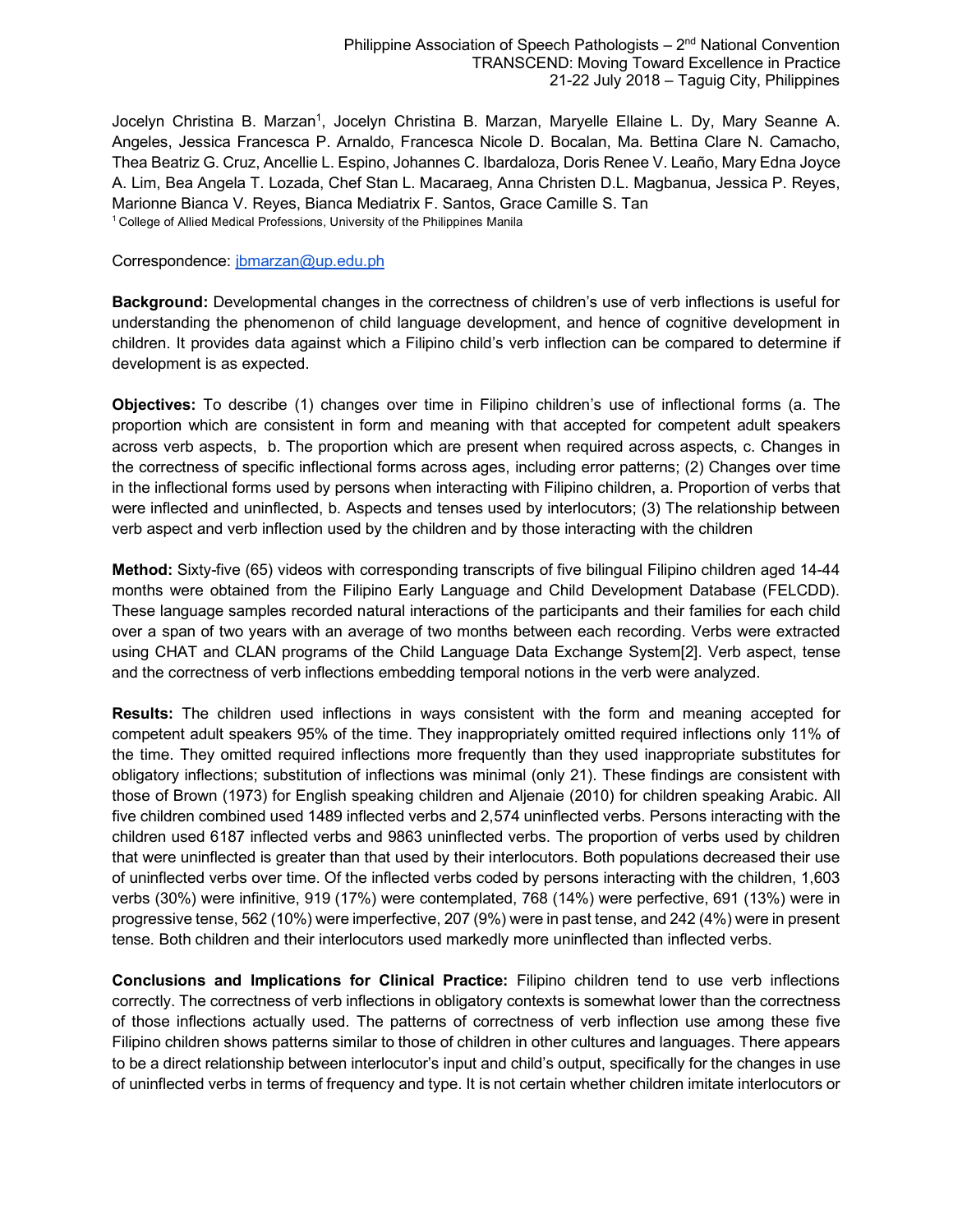interlocutors adjust to children. It is recommended that appropriateness of uninflected verbs and interlocutor's production of other grammatical morphemes be further studied.

# **14. Telerehabilitation for Service Delivery in Speech-Language Pathology for Adults with Disability in Barangay Concepcion Pequeña, Naga City**

Joyce Anne Ponciano-Villafania<sup>1, 2</sup>, Jelynna Noreen D. Alano<sup>1</sup>, Beatrice Colleen C. Cajucom<sup>1</sup>, Jowillyn L. Capacite<sup>1</sup>, Mykel Francesco I. Dequiña<sup>1</sup>, Ellary Grace A. Odtuhan<sup>1</sup>, Carmela L. Tria<sup>1</sup>

<sup>1</sup> College of Rehabilitation Sciences University of Santo Tomas

<sup>2</sup> Kids We Love Therapy Center, Literacy Ladder

Correspondence: joyce.anne.ponciano@gmail.com

**Background:** There are 1.44 million persons with disabilities (PWDs) out of 92.1 million people in the Philippines; a 1.57% disability proportion. Bicol region has the second highest disability proportion in the country at 1.85%. Only one speech-language pathologist (SLP) works in Bicol out of the 452 SLPs nationwide. Telerehabilitation becomes a viable service delivery through info-communication technologies (ICTs). Before implementing this, readiness and appropriateness in the local context must be established.

**Objective:** This study describes the feasibility of telerehabilitation in delivering speech-language pathology services to adults with disabilities in Barangay Concepcion Pequeña, Naga City in terms of ICTs, stakeholder perspectives (SLP, community-based rehabilitation specialist [CBRS], PWDs and families), and facilitators and barriers. This is part of a 5-year community-based rehabilitation (CBR) partnership among the local government, non-governmental organization, and higher education institutions.

**Methods:** Various ICTs were tested throughout 4 individualized intervention sessions provided by a certified SLP based in Manila. The sessions were conducted in the homes of 2 PWDs with communication problems (52 and 65 years old) with 1 CBRS present. Participants wrote experiences in journals, and were interviewed on the last session. These were transcribed and coded using NVIVO, later analyzed through thematic analysis, data triangulation and member checking.

**Results:** The 7.2 Mbps internet falls short of the ideal 10 Mbps. MacBook laptop makes telerehabilitation plausible because of optimized video messaging (FaceTime) and integrated messaging (iMessage) applications, and stable audio-video feedback. The SLP focused on telerehabiliation's technological requirements and similar conduct with face-to-face intervention. PWDs and families expressed satisfaction with telerehabilitation and recognized its benefit in reducing health care costs while improving health. CBRS bridges the SLP and PWDs with their perception of telerehabilitation's benefit in rehabilitation and effectivity of intervention. Improving internet connection solves the barriers. Strengthening Naga City's CBR policy, supporting CBRS training, having SLP technological knowledge, and conducting telerehabilitation in homes of PWDs facilitates telerehabilitation. The only drawback is the expensive Macbooks, which enables telerehabilitation.

**Conclusions and Recommendations:** Telerehabilitation is feasible in Barangay Concepcion Pequeña. Creation of guidelines is recommended prior to effectiveness study and full-scale implementation.

**Implications to Clinical Practice:** Telerehabilitation maximizes the number of SLPs in the Philippines, consequently equalizing rehabilitation opportunities across regions.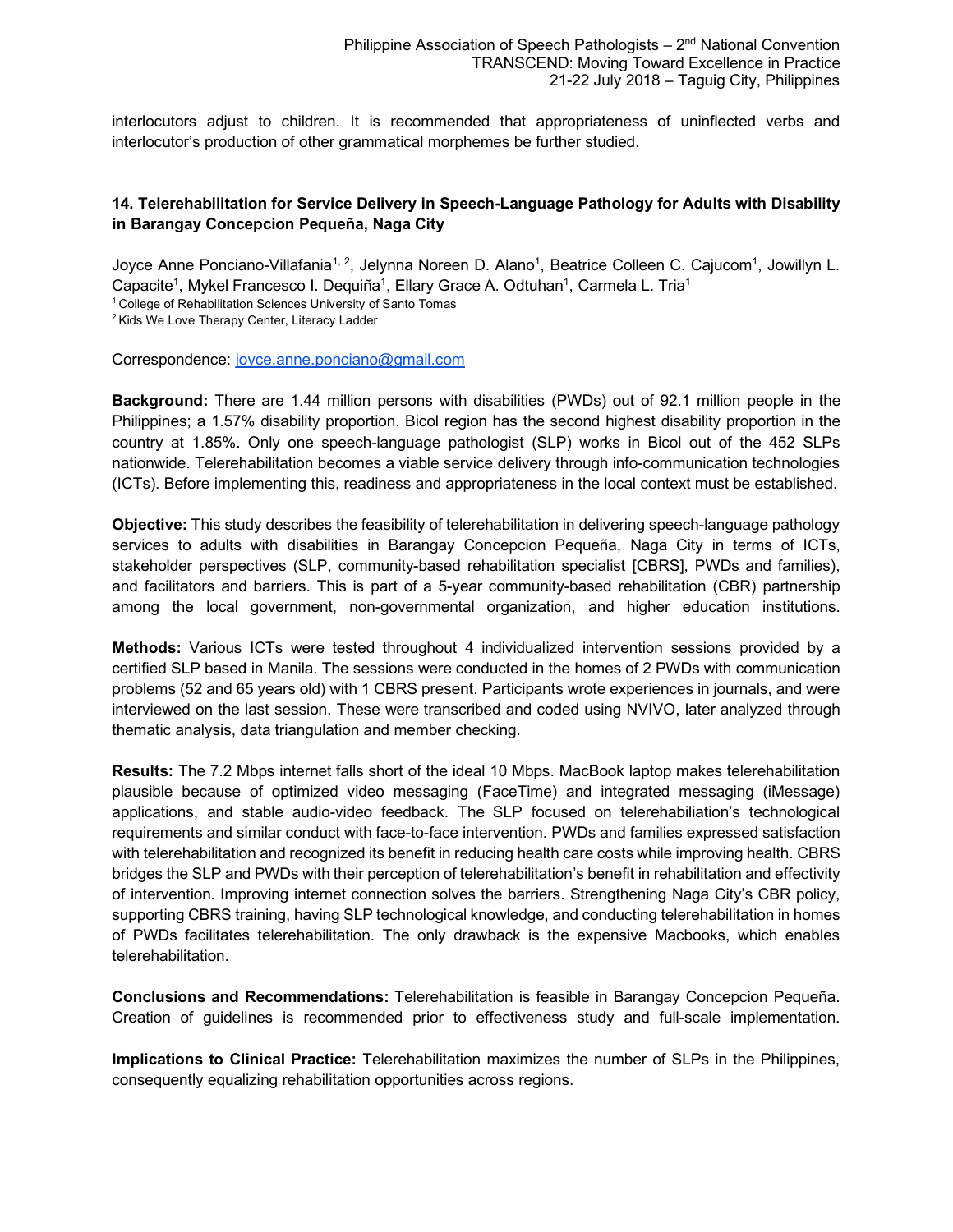# **15. Application of the ICF in clinical SLP practice: Preliminary results of thematic analysis in a scoping review**

John Henderson C. Posadas<sup>1</sup>, Arnold Dominic Barzaga<sup>1</sup>, Jennifer U. Soriano <sup>2</sup>, Michelle Grace Barlaan<sup>1</sup>, Charlene Mae Bondal<sup>1</sup>, Kerwyn Jim Chan<sup>1</sup>, Catherine Nicole B. Escano<sup>1</sup>, Isabella Francesca Fadri<sup>1</sup>, Deannge Pauline O. Garcia<sup>1</sup>, Pauline Nicole Gusto<sup>1</sup>, Teresa Marie Natavio<sup>1</sup>, Jane Marice S. Pascual<sup>1</sup>, Jausmin Raizel Rosario<sup>1</sup>, Princess Imee Sacbitbit<sup>1</sup>, Alfeo Julius R. Sy<sup>1</sup>, Steven Cuapoco Tan<sup>1</sup>, Athina Nadine Tanay<sup>1</sup>

<sup>1</sup> College of Allied Medical Professions, University of the Philippines Manila

<sup>2</sup> Cebu Doctors' University

Correspondence: jcposadas1@up.edu.ph

**Background**: The use of the International Classification of Functioning, Health and Disability (ICF) framework is advocated in the field of Speech-Language Pathology (SLP) practice. Its utility focuses on improving health-related quality of life in relation to communication and swallowing. Since the ratification of the ICF in 2001, multiple articles on its use on the SLP field have been published. Clinical SLP practitioners in the Philippines can benefit from having a reference material that compiles these available literature and summarizes the plausible clinical utility of the ICF.

**Objectives:** Thus, the authors aimed to identify and analyze literature about the use of the ICF in clinical SLP practice. The specific objectives included: (1) to compile a list of available reference materials relevant to using the ICF in clinical SLP practice, (2) to quantitatively describe the scope of the articles, and (3) to summarize the clinical utility of the ICF framework in SLP practice.

**Method:** The York Framework for scoping reviews (Arksey & O'Malley, 2005) was adapted by the study. The framework consists of six stages: (1) identifying the research question, (2) identifying relevant studies, (3) study selection, (4) charting the data, (5) collating, summarizing, and reporting results, and (6) optional consultation exercise.

**Results:** The study identified that a majority of the articles collated were research studies in developed countries. The ICF was applied equally across age groups (i.e., pediatric and adult population), and focused on activities and participation rather than health conditions. Thematic analysis showed that ICF has been applied in assessment, intervention and health care service delivery. However, gaps exist in using ICF based tools in a practical context and in social understanding of the ICF. These gaps were also observed in other rehabilitation professions.

**Conclusions and Recommendations**: With the strong push for the use of the ICF from various international organizations (e.g., World Health Organization and American Speech-Language-Hearing Association), Filipino SLP practitioners are encouraged to learn and adapt the ICF framework in their practice. The ICF framework can aid them in holistically understanding their client's functioning and disability, thus, contributing to more effective clinical decisions. The study attempted to synthesize the clinical utility of the ICF that has been documented in various published articles to serve as a guide for Filipino SLP practitioners as they incorporate the use of ICF in their practice. As the use of ICF in the local practice increases, research on the process of adapting and utilizing the framework in actual practice will be needed. Another recommendation is to further research on the gaps and challenges raised in this study.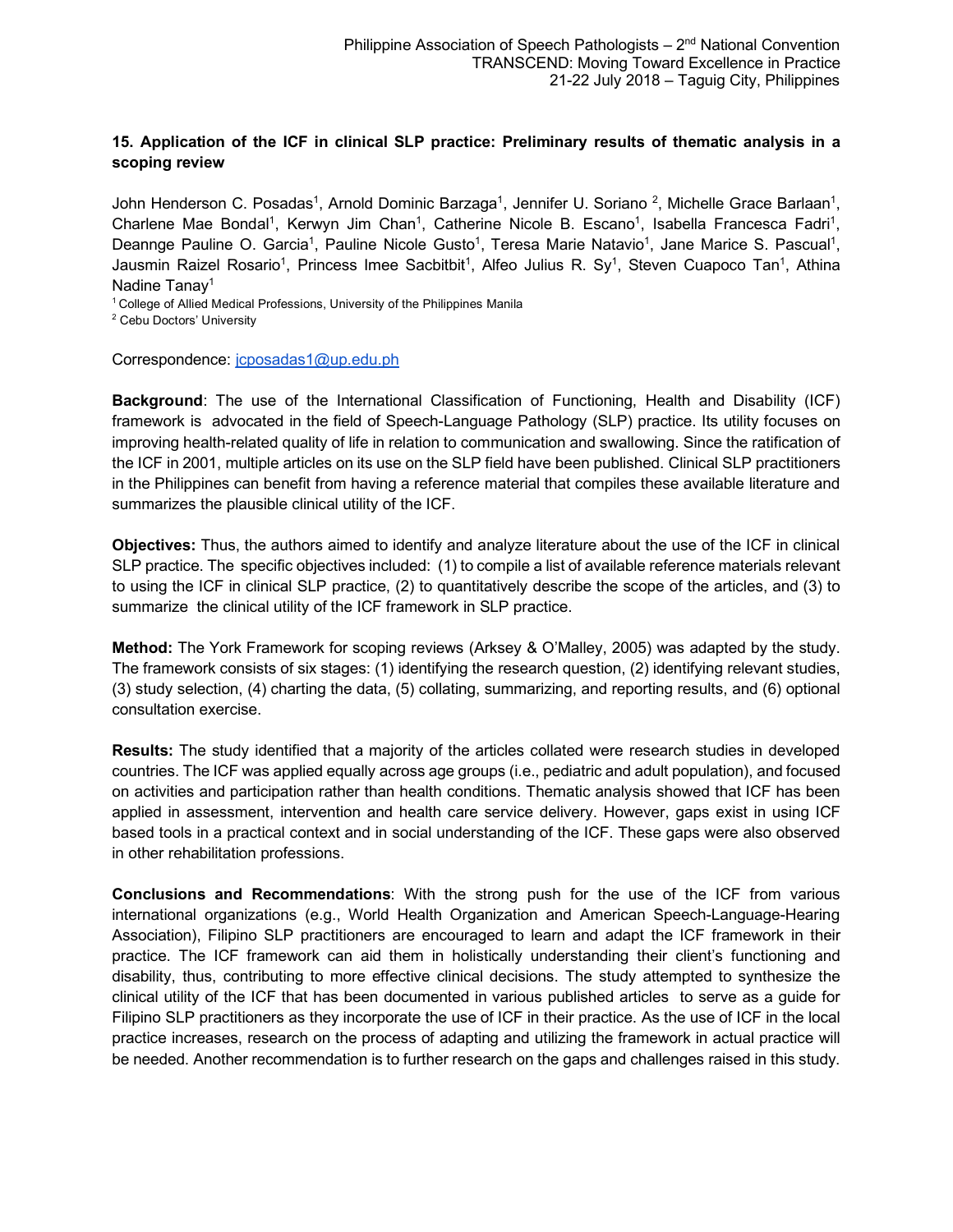**Implications for Clinical Practice:** The findings of this study can help Filipino Speech and Language Pathologists in understanding how the ICF framework can be applied in clinical practice.

# **16. Phonological Development of Filipino-Language Dominant Four-Year Old Children in Metro Manila**

Paul William D. Jacinto<sup>1</sup>, Czarina Maximo<sup>1</sup>, Merjo Alejandrino<sup>2</sup>, Pamela Ang Ngo Ching<sup>3</sup>, Kate Baroro<sup>4</sup>, Gem Lee<sup>5</sup>, Chino Mandap<sup>5</sup>, Celeena Masangkay<sup>6</sup>, Patricia Masmela<sup>7</sup>, Stephen Quinia<sup>7</sup>, Shaina Siy<sup>8</sup>, Andrea Vigilia<sup>9</sup>

- 1 University of Santo Tomas
- 2 Learning Train Center
- 3 Philippine General Hospital
- 4 Bright Kids Learning Camp Inc.
- 5 Craniofacial Foundation of the Philippines
- 6 CLASP Auditory Verbal Center Inc.
- 7 Philippine Cerebral Palsy Inc.
- <sup>8</sup> Apple Tree Integrated School
- <sup>9</sup> Alternative Learning Resource School Sta. Rosa

Correspondence: pdjacinto@gmail.com

**Background:** Speech and Language Pathologists (SLPs) use phonological development normative data in the assessment, diagnosis and management of children with speech sound disorders. SLPs look into what consonants can a child produce to come up with their consonant inventory and what phonological changes they are exhibiting during the assessment. They will then compare it with normative data to properly assess and plan intervention, if necessary. However, Filipino SLPs depend on published American phonological development normative data as local data are not yet established. Cultural and linguistic biases exist when using foreign normative data. Looking at what consonants and what phonological changes are expected for a typically-developing Filipino-Language dominant child of a certain age will help SLPs assess and plan intervention for Filipino children with SSDs.

**Objective:** The study aimed to document the consonant inventory and phonological changes exhibited by one hundred (100) Filipino-Language dominant 4 year old children in public Day Care Centers in Metro Manila.

**Method:** A descriptive cross-sectional study design was used. A stratified non-probability sampling was used to recruit 100 4-year old Flipino-language dominant children across the 17 cities of Metro Manila. Connected speech samples from the participants were recoded, transcribed, and analysed to identify the participant's consonant inventory and describe the exhibited phonological changes.

**Results**: A total of 100 recorded speech samples with an length of eight minutes were transcribed and analysed. All Tagalog consonants were produced by the participants. However, only the following consonants were considered mastered: /p/, /t/, /k/, /b/, /d/, /g/, /l/, /r/, /h/, /s/, /m/, and /n/. The participants exhibited 31 phonological changes. However, only two phonological changes were exhibited by at least 50% of the participants. These are: stopping (/f/ to /p/) and depalatization (/l/ to /r/).

**Conclusion and Implications for Clinical Practice**: The data contained in this study may serve as normative indications for phonological development of 4 year old Filipino-language dominant children in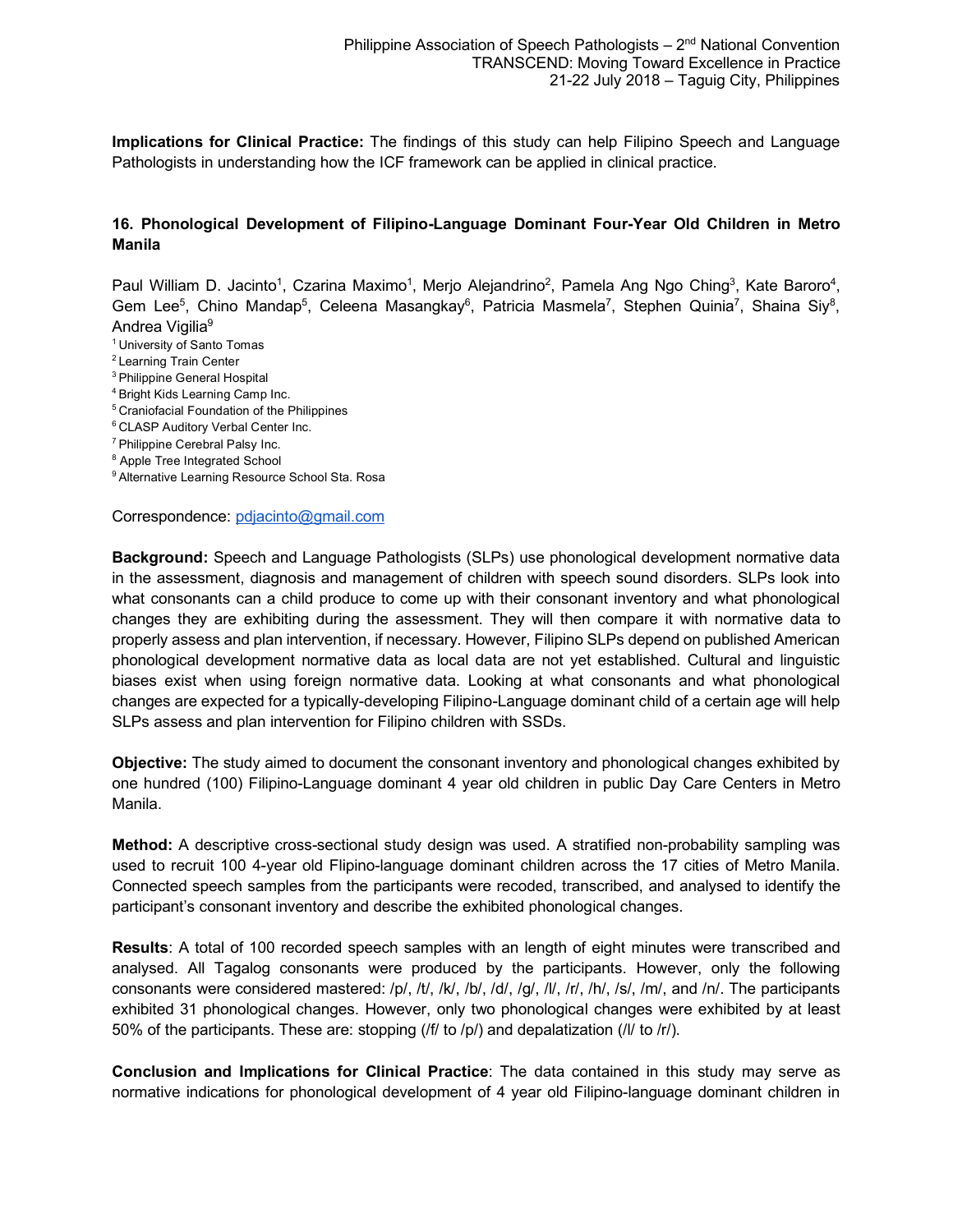Metro Manila. This may be used to guide assessment, diagnosis and intervention of speech sound disorders for the population described.

#### **17. Development of a Tagalog Sentence Repetition Test for 2- to 100-year-old Tagalog Speakers**

Hannah Maria D. Albert<sup>1</sup>, Lloeden Lois T. Cabacungan<sup>1</sup> 1 Department of Speech Pathology, College of Allied Medical Professions, University of the Philippines Manila

Correspondence: hdalbert@up.edu.ph

**Background:** Tagalog norms regarding Filipinos' phonemic development is still absent in the country. Because of this, a standardized Filipino articulation tool cannot yet be created, affecting the quality of service delivery for speech assessment and intervention.

**Objectives:** This study aimed to develop a sentence repetition test that will elicit all present Tagalog speech sounds in the initial, medial, and final positions for Tagalog-dominant individuals aged 2 to 100. It will also able to identify typical Tagalog phonological development, and to observe any changes throughout the lifespan.

**Method:** The study involved three phases employing a simple literature review, a judgment research design, and a quantitative cross sectional design, respectively. Reviewing the existing screening and formal assessment tools for articulation was done to identify the different types of test stimuli, materials, administration, and scoring of existing Articulation tests in Tagalog. Approximately twenty-five to thirty fourword Tagalog sentences were created using high-frequency Tagalog words (Marzan, 2013 and Chua, 2015). Consultation with a linguist specializing in Tagalog, and a non-linguist were also done separately to confirm Tagalog phonemic inventory and the "language acceptability" of the sentence stimuli. Created sentences are to be pilot tested to three people from each age group to determine the efficacy and repeatability of the stimuli.

**Results:** Twenty-five to thirty sentences not more than 4 words were created. The target phonemes were presented at the initial, medial, and final positions in three opportunities. Ensuring "language acceptability" was done by placing the target phonemes in the stressed position, as well as using the Swadesh list for additional words not present in Marzan and Chua's word list. The sentences will be audio-recorded by one male and one female model to ensure the consistency in the presentation of stimuli.

**Conclusion and Recommendations:** The study is currently ongoing. Conclusions and recommendations will be made once data collection and analysis are complete

**Implications for Clinical Practice:** The sentence repetition test will identify Tagalog phoneme development and changes throughout the lifespan, which can then lead to development of norms once used on the the general population.

#### **18. A Glimpse of Speech Development of Typical 2-4 Years Old Children in Selected Public Day Care Centers in Cebu City**

Alyanna Katrina G. Mallo<sup>1</sup>, Mary Mona Elyssa Guquib<sup>1</sup>, Karla Dindee Epe<sup>2</sup>, Bea Marize Abella<sup>3</sup>, Jennifer Soriano<sup>1, 4</sup>

<sup>1</sup> Cebu Doctors' University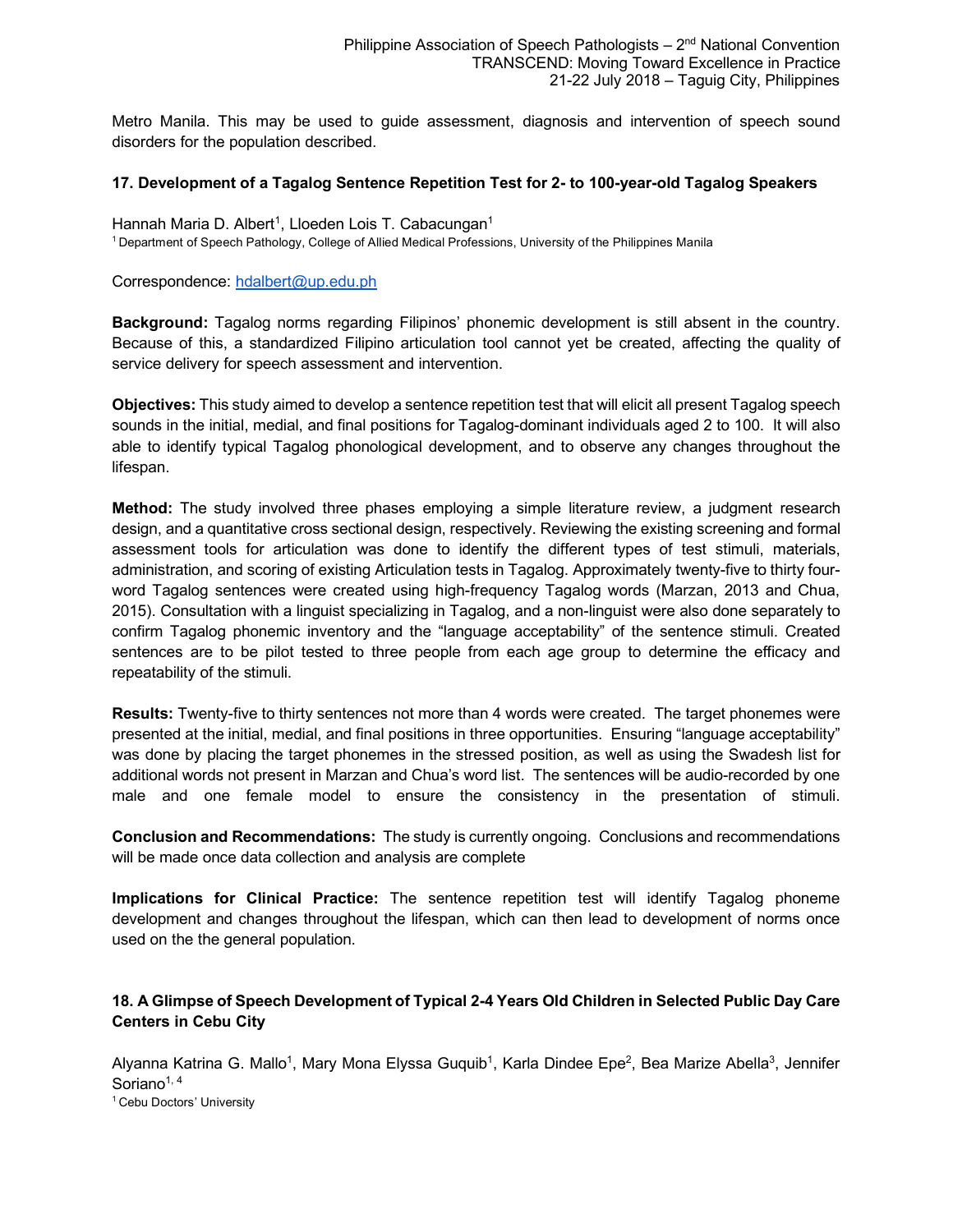2 CC&S Kids Theraplay

3 Buildabilities

4 University of Wisconsin-Madison

Correspondence: alyannamallo@gmail.com

**Background:** Speech-language pathologists in Cebu use standardized tools that are normed and created for the English language. However, the primary language in Cebu is Cebuano. The use of standardized tools (English) for Cebuano speaking children could lead to inaccurate diagnosis. Thus, the researchers gathered initial data on speech sound repertoire and the phonological processes of Cebuano children. This contributes to the knowledge base needed in giving an appropriate speech diagnosis and treatment.

**Method:** A qualitative case study framework was used. Four typically developing children aged 2;6 to 4;11 years were invited. To collect 30-minute speech samples, the participants engaged in free-play using different toy-sets once a week for four consecutive weeks.

**Results:** From 16 collected speech samples, the participants utilized 24 consonants. They also used 12 monophthong vowels. Eight of these monophthongs were employed as allophones. The participants demonstrated phonological processes that were reported to be typically used by children within that age range. However, the participants also demonstrated phonological processes deemed to be atypical, such as deletion of the initial consonant of the word, deletion of a stressed syllable, deletion of the final vowel, and the addition of a syllable or a consonant.

**Conclusions and Recommendations:** In addition to the 16 consonants and three vowels identified by Litogo (2011) and Rubrico (2015) to be part of the Cebuano language, the participants' speech sound repertoire included speech sounds from the English and Tagalog languages. This implies the bilingual influence on their speech development. The data gathered on phonological processes indicate that atypical patterns appear to occur naturally in the speech development of Cebuano children and may not be an indication of a speech disorder.

**Implications for Clinical Practice:** To further support the observation from this study, it is recommended to use a larger sample size and a longitudinal study. Research on the effects of bilingualism could further explain the phenomena of the sounds as adapted by children from other languages.

# **19. Clinical Instructors' Use of Three Affective Instructional Methods**

Ma. Royce Ronquillo Chua-Lawas<sup>1, 2</sup>, Riza Lorenzana<sup>3</sup>, Ma. Elizabeth M. Grageda<sup>4</sup>

<sup>1</sup> De La Salle Health Sciences Institute, College of Rehabilitation Sciences

2 University of the Philippines Manila, College of Allied Medical Professions

3 Philippine General Hospital

4 University of the Philippines Manila, National Teacher Training Center for the Health Professions

Correspondence: mrchua2@up.edu.ph

**Background:** With the current technology and research advancement in medical and allied health science, the bar for excellence and competence is continually set higher. In spite of this, health professionals are increasingly subjected to scrutiny due to poor attitude and undesirable behaviors towards their colleagues, health team members and even clients. Attention of educational institutions are called for the need to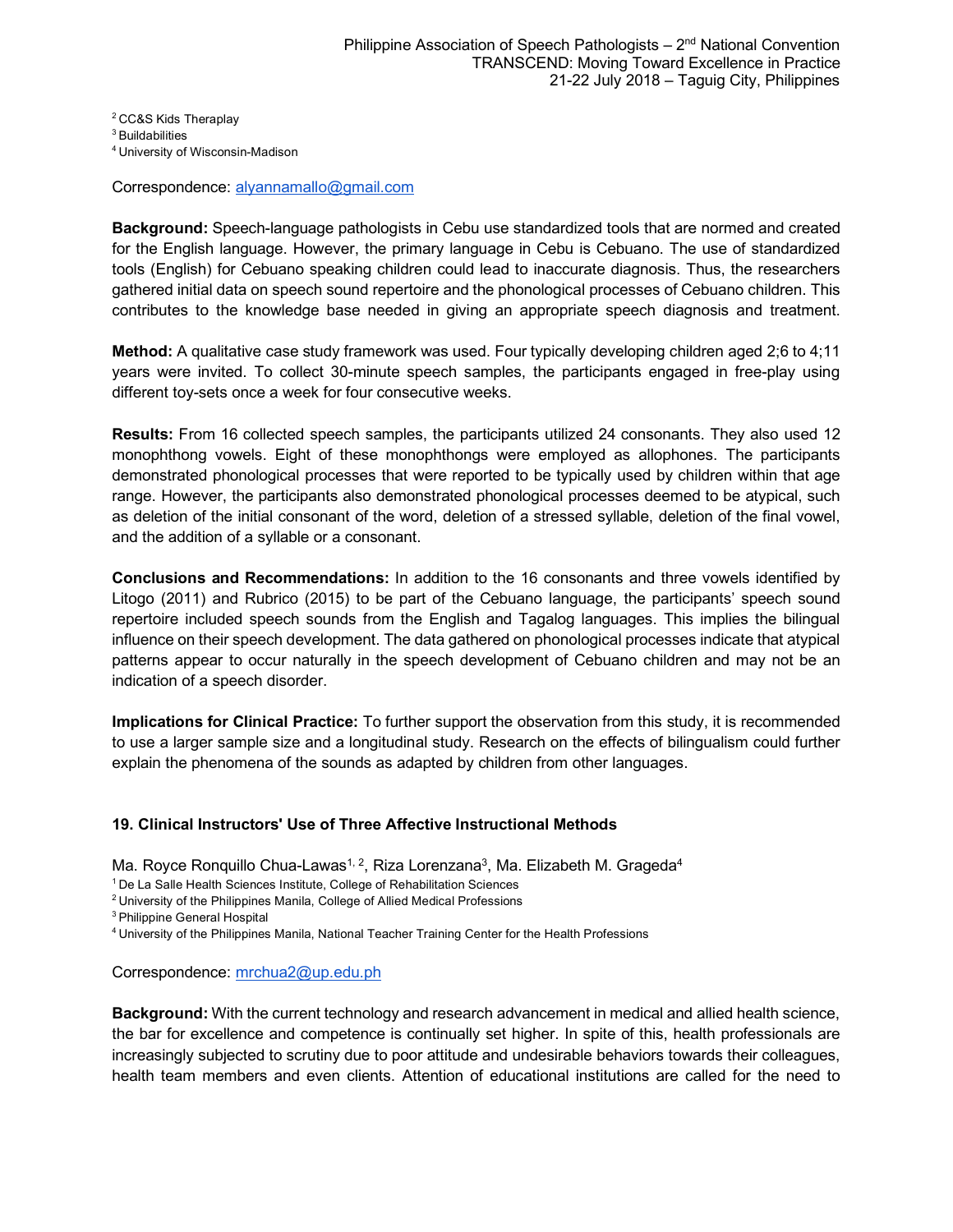effectively and intentionally teach affective learning objectives to their graduates, i.e., learning objectives relating to attitudes.

**Objectives:** This study investigates UP Manila Clinical Instructors' use and level of confidence on three affective instructional methods (AIM) – Indoctrination, Values Clarification, and Modeling – in achieving affective objectives.

**Method:** A total of eight (8) clinical instructors from the UP College of Medicine and UP College of Allied Medical Professions-Department of Speech Pathology were interviewed and given a questionnaire created for purposes of this study. Participants were asked to describe how they teach affective learning outcomes in their respective clinics. They then rated their level of confidence in a Likert Scale per described affective teaching strategy (DATS). Sixteen out of the nineteen responses were subjected to thematic analysis and resulted to five DATS themes. Directive feedback and training protocol were classified under Indoctrination, demonstration was put under Modeling, and leading feedback and reflective learning were categorized as Values Clarification.

**Results:** Among the three AIM, Values Clarification was found to be most used by the participants, followed by Indoctrination and Modeling respectively. Yet, only Modeling was the AIM explicitly named by the participants during the interview. Only one participant used all three AIM in teaching, while one other participant was found to not use any of the AIM but instead provided the researchers an evaluation method (e.g., writing a reflection paper) and hopes that by doing it the affective learning objectives are met. The Mean Confidence Rating per participant DATS showed that participants were most confident in using Modeling, followed by Values Clarification and Indoctrination.

**Conclusions and Implications for Clinical Practice:** Overall, it can be concluded from the study that at least one of the three AIM investigated are utilized by most of the Clinical Instructors of the University of the Philippines Manila UPCM and UPCAMP-SP. Findings indicate the need for 1) CS continuing education emphasizing intentional teaching of affective learning objectives and 2) a need to orient CSs on affective instructional methods that can enhance clinical teaching. Future studies can involve a larger sample size of CSs and research limited to the pool of clinical teachers per degree program.

# **20. Development and Validation of the Assessment of Competence of Speech Pathology Clinical Instructors Scale**

Rozelle Francesca King-Bentulan<sup>1, 2</sup>, Angela Claudine M. De Leon <sup>2</sup>, Mae Catherine S. Sadicon <sup>2, 3</sup>

<sup>1</sup> Department of Speech Pathology, College of Allied Medical Professions, University of the Philippines Manila

 $2^2$  College of Education, University of the Philippines Diliman

<sup>3</sup> St. Luke's Medical Center Neurodevelopmental Center

Correspondence: rkbentulan@up.edu.ph

**Background:** Speech pathology is a complex discipline that requires a high standard of practice to facilitate quality care and service. Clinical training of speech pathology students is then critical. Despite concerted efforts on creating holistic internship programs, actions to ensure effective clinical teaching are limited.

**Objectives:** This study presents the development and initial validation of the Assessment of Competence of Speech Pathology Clinical Instructors (ACSPCI) Scale. The objectives of the study are (1) to develop a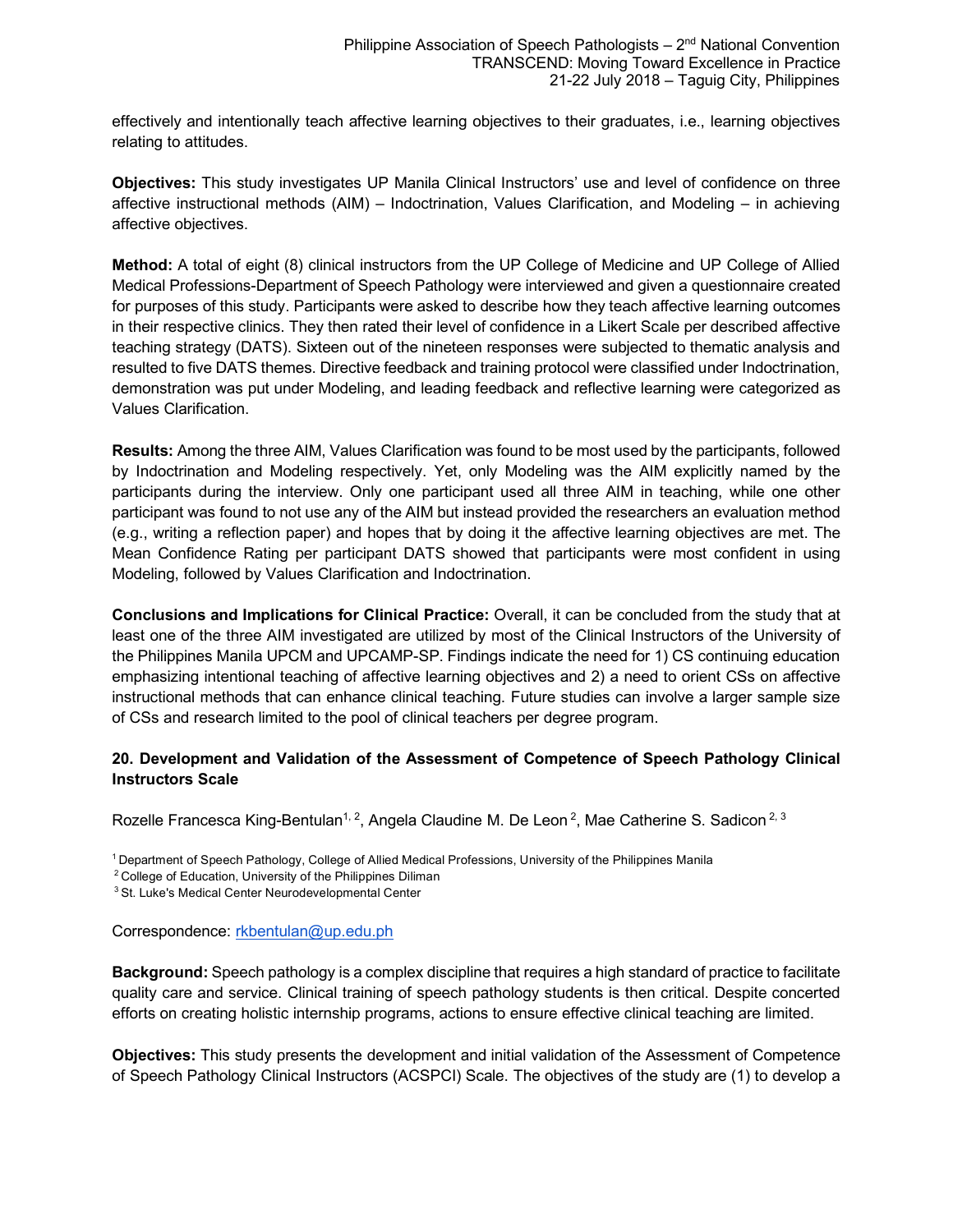scale that will measure the competency of speech pathology clinical instructors and (2) to determine its reliability and validity.

**Method:** Scale items and dimensions were constructed after a review of internationally-published documents on SP clinical instructor competencies. The initial tool was evaluated by three external reviewers and pilot-tested to ten practicing speech pathologists. After further modifications, the 61-item ACSPCI was field tested to 192 SP interns and professionals. Descriptive statistics were applied, the results of which were used for drafting the final version.

**Results:** The resulting 61-item scale has a computed Cronbach alpha of .970 and acceptable item-total correlations. Exploratory factor analyses identified six to eight variables, generally corresponding to the researcher-developed dimensions of competency. A final version containing 31 items has a Cronbach's alpha of .948, with the following dimensions: (1) knowledge on clinical education/instruction, (2) interpersonal communication and the supervisor-supervisee relationship, (3) development of supervisee's critical thinking and problem-solving skills, (4) development of supervisee's competency in assessment, (5) development of supervisee's competency in intervention, (6) evaluating the growth of the supervisee, (7) professional and ethical behaviors.

**Conclusion:** The ACSPCI is a valid and reliable tool to measure SP clinical instructor competency. It is recommended to extend the study to devise scoring system and initiate its use as intended.

**Implications for Clinical Practice:** In the higher education setting, the scale can function as a yardstick for their current clinical supervisors and in hiring future ones. Results and feedback from the scale can be reference points for continuing education and training. Certain parts of the dimensions and performance indicators, on the other hand, can be infused within the curriculum to develop beginning clinical supervisory skills in the SP students. Lastly, since the culture of mentoring is at the forefront of clinical practice these past years, the scale can be a blueprint in practice standards and guidelines in this area.

#### **21. Perceptions, Attitudes and Beliefs of Filipino Elderly Regarding Tube-Feeding**

Carla Krishan A. Cuadro<sup>1, 2</sup>, Janel Alexis O. Herrera<sup>3</sup>, Thomas Quiros<sup>4</sup>

<sup>1</sup> St. Luke's Medical Center Quezon City

2 Department of Speech Pathology, College of Allied Medical Professions, University of the Philippines Manila

3 Capitol Medical Center

4 A.I. Abilities and Intelligences Therapy Center

Correspondence: cacuadro@up.edu.ph

**Background:** Tube-feeding has historically been utilized for supportive nutrition therapy particularly among older patients with dysphagia. While nasogastric tubes (NGTs) and percutaneous endoscopy gastrostomy (PEG) tubes guarantee the unimpeded delivery of nutrients into the human body, the discomfort, aftercare, infection and aspiration issues these pose on its elderly users are many and persistent. The acceptance of feeding tubes vary across Asian cultures where there is a strong need to keep the physical body intact and views on what supports life and health are rooted in societal beliefs. In the face of illness, the aging patient's cultural concepts of integrity and autonomy are constantly put in question. This project interrogated the significance of NGTs against the older Filipino's concepts of mahirap, nakakahiya, lasa vs. busog, informed medical decision-making, and the desire to preserve bodily Integrity.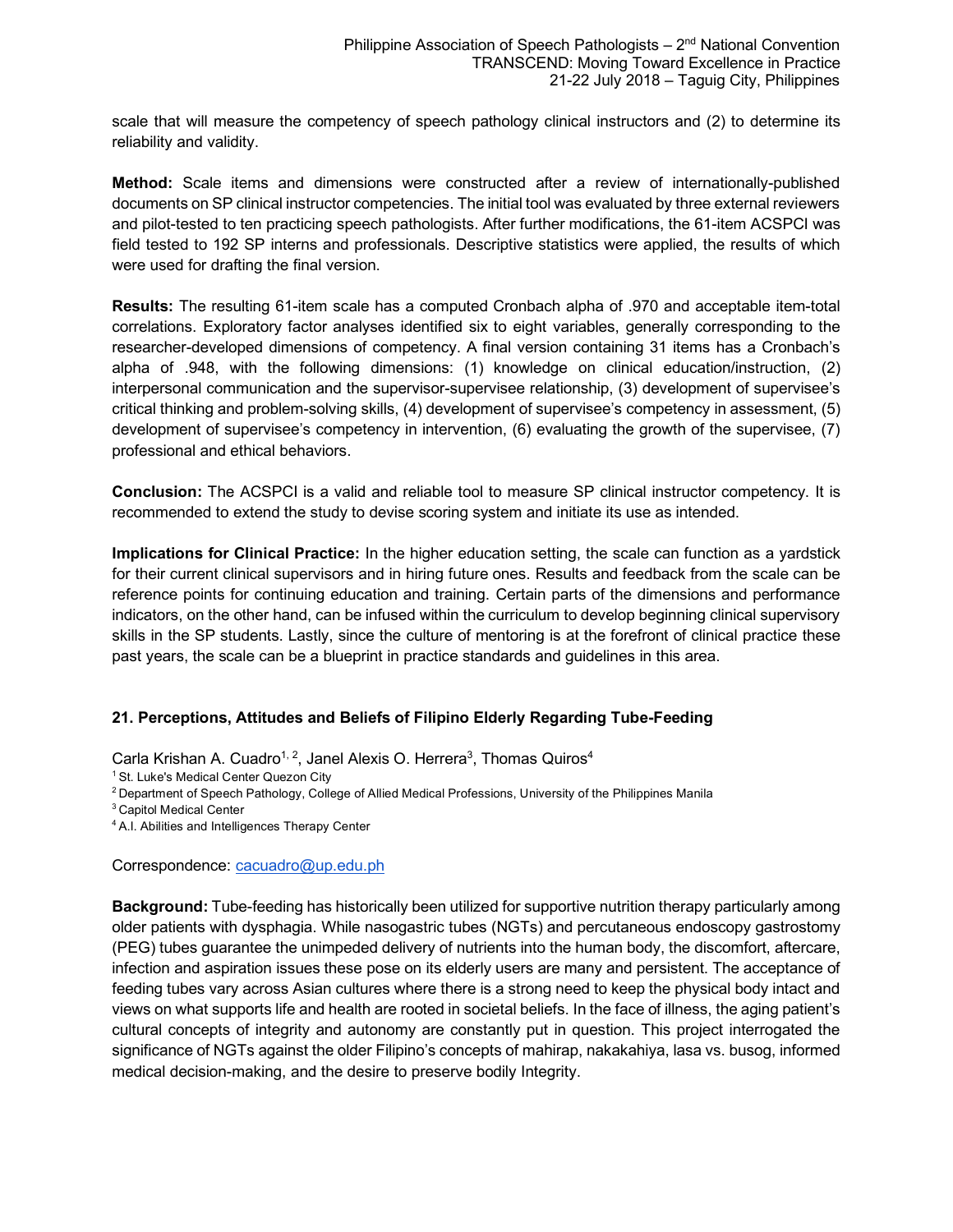**Methods:** The personal narratives of 10 older Filipinos aged 60+ who were using or had used NGTs were elicited via in-depth episodic interviews. These narratives were audio-recorded, transcribed verbatim, and were subjected to Burnard's (1991) qualitative data analysis method where the data was coded, categorized, and subjected to further category selection, ordering, and clustering to identify patterns or recurrent themes.

**Results:** Themes on living with an NGT, sensation of an NGT in one's body, insertion/reinsertion issues dominated these narratives, often recounted with words reflective of the person's abject suffering. The NGT was told by most as symbolic of illness, a perpetual mark that one is different, thus nakakahiya. An unexpected theme on walang lasa and hindi nakakabusog highlighted the importance of food and its role on satiety.

**Conclusions & Recommendations:** Concepts about the NGT as one that renders difficult both eating and the act of being fed, and as symbolic of illness yet is a means towards recovery may be common among older Filipinos on the tube. Understanding the role of patient education and informed medical decisionmaking in tube-feeding may merit further investigation.

**Implications for Clinical Practice:** Understanding the older person's perspectives and beliefs on wellness in an arena where the human body is seen as problem that needs to be treated may help guide dysphagia treatment planning, healthcare counseling, and the formulation of advance directives.

# **22. Treatment of benign vocal fold lesions: Comparing the voice outcomes of laser surgery and voice therapy**

Dharshini Manoharan<sup>1</sup>, Vyas M. N. Prasad<sup>1</sup>, Wei Jie Samantha Tsang<sup>1</sup> <sup>1</sup> Ng Teng Fong General Hospital

#### Correspondence: M\_Dharshini@nuhs.edu.sg

**Background:** Benign laryngeal lesions, depending on type and severity, can be treated surgically or with conservative voice therapy. Clinically as well as in the literature, there is still controversy on the more favorable treatment choice. The controversy extends to the type of therapy and surgical techniques employed.

**Objective:** This study aims to analyze and compare the treatment outcomes between surgery with a carbon dioxide (CO2) laser and individually tailored voice therapy.

**Method: T**he study is designed as a retrospective cohort study. We will review the notes of all patients with benign vocal fold lesions treated in our multidisciplinary voice clinic. The cases will be categorised into three groups, namely those who underwent (a) CO2 laser surgery (b) voice therapy or (c) CO2 laser surgery and voice therapy. Pre- and post-treatment outcome measures including (a) perceptual voice measurements (b) quality of life measures (c) acoustic measures and (d) aerodynamic measures will be analysed and compared between groups.

**Results:** Based on preliminary counts, there were a total of 208 patients (87 females and 121 males) in our multidisciplinary clinic with a range of vocal fold pathologies. As per our monthly clinical indicators, there appear to be improvements in pre- and post- outcome measures in selected patient groups. We will further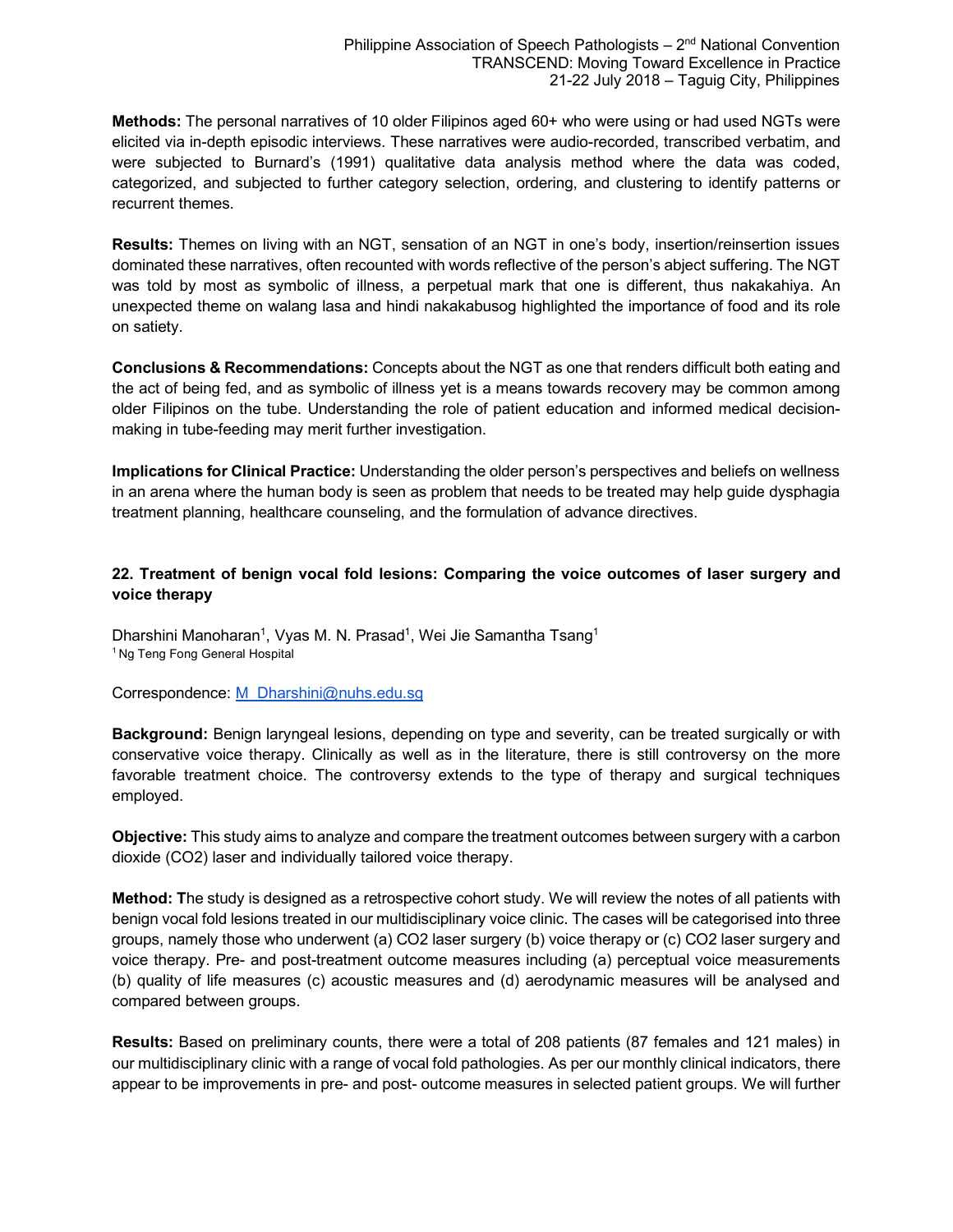analyse the results to tease out the significance of the changes observed and compare the outcomes between groups.

**Conclusion and Recommendations:** The results from the study will allow us to conclude if one form of treatment is better than another in selected groups of patients with benign vocal fold lesions.

**Implications for Clinical Practice:** Given that the study stems from clinical practice, it looks beyond efficacy and allows us to evaluate the effectiveness of each treatment in a real-world setting. The comparison of outcome measures between different treatments will guide decision making when managing similar conditions. As the study is written with a multi-disciplinary focus and considers a range of outcome measures, it will provide a more holistic view on each treatment option with carefully curated clinical considerations.

# **23. A Secondary Data Analysis Describing the Syllable Structure Exhibited by Four-Year-Old Filipino-Dominant Speaking Children**

Paul William D. Jacinto<sup>1</sup>, Jan Ara S. Abad<sup>1</sup>, Ma. Czarina Ysabelle D. Grimaldo<sup>1</sup>, Evangeline Dina C. Huang<sup>1</sup>, Edward Joseph A. Tañedo<sup>1</sup>, and Erin Mae B. Triste<sup>1</sup> <sup>1</sup> College of Rehabilitation Sciences, University of Santo Tomas

Correspondence: pdjacinto@gmail.com

**Objectives:** The objective of the study is to describe the syllable structures exhibited by Filipinodominant speaking four-year-old children from the secondary data obtained from the study of Jacinto et al. (2017).

**Method:** A total of nineteen audio-recorded connected speech samples from Jacinto et al. (2017) were transcribed, segmented, and analyzed to describe the syllable structures through identifying the parts of a syllable, the number of syllables in a word, and the combination of the different syllable structures exhibited by the participants. Descriptive and cross-sectional secondary data analysis was used to describe the different syllable structures.

**Results and Discussion:** The most frequently occurring syllable structure is CV followed by CVC. Consonants /n/ and /?/ are the most frequently occurring onset and coda, and vowel /a/ for the nucleus. Furthermore, the most frequently occurring number of syllables are one-syllable and two-syllable words with syllable structure combinations CVC, CV.CV, CV.CVC and CV. As for diphthongs and clusters, the occurrence was less frequent (less than 5% of the total sample) as Filipino words primarily do not contain these. The increase in number of syllables resulted from the reduplication of the verbs and affixes.

**Conclusion:** Overall, the results of the current study may serve as basis for word structure, monitoring, and regulating the expected skills and development of Filipino children.

# **24. Measurements of Lexical Diversity and Density of Filipino Language Dominant Four-Year Old Children in ECCD-Monitored Day Care Centers in Metro Manila**

Jonathan M. Gerona<sup>1</sup>, Ma. Cynthia R. Quiason<sup>1</sup>, Patricia Mae A. Ang<sup>1</sup>, Bea Therese C. Cabañero<sup>1</sup>, Joan Louise P. Gealon<sup>1</sup>, and Rose Mary C. Miclat<sup>1</sup>

<sup>1</sup> College of Rehabilitation Sciences, University of Santo Tomas